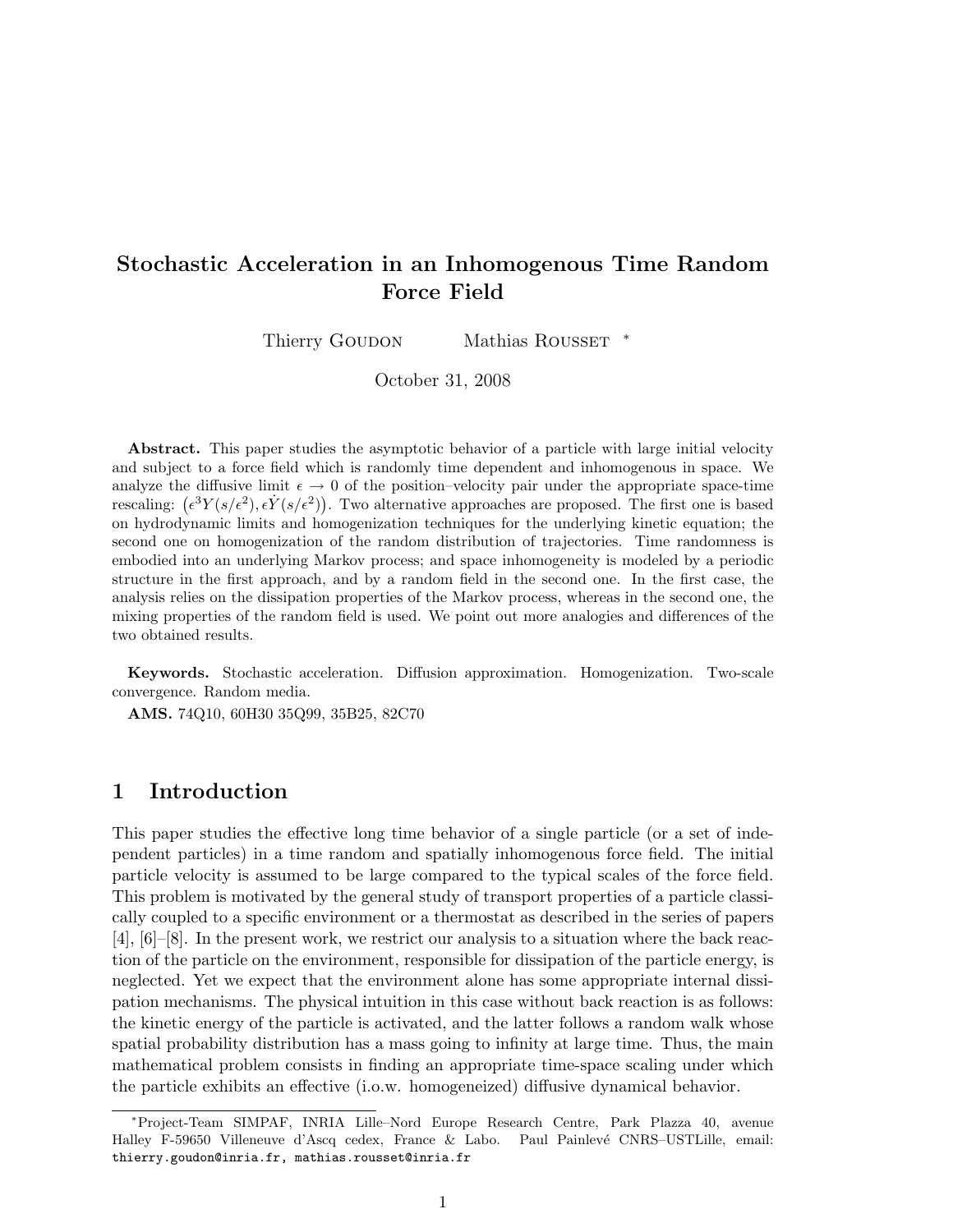In what follows, one is interested in force fields which are inhomogenous with respect to space, and random with respect to time. More precisely, denoting by

$$
s \in \mathbb{R}, \quad y \in \mathbb{R}^d, \quad u \in \mathbb{R}^d,
$$

the microscopic variables that respectively stand for time, position and particle velocity, the force field is a time and space function

$$
(s,y)\mapsto \mathscr{F}_s(y)
$$

that satisfies the two following properties:

• At any time s, the space dependence presents an homogenous local average (typically non vanishing), denoted by:

$$
\langle \mathscr{F}_s \rangle \quad (\neq 0).
$$

• The time dependence  $s \mapsto \langle \mathscr{F}_s \rangle$  is modeled by a random mixing process with vanishing average:

$$
\lim_{T \to \infty} \frac{1}{T} \int_0^T \langle \mathcal{F}_s \rangle \, \mathrm{d}s = 0 \quad a.s.
$$

Here and below, the local average  $\langle \cdot \rangle$  is:

- either a periodic average (periodic model); the analysis being carried out on the transport PDE level using two-scale convergence techniques,
- or the average over some additional randomness of the field  $y \mapsto \mathscr{F}_s(y)$  (disordered random model); the analysis applying to the probability distribution of the particle path, using tightness and martingale characterization techniques.

The random time dependence of the field is restricted to exponentially decreasing correlations in time, so that it is natural to model this time dependence by a Markov process (of dimension 1, for notational simplicity only). The force driving the particles at time s is then given by

$$
\mathscr{F}_s=\mathscr{F}(.,Q_s),
$$

where in the above  $s \mapsto Q_s \in \mathbb{R}$  denotes the process at hand, and the force field is described by a two variables function:

$$
(y,q)\mapsto \mathscr{F}(y,q),
$$

One then supposes appropriate long time mixing properties of the Markov process  $s \mapsto$  $Q_s$  with respect to a stationary Maxwellian probability distribution  $\mathcal{M}(q)$  dq, with  $\mathcal M$  a normalized positive function. The Markovian evolution of the process will be described by an operator  $\mathcal{Q}$ , which stands for the usual Markov generator, and one will suppose the existence of its adjoint operator  $\mathcal{Q}^*$  defined for the inner product in  $L^2(\mathbb{R}, \mathcal{M}(q)$  dq):

$$
(f,g) = \int_{\mathbb{R}} f(q)g(q) \mathcal{M}(q) dq.
$$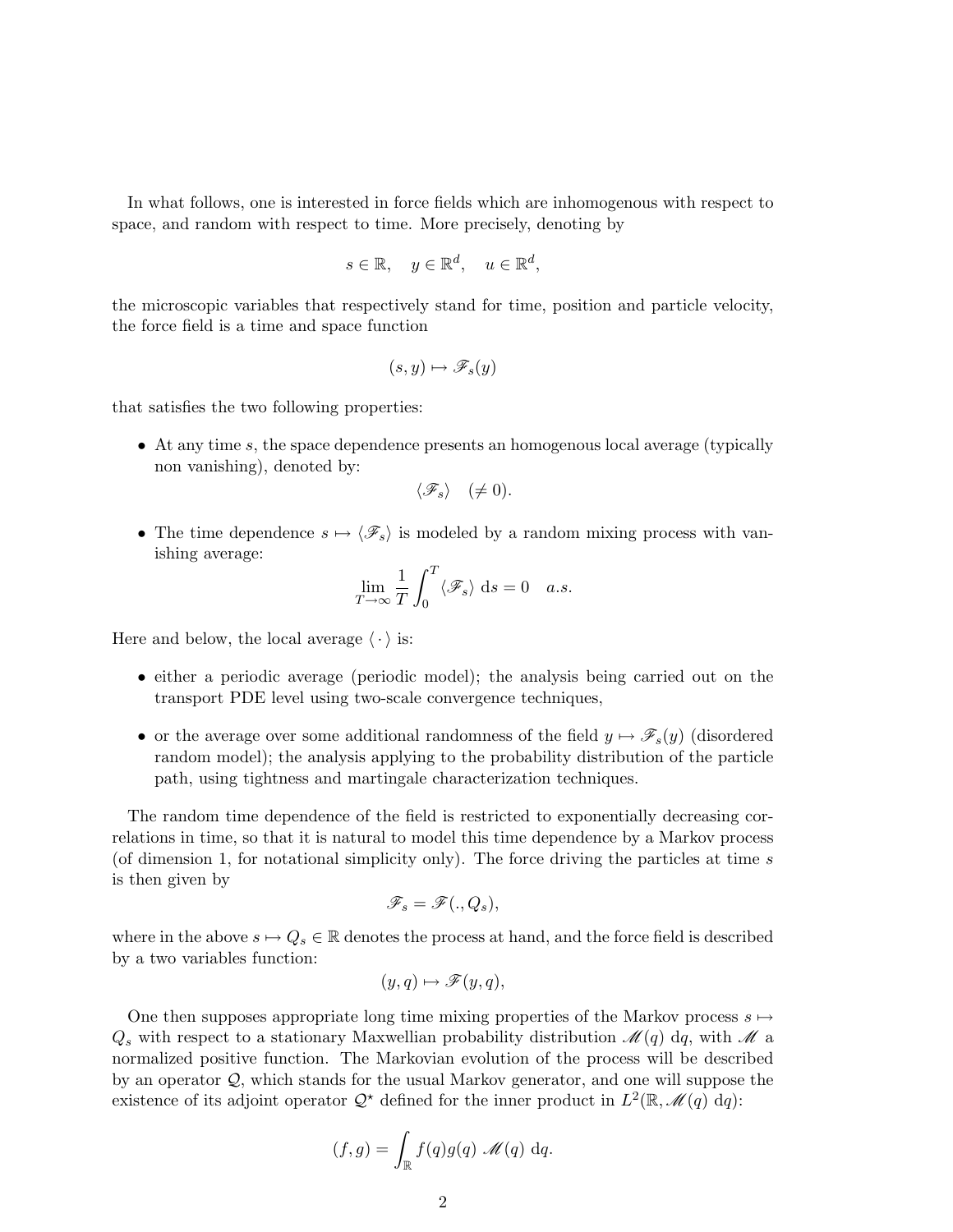Assume the initial microscopic velocity  $u_0$  is of order  $1/\epsilon$ , and consider now the macroscopic position/time variables  $(x, t)$ , defined by the following time-space re-scaling:

$$
\begin{cases}\nx = \epsilon^3 y \\
t = \epsilon^2 s\n\end{cases}
$$
\n(1)  $\boxed{\text{scaling}}$ 

with scaling parameter  $\epsilon > 0$ . Accordingly, the velocity is rescaled as

$$
v = \frac{\mathrm{d}x}{\mathrm{d}t} = \epsilon u = \epsilon \frac{\mathrm{d}y}{\mathrm{d}s} = \mathcal{O}(1).
$$

The rationale behind this scaling comes from the central limit theorem for Markov processes [3] in the homogeneous case ( $\mathscr F$  does not depend on position). Indeed, given the initial microscopic state  $(y_0, u_0)$ , the velocity of the particle obeys

$$
u(s) - u_0 = \int_0^s \mathscr{F}(Q_{s'}) \, \mathrm{d}s' \underset{s \to \infty}{\sim} C\sqrt{s},
$$

and thus the position is driven by

$$
y(s) - y_0 = \int_0^s u(s') \, ds' \sim \frac{2}{s^3} C s^{3/2}.
$$

The scaling (1) we adopt is then such that the rescaled quantities remains of order  $\mathcal{O}(1)$ with respect to  $\epsilon$  on a fixed time interval  $0 \le t \le T$ . Then the problem under consideration becomes the study of the limiting behavior when  $\epsilon \to 0$  of the process

$$
t\mapsto (X_t^\epsilon, V_t^\epsilon),
$$

solution to the differential equation:

$$
\begin{cases}\n\frac{\mathrm{d}X_t^{\epsilon}}{\mathrm{d}t} = V_t^{\epsilon} \\
\frac{\mathrm{d}V_t^{\epsilon}}{\mathrm{d}t} = \frac{1}{\epsilon} \mathcal{F}\left(\frac{X_t^{\epsilon}}{\epsilon^3}, Q_{t/\epsilon^2}\right).\n\end{cases}
$$
\n(2)  $\boxed{\text{e:edo}}$ 

On the basis of the above classical heuristic, or using a more formal perturbative analysis which will be detailed below, one can expect a pure diffusive behavior of the dynamics:

 $t \mapsto V_t^{\epsilon},$ 

in the limit  $\epsilon \to 0$ , with a constant diffusion matrix given by:

$$
\mathscr{D}:=\frac{1}{2}(\tilde{\mathscr{D}}+\tilde{\mathscr{D}}^T),
$$

where

$$
\tilde{\mathscr{D}} = -\int_{\mathbb{R}} \left( \langle \mathscr{F} \rangle (q) \otimes \mathcal{Q}^{-1}(\langle \mathscr{F} \rangle)(q) \right) \mathscr{M}(q) dq. \tag{3} \quad \text{(3)} \quad \boxed{\mathbf{e}:\mathbf{D}}
$$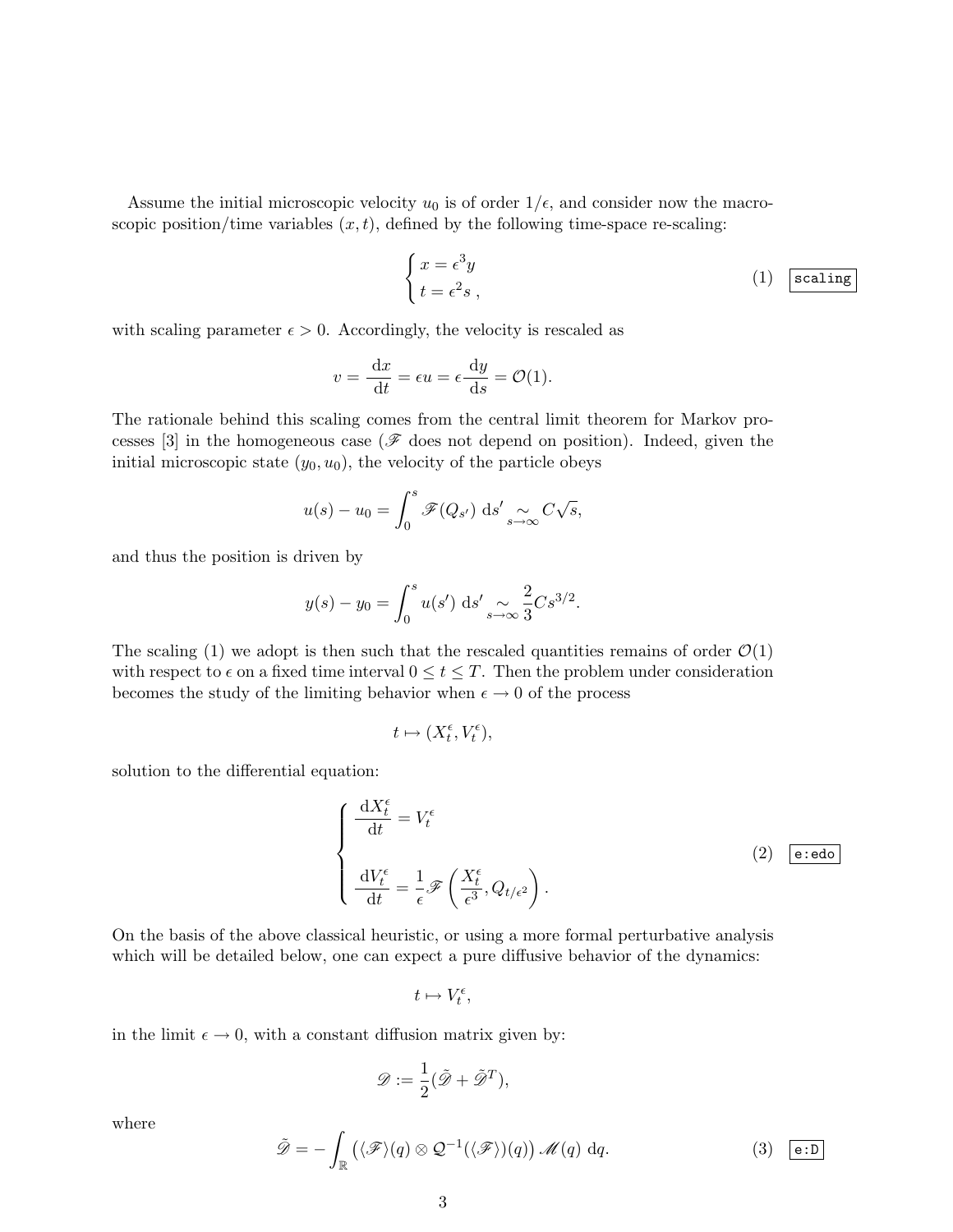Indeed, the  $\epsilon$ -asymptotics combines the fast oscillations of the force field with its large amplitude in (2). This result has first to be compared to the classical diffusion approximation for random evolutions, which appears in (2) when the field is spatially homogenous (see [13]). Spatially inhomogenous models are also considered in the classical and so-called "Landau diffusive limit" of the stochastic acceleration problem, which concerns the case of a vanishing spatial average of the force field, and has been studied in [21], and revisited by many authors, see e.g.  $[28, 22, 11]$  and the references therein. The regime of the Landau diffusion emerges by considering the space-time scaling

$$
\begin{cases}\nx = \epsilon^4 y \\
t = \epsilon^3 s\n\end{cases}
$$

instead of (1). Note that in the above references one usually starts from a "weak coupling" of order  $\mathcal{O}(\epsilon)$  between the particle and the field, yet this choice is strictly equivalent up to re-scaling to the "large initial velocity" of order  $\mathcal{O}(1/\epsilon)$  we use here. When the force field derive from a potential, the effective dynamical behavior of the momentum of the particle is then a Landau diffusion, that is to say a diffusion on a sphere, which conserves the kinetic energy at the macroscopic scale. The conservative nature of the latter behavior explains why the time dependence of the force field turns out to be unecessary, except for artificial technical purposes (which can simplify the proof as in [28]). Yet, the "Landau diffusion" limit is not the only possible limit theorem for stochastic acceleration models, and in the present case, the non-conservative nature of the macroscopic effective behavior of momentum (pure diffusion) explains the relevance of time dependence in the microscopic model.

We refer to [2] for a presentation of the different relevant scalings in the "large initial" velocity" regime. Note however that more intricate or heterodox regimes can be considered, associated with different scalings. For instance the passive transport problem addressed in [20] has been studied in [23] in the slow decorrelation regime leading to a fractional Brownian motion limit. We also mention the "strong field regime" which would correspond in our presentation to the case where the initial velocity is no longer large, but of order  $\mathcal{O}(1)$ . A possible scaling is then

$$
\begin{cases}\nx = \epsilon y \\
t = \epsilon s\n\end{cases}
$$

There, the limit is much more difficult to analyze, and does not lead to diffusion effects: the problem has been addressed for forces deriving from a potential in [14], and we refer to the breakthrough due to [5].

This work is also the opportunity to compare the two classical homogeneization approaches, the former focuses on the pathwise stochastic behavior, the latter deals with the underlying transport PDE. Therefore, beyond the obtained convergence statement, our aim is also to present a self-contained parallel treatment of a homogenization problem by using different mathematical toolboxes. One of the difficulty of the analysis can be explained as follows. A naïve approach would lead to consider the transport equation

$$
v\cdot\nabla_y\phi=\psi
$$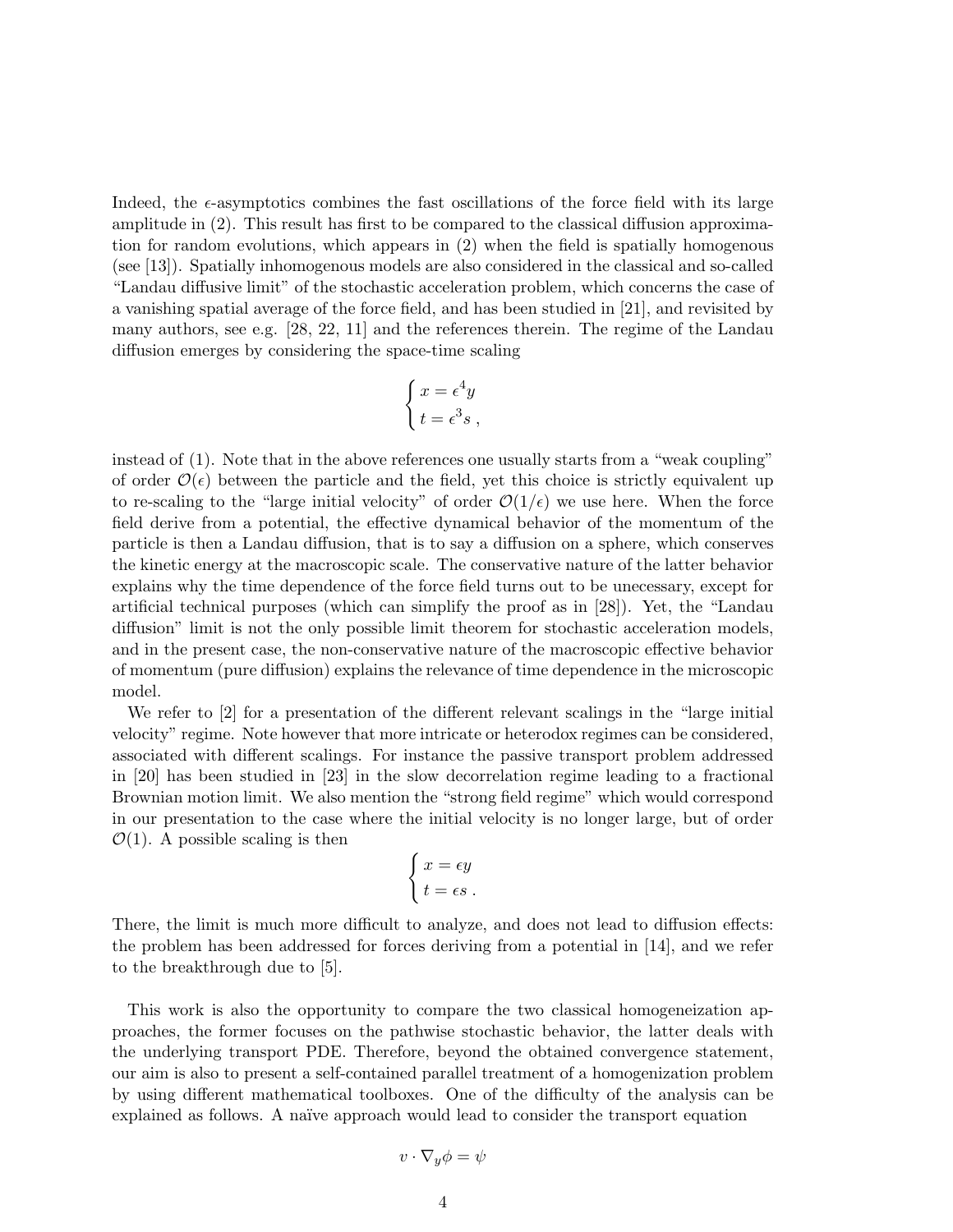where, in practice, the right hand side depends on the force field, and has null spatial average. However, as it is well known, the transport operator is not Fredholm and the inversion usually does not make sense.

The stochastic pathwise homogeneization of the dynamical system (2) is made possible by modeling the inhomogenous force field by a random field, and by looking at the probability distribution of the random path with this additional randomness. The classical analysis, see [21, 22], relies on the fact that in dimension  $d \geq 3$ , the position path never intersect itself. Then, it is possible to use the mixing property of the random field to define suitably averaged quantities, involving formally the solution of the transport equation. In the present work, we propose a simplified approach by constructing a suitable oscillating test function. Then, the difficulty consists in obtaining the necessary sharp estimates with respect to  $\epsilon$ . In dimension  $d = 2$ , it is certainly possible to adapt the proof in the spirit of [22, 11]; in dimension 1, one has to restrict to path with signed momentum  $(v > 0)$ , and what happens when momentum vanishes remains an open question.

The limit theorem at the transport PDE level is based on the kinetic interpretation of the model which, by contrast to the probabilistic approach, is directly tractable using classical double-scale convergence arguments. To this end, let us introduce<sup>1</sup>

$$
f^{\epsilon}(t, x, v, q) \ge 0
$$

the density with respect to  $dx \, dv \, \mathscr{M}(q) \, dq$  in  $\mathbb{R}^{2d} \times \mathbb{R}$  of the probability distribution of the random variable  $(X_t^{\epsilon}, V_t^{\epsilon}, Q_{t/\epsilon^2})$ ; it means that, given measurable sets  $\mathscr{X} \subset \mathbb{R}^d$ ,  $\mathscr{V} \subset \mathbb{R}^d$ and  $\mathscr{K} \subset \mathbb{R}$ , we have, at time  $t \geq 0$ ,

$$
\int_{\mathscr{X}\times\mathscr{V}\times\mathscr{K}} f^{\epsilon}(t,x,v,q) \mathscr{M}(q) dq dv dx = \text{Proba}\big(\big\{(X_t^{\epsilon}, V_t^{\epsilon}, Q_{t/\epsilon^2}) \in \mathscr{X}\times\mathscr{V}\times\mathscr{K}\big\}\big).
$$

Accordingly, the differential system (2) translates into the evolution PDE on densities:

$$
\partial_t f^{\epsilon} + v \cdot \nabla_x f^{\epsilon} + \frac{1}{\epsilon} \mathscr{F}(x/\epsilon^3, q) \cdot \nabla_v f^{\epsilon} = \frac{1}{\epsilon^2} \mathcal{Q}^{\star}(f^{\epsilon}). \tag{4}
$$
  $\boxed{\text{key-eq}}$ 

The equation is completed by imposing the Cauchy data

$$
f^{\epsilon}(t=0,x,v,q) = f^{\epsilon}_{\text{Init}}(x,v,q), \qquad (5) \quad \text{ci}
$$

where  $f_{\text{Init}}^{\epsilon}(x, v, q)$  is a non negative integrable function given by the initial probability density distribution of  $(X_{\text{Init}}^{\epsilon}, V_{\text{Init}}^{\epsilon}, Q_{\text{Init}})$ . The problem under consideration becomes the behavior as  $\epsilon \to 0$  of the solutions  $f^{\epsilon}(t, x, v, q) \ge 0$  of (4). Equation (4) gives another way of considering the scaling (1), rather in the spirit of an asymptotic regime. Start from the PDE

$$
\partial_s f + u \cdot \nabla_y f + F(y, q) \cdot \nabla_u f = \frac{1}{\tau} \mathcal{Q}^\star(f) \tag{6}
$$

$$
\mathscr{M}(q) \mathcal{Q}^*(q).
$$

The proof can be adapted to this framework, at the price of using weighted spaces for the operators  $Q/Q^*$ .

<sup>&</sup>lt;sup>1</sup>It could be convenient to change the unknown by setting

 $g(t, x, v, q) = f(t, x, v, q) \mathcal{M}(q)$ 

which is now a density distribution with respect to the standard Lebesgue measure  $dv dx dy$ . It still satisfies (4) but replacing the right hand side by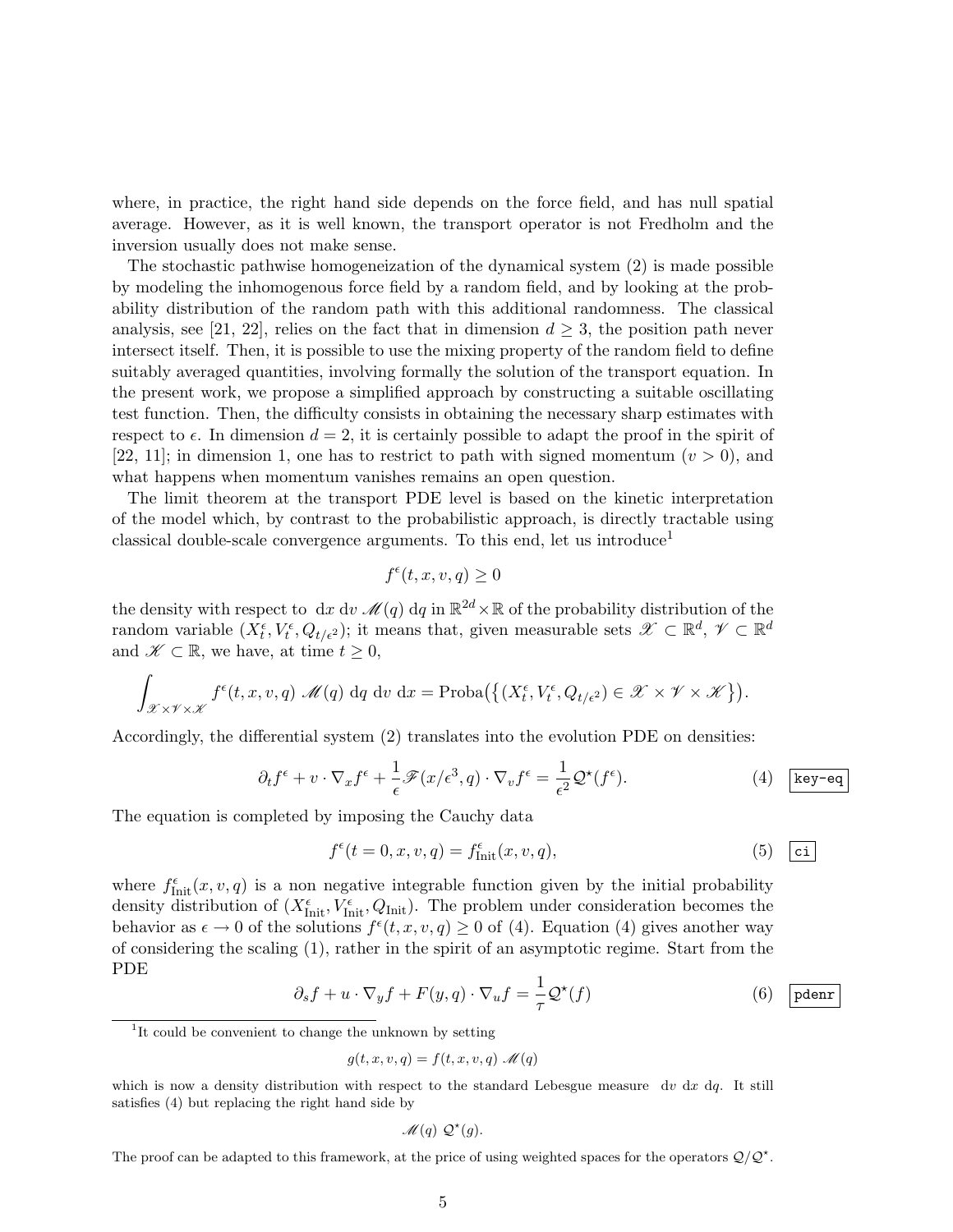which is equivalent to the trajectory description, written with dimension variables. Then, we introduce "macroscopic" observation time and length scales T and L, respectively, which are the observation units. It defines the velocity scale  $L/T$ . The random force field is characterized by :

- the relaxation time  $\tau$  associated to the Markov process  $s \mapsto Q_s$ ,
- a typical length scale  $\ell$  of the variation of the field,
- the amplitude  $F_0$  of the force.

We write  $(6)$  in dimensionless form, and we obtain  $(4)$  under the following assumptions:

$$
\tau = \epsilon^2 T, \qquad \ell = \epsilon^3 L
$$

while the amplitude of the force is  $F_0 = \frac{1}{\epsilon}$  $\overline{\epsilon}$  $\frac{L}{T^2}$ . If one thinks  $\ell$  and  $\tau$  as microscopic length and time scales, this assumption means that the microscopic velocity  $\ell/\tau$  scales like  $\epsilon$ . It is also natural to relate the amplitude of the force to the microscopic units, saying  $F_0 = \ell / \tau^2$ , which is indeed consistent with the scaling assumptions. This makes the bridge with the relation (1).

The stiffest terms in (4) will impose a specific behavior of the unknown with respect to the variable  $q$ , in the spirit of the so–called "hydrodynamic regimes", see e. g. [15]. However, this relaxation effect acts here on the variable  $q$  and not on the usual phase space variable  $(x, v)$ . This aspect is reminiscient to the modeling adopted in [10] for describing turbulence "seen from the particles" in dispersed two–phase flows through the introduction of an additional hidden variable which naturally leads to hydrodynamic type regimes. The analysis is then quite natural since it mimics the formal development that allows to guess the limit. It is based on classical tools from homogenization theory (double-scale convergence [1, 27], oscillating test functions...) and hydrodynamic limits, in the spirit of [17, 18]. We shall see however that some technical restriction appear with this purely deterministic method.

The paper is organized as follows. In Section 2 we make more precise the framework in which we perform the analysis. In particular, we will detail the necessary assumptions on the generator  $\mathcal Q$  and on the force field  $\mathcal F$ , pointing out the differences between the PDE and the probabilistic approach. In Section 3, we guess on formal grounds the asymptotic behavior as  $\epsilon$  goes to 0. Then, we state precisely the results we obtain. The proofs are detailed in Section 4 and 5.

### 2 Notations and Assumptions

#### 2.1 General setting

NotAs

Recall that Q is a Markov operator and satisfies the mass conservation identity:

$$
Q(1) = 0 \t or \t \int_{\mathbb{R}} Q^*(f) \mathcal{M}(q) dq = 0.
$$
 (7) conserv

In the same way, the Maxwellian probability distribution  $\mathcal{M}(q)$  dq (where, throughout the paper  $\mathscr M$  is a positive function) is a stationary distribution with respect to  $\mathcal Q$ :

$$
\int_{\mathbb{R}} \mathcal{Q}(f) \mathcal{M}(q) dq = 0 \quad \text{or} \quad \mathcal{Q}^*(1) = 0. \tag{8}
$$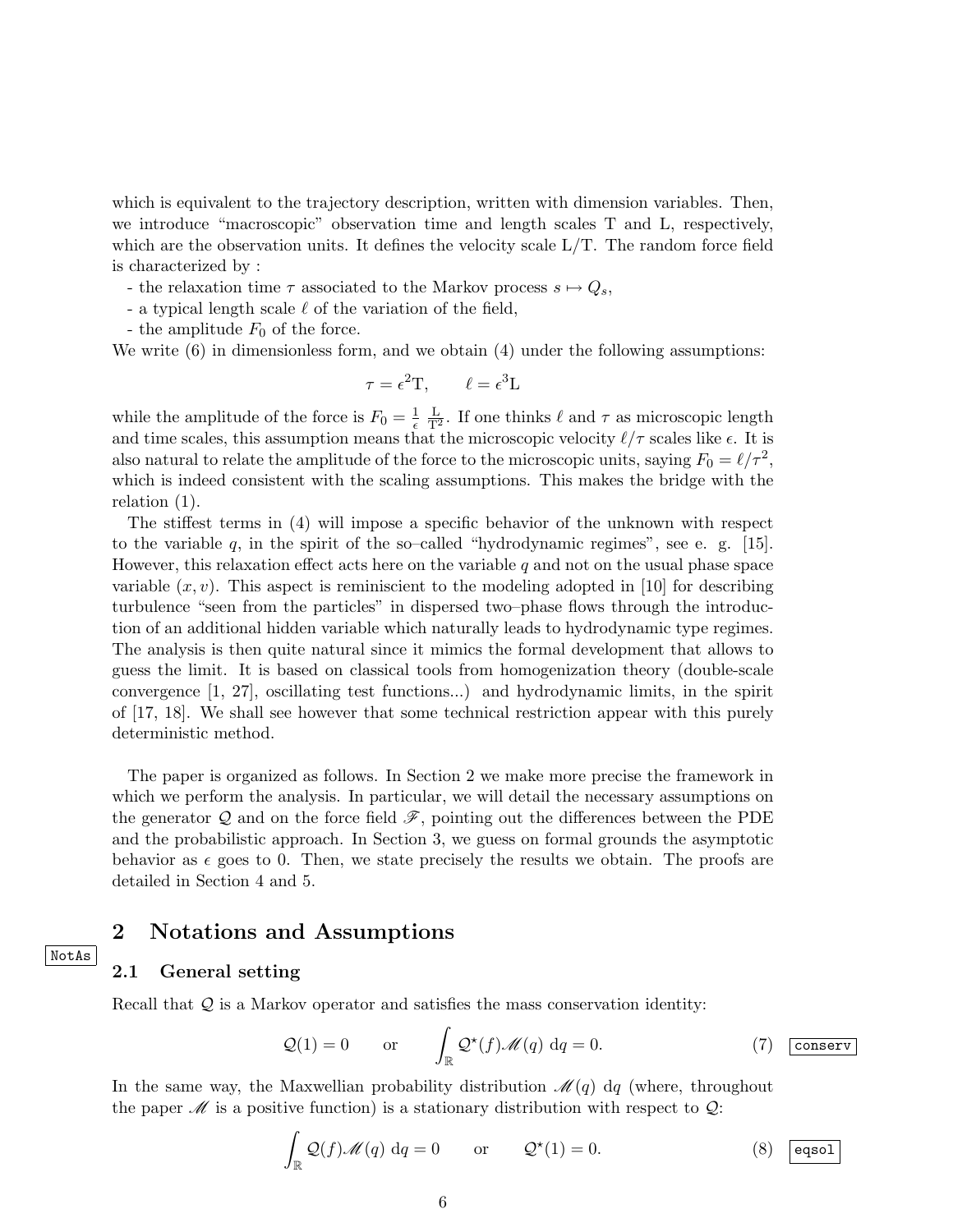Classical mixing/dissipation properties of  $\mathcal Q$  or  $\mathcal Q^*$  will be assumed, which traduces exponentially fast relaxation to the equilibrium distribution  $\mathcal{M}(q)$  dq, that is to say

$$
e^{t\mathcal{Q}}(\cdot) \stackrel{t\to +\infty}{\to} \int_{\mathbb{R}} \cdot \mathscr{M}(q) dq
$$

in an appropriate functional space (say  $L^2$  or  $L^{\infty}$ ). It is worth pointing out that the set of assumptions we need will be satisfied when dealing with the following operators which are relevant on both the mathematical and physical viewpoints:

the Fokker-Planck operator 
$$
Q(f) = \mathcal{M}^{-1} \partial_q (\mathcal{M} \partial_q(f)),
$$
 (9) [FP]

the linear Boltzmann operator

$$
\mathcal{Q}(f) = \int_{\mathbb{R}} f(q') \mathscr{M}(q') \, dq' - f(q), \quad (10) \quad \boxed{\text{relax}}
$$

In these examples, one has usually  $\mathscr{M}(q) = \frac{1}{\sqrt{2\pi\theta}} e^{-q^2/2\theta}$ . The operator (9) is associated to the diffusion  $s \mapsto Q_s$  solution to the stochastic differential equation:

$$
dQ_s = \nabla \ln \mathcal{M}(q) \, ds + \sqrt{2} \, dW_s,
$$

where  $(W_s)_{s\geq 0}$  is a usual Brownian motion, while (10) is associated to a jump process  $s \mapsto Q_s$  verifying:

 $\sqrt{ }$  $\int$  $\overline{\mathcal{L}}$  $(\tilde{Q}_n)_{n\geq 1}$  are i.i.d. random variables with distribution  $\mathcal{M}(q')$  dq',  $(T_n - T_{n-1})_{n \geq 1}$  are i.i.d. random variables with exponential distribution,  $Q_t = Q_0$  for  $t \in [T_0 = 0, T_1[,$  $Q_t = \tilde{Q}_n$  for  $t \in [T_n, T_{n+1}].$ 

#### 2.2 Assumptions, PDE approach

In this Section, we detail the assumptions needed when working in the PDE framework. The mixing requirement on the Markov operators  $\mathcal{Q}^{\star}/\mathcal{Q}$  is usual, and will consist in a spectral gap assumption which states as follows

$$
\begin{cases}\n\text{There exists } \sigma > 0 \text{ such that} \\
-\int_{\mathbb{R}} \mathcal{Q}(f) \ f \mathcal{M}(q) \ dq \ge \sigma \int_{\mathbb{R}} \left|f(q) - \int_{\mathbb{R}} f(q') \mathcal{M}(q') \ dq'\right|^2 \mathcal{M}(q) \ dq \ge 0. \end{cases}\n\tag{11} \quad \text{dissip}
$$

It makes  $L^2(\mathbb{R}, \mathscr{M}(q)$  dq) — which clearly embeds into  $L^1(\mathbb{R}, \mathscr{M}(q)$  dq) — a natural functional space for investigating the spectral properties of  $Q$ . Note that  $(11)$  has the following useful consequence:

Ker( $Q$ ) (resp. Ker( $Q^*$ )) has dimension one and is spanned by constant functions.

To carry out the analysis of (4) in a  $L^2$  setting, one only needs a weak regularity assumption on Q, namely the Fredholm alternative:

$$
\begin{cases}\n\text{For any } h \in L^{2}(\mathbb{R}, \mathcal{M}(q) \text{ d}q) \text{ verifying } \int_{\mathbb{R}} h \mathcal{M}(q) \text{ d}q = 0, \\
\text{there exists a unique solution } g \in L^{2}(\mathbb{R}, \mathcal{M}(q) \text{ d}q) \text{ of} \\
\mathcal{Q}(g) = h \text{ (resp. } (\mathcal{Q}^{*}(g) = h) \text{ and } \int_{\mathbb{R}} g \mathcal{M}(q) \text{ d}q = 0.\n\end{cases}
$$
\n(12) [Fred0]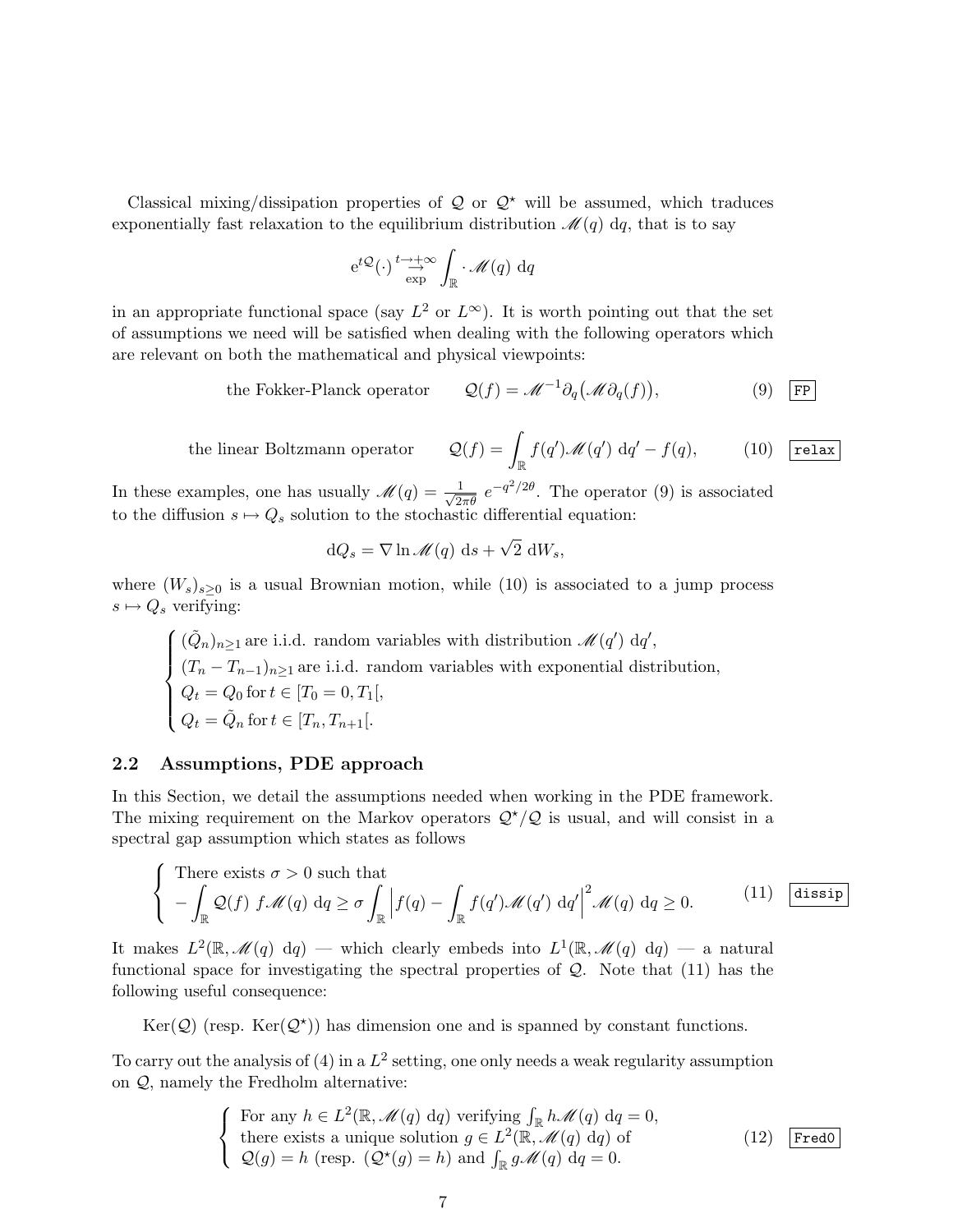In most reasonable cases, (12) is a consequence of the spectral gap inequality (11); for instance when Q is a bounded operator on  $L^2(\mathbb{R}, \mathcal{M}(q) \, dq)$ , (12) follows from a direct application of the Lax-Milgram Theorem. Anyway, (12) holds for the operators (9) and (10) we have in mind throughout the paper.

To set up the hypothesis on the force field  $\mathscr{F}$ , one needs a few notations: in what follows  $\mathbb Y$  stands for the unit cube  $(0, 1)^d$  and the symbol # means that we consider  $\mathbb Y$ − periodic functions. We suppose

$$
y \longmapsto \mathscr{F}(y, q) \quad \text{is } \mathbb{Y}\text{-periodic},\tag{13}
$$

$$
\sup_{y \in \mathbb{Y}, q \in \mathbb{R}} |\mathcal{F}(y, q)| \le C < \infty,
$$
\n(14)

for a.e 
$$
y \in \mathbb{Y}
$$
,  $\int_{\mathbb{R}} \mathscr{F}(y, q) \mathscr{M}(q) dq = 0.$  (15)

Note that the centering assumption (15) is quite restrictive. It will be relaxed in the stochastic framework.

#### 2.3 Assumptions, stochastic approach

As said in the Introduction, the stochastic approach relies on considering a random force field, through the dependence with respect to an additional "environment" variable. The stochastic homogenization resorting crucially to the mixing properties of the field. To be more specific, we introduce a new probability space modeling the field randomness

$$
(\Omega_e, \mathscr{F}_e, P_e)
$$
 a probability space,

and we denote

$$
\langle \phi \rangle = \int_{\Omega_e} \phi(\omega_e) \, dP_e(\omega_e),
$$

the average with respect to the realisations  $\omega_e \in \Omega_e$ . If  $(\Omega_m, \mathscr{F}_m, P_m)$  denotes the probability space on which the Markov process  $t \mapsto Q_t$  with generator  $Q$  is defined, then the full probability space is simply the product of the two:

$$
(\Omega,\mathscr{F},\mathbb{P}):=(\Omega_e,\mathscr{F}_e,P_e)\times (\Omega_m,\mathscr{F}_m,P_m).
$$

Then, we consider a force field depending on the three variables (space, Markov process and random environment)

$$
\mathscr{F}: \quad \mathbb{R}^d \times \mathbb{R} \times \Omega_e \quad \longrightarrow \quad \mathbb{R}^d \quad (y, q, \omega_e) \quad \longmapsto \quad \mathscr{F}(y, q, \omega_e).
$$

When considering the field  $\mathscr F$  as a random variable, the dependance with respect to  $\omega_e$ will be omitted. The key qualitative property of the field we assume is homogeneity on average:

For any  $q \in \mathbb{R}$ , the average  $\langle \mathcal{F} \rangle(y, q)$  is space homogeneous, (16) homog

which means it does not depend on the variable y:

$$
\langle \mathscr{F} \rangle(y,q) = \langle \mathscr{F} \rangle(q).
$$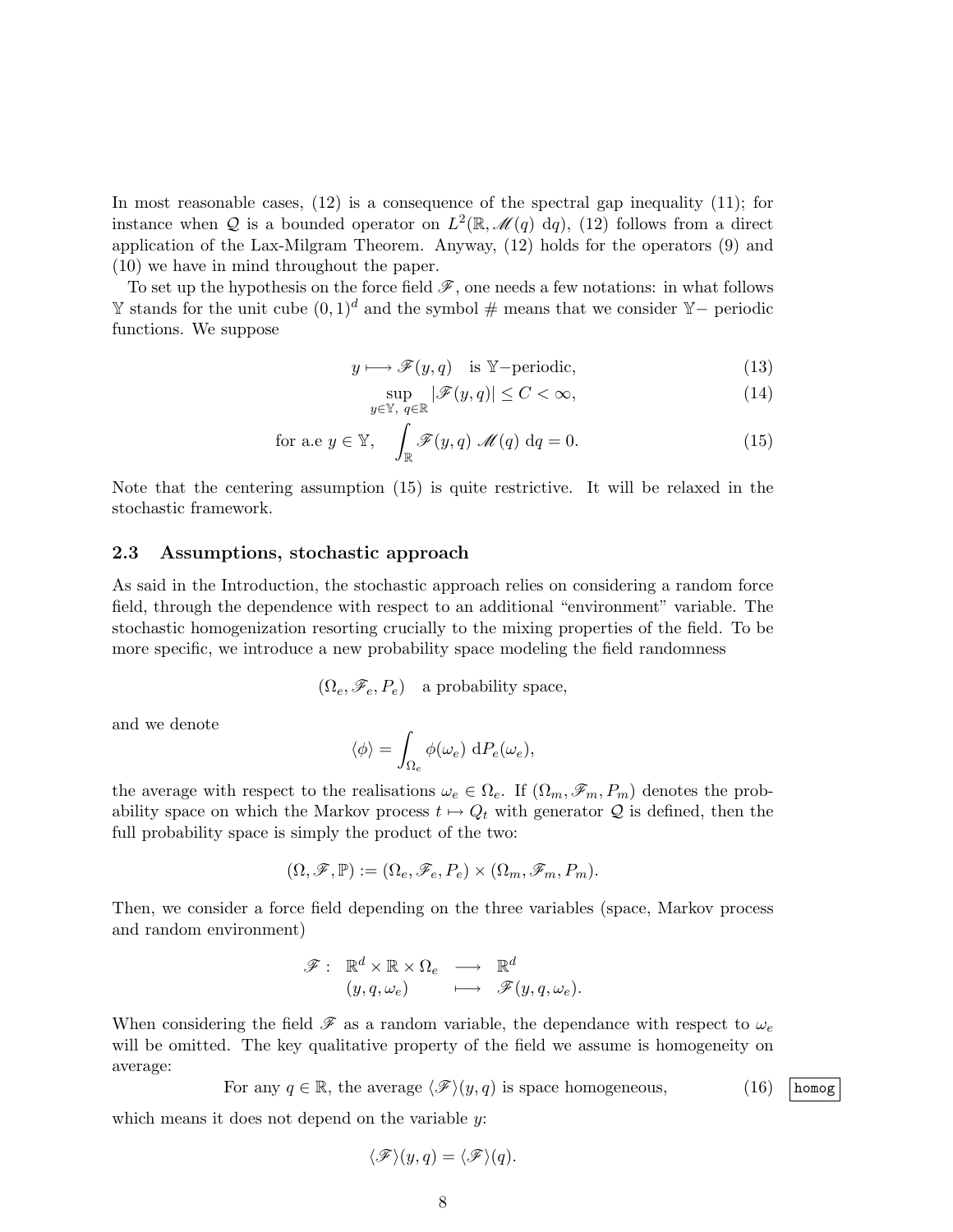We also still assume centering with repect to time dependence:

$$
\int_{\mathbb{R}} \langle \mathcal{F} \rangle(q) \mathcal{M}(q) dq = 0.
$$
\n(17)

Next, for any given Borel subset  $\Lambda \subset \mathbb{R}^d$ , we denote

$$
\langle \cdot | \Lambda \rangle
$$

the conditional averaging with respect to the sigma-field (intuitively the "information")  $\mathscr{G}_{\Lambda}$ generated by the random field  $\mathscr{F}(y, q, \omega_e)$  for  $(y, q) \in \Lambda \times \mathbb{R}$ . In other words,  $\mathscr{G}_{\Lambda}$  stands for the minimal  $\sigma$ -algebra included in  $\mathscr{F}_e$  generated by sets of the form  $\{\omega_e \in \Omega, \ \mathscr{F}(y, q, \omega_e) \in$ A, for A ranging in Borel sets of  $\mathbb{R}^d$ ,  $y \in \Lambda$ , and  $q \in \mathbb{R}$ . Then, it is useful to evaluate the decorrelation of the force field between two distinct sets. To this end, we set

$$
\alpha(\Lambda_1, \Lambda_2) := \sup_{|Z| \le 1} |\langle Z|\Lambda_1\rangle - \langle Z\rangle|,
$$

for  $Z \mathscr{G}_{\Lambda_2}$ -measurable. The decorrelation function (see also [21, 22]) is then:

$$
\beta(r) = \sup_{d(\Lambda_1, \Lambda_2) \ge r} \alpha(\Lambda_1, \Lambda_2),
$$

d being the usual distance between two sets. Denoting by

$$
\left\|\mathscr{F}\right\|_{\infty}(\omega_e) := \sup_{y,q} \left|\mathscr{F}(y,q,\omega_e)\right|,
$$

we assume almost sure smoothness and boundedness of the force field and its gradient:

$$
\begin{cases}\n(y, q) \mapsto \mathscr{F}(y, q, \omega_e) \text{ and } (y, q) \mapsto \nabla_y \mathscr{F}(y, q, \omega_e) \\
\text{are } \omega_e \text{-a.s. continuous and } \|\mathscr{F}\|_{\infty} \text{ and } \|\nabla_y \mathscr{F}\|_{\infty} \text{ have finite variance.} \n\end{cases}
$$
\n(18) (a:boundst)

One has then the following decorrelation estimates which will be needed:

**1:decorr** Lemma 2.1 Let  $\Lambda \subset \mathbb{R}^d$ . One has for any  $y, q \in \mathbb{R}^d \times \mathbb{R}$ .

$$
|\langle (\mathscr{F} - \langle \mathscr{F} \rangle)(y, q) | \Lambda \rangle| \leq 2 \|\mathscr{F}\|_{\infty} \beta(d(y, \Lambda)) \quad P_e - a.s.,
$$

as well as

$$
\|\langle \nabla_y \mathscr{F}(y, q) | \Lambda \rangle \| \leq \|\nabla_y \mathscr{F}\|_{\infty} \beta(d(y, \Lambda)) \quad P_e - a.s..
$$

**Proof.** The result follows by remarking that  $(\mathscr{F} - \langle \mathscr{F} \rangle)(y, q)$  and  $\nabla_y \mathscr{F}(y, q)$  have null average and are  $\mathscr{G}_{V_y}$ -measurable,  $V_y$  being any small neigbourhood of y. Then the result follows from the continuity of fields and the definition of the decorrelation rate.  $\Box$ 

Finally we (only) require quasi-linear decorrelation rate:

$$
r\beta(r) \xrightarrow[r \to \infty]{} 0.
$$
 (19) [a:quasi-linear]

A typical example of a random field verifying the above hypothesis is given by the following description. Let  $f_{\text{int}}$  be a smooth field on  $\mathbb{R}^d \times \mathbb{R} \times \mathbb{R}$  and set:

$$
\mathscr{F}(y,q,\omega_e):=\sum_{n\in\mathbb{Z}^d}f_{\rm int}(y-n,q,\omega_e^n),
$$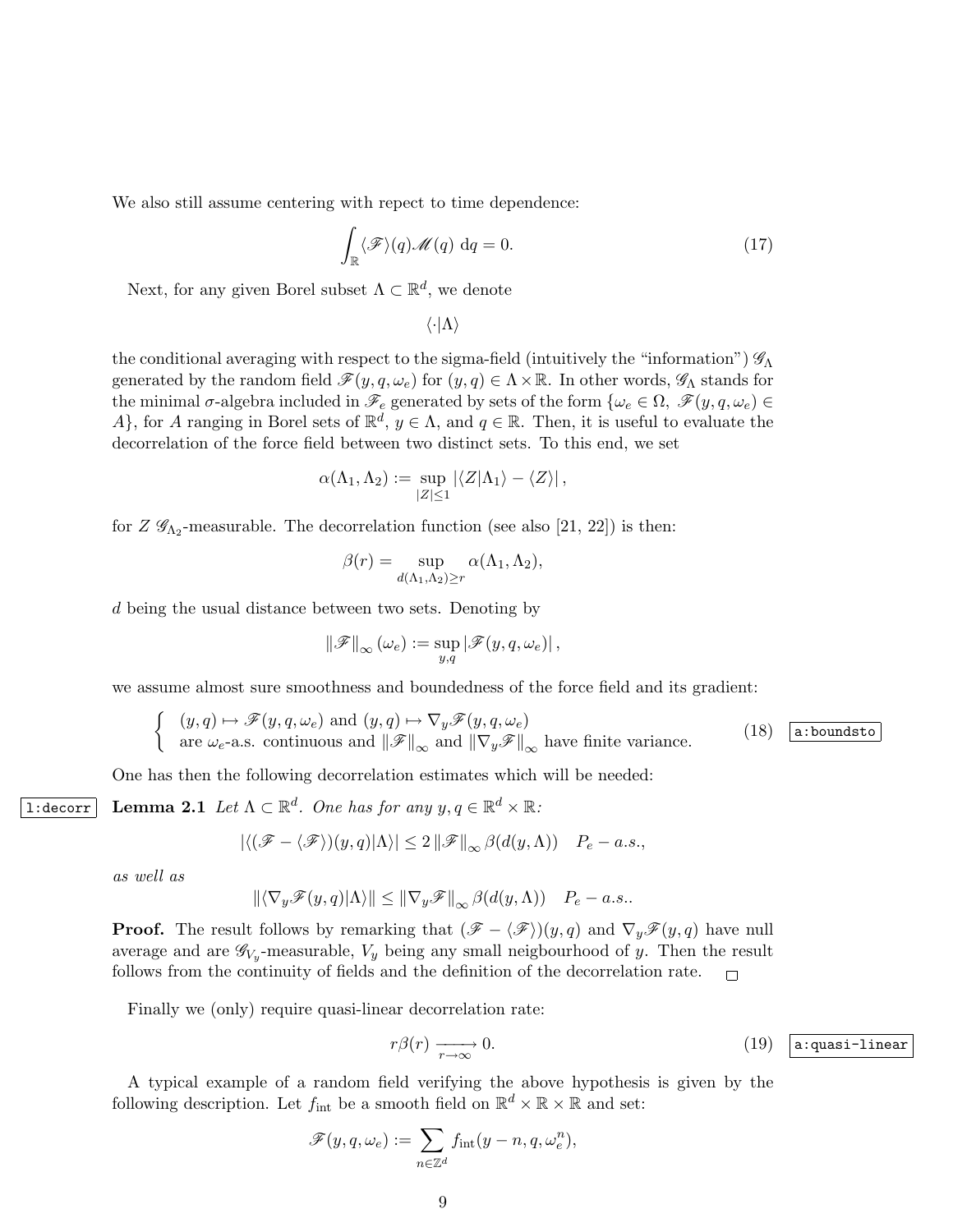where  $\omega_e := (\omega_e^n)_{n \in \mathbb{Z}^d}$ ,  $P_e$  being a product measure (independance of sites), and the average  $\langle f_{\text{int}}(y, q) = \langle f_{\text{int}}(q) \rangle$  is independent of y and centered in q. Then the decorrelation assumption  $(19)$  is trivially satisfied when  $f_{\text{int}}$  is compactly supported; and can be achieved with sufficient polynomial decrease at infiinity.

It is likely that the boundedness assumption on the field (18), which is also used in [22] for instance, may be relaxed, yet probably at the price of higher technicalities. Yet it is worth emphasizing that the technical cost, and the quasi-linear de-correlation assumption (19) are substantially less demanding compared to classical references [21, 22], for the Landau diffusion limit case. Eventually, note that the centering assumption (15) on the force field used in the PDE approach is no longer necessary, since it has been replaced by random inhomogeneity.

We can now make precise the assumption on the generator  $\mathcal{Q}$ . The functional framework slightly differs from the previous section and for the auxiliary equation we require

There is a solution 
$$
\chi
$$
 of the cell problem:  
\n $Q\chi = -\langle \mathcal{F} \rangle$   
\nbelonging to  $L^{\infty}(\mathbb{R}) \cap C^{0}(\mathbb{R})$ .  
\n(20) Poisson0

Hypothesis (20) is immediately satisfied for instance when geometric uniform convergence occurs:

$$
\left\| e^{t\mathcal{Q}}(\phi) - \int_{\mathbb{R}} \phi(q) \mathscr{M}(q) dq \right\|_{\infty} \leq C e^{-\kappa t} \left\| \phi \right\|_{\infty},
$$

for some  $C, \kappa > 0$ . Conditions on Q under which the latter occurs have been thoroughly studied (see e.g. [26] and references therein), and includes examples (9) and (10), at least when  $-\ln \mathcal{M}(q) = \mathcal{O}_{|q| \to +\infty}(q^2)$ .

Dimension 1 The case of dimension 1 is treated in a different and rather elementary way by inverting the transport operator. Neither periodicity nor randomness of the force field need to be assumed. The single required assumption reads as follows:

 $\sqrt{ }$ J  $\mathcal{L}$ There is a solution  $\lambda : \mathbb{R} \times \mathbb{R} \times \mathbb{R}^* \to \mathbb{R}$  to the Poisson equation:  $v\partial_y\lambda(y,q,v) = \mathscr{F}(y,q) - \langle \mathscr{F} \rangle$ with  $\lambda$  and  $\partial_v \lambda$  being continuous and bounded on each closed definition subset.

(21) Poissond1

### 3 Formal Analysis and Main Results

We guess the asymptotic behavior by inserting in (4) the following double-scale Hilbert expansion

$$
f^{\epsilon}(t, x, v, q) = \sum_{j \ge 0} \epsilon^j F^{(j)}(t, x, x/\epsilon^3, v, q)
$$

where the functions  $F^{(j)}$  are supposed Y-periodic<sup>2</sup> with respect to the third variable. Using the expansion modifies the advection term according to  $v \cdot \nabla_x \to v \cdot \nabla_x + \frac{1}{\epsilon^3}$  $\frac{1}{\epsilon^3}v\cdot \nabla_y.$ 

s:formal

<sup>2</sup>At this formal level, the periodicity assumption could be generalized to homogeneity at a large scale.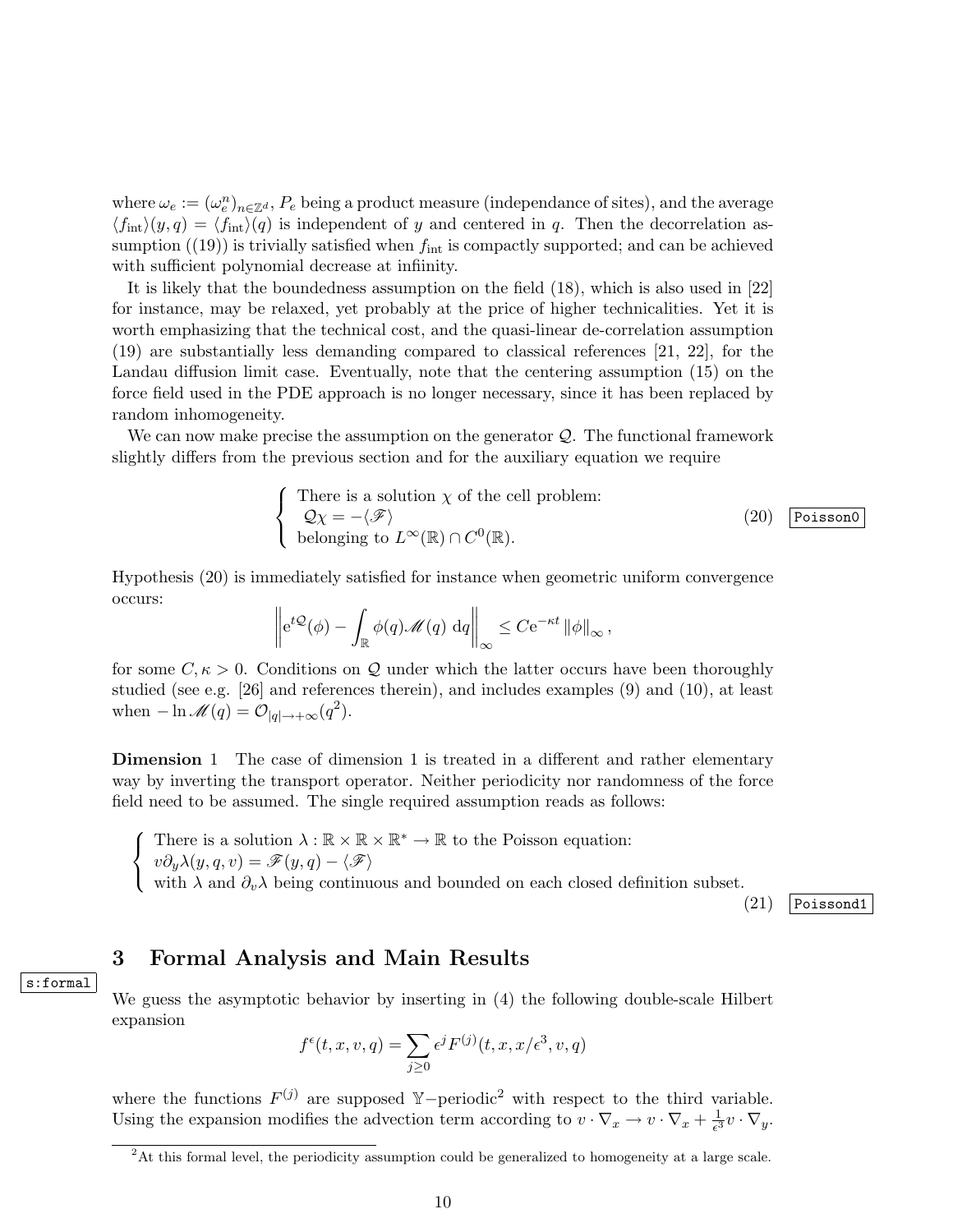Then, we identify terms with the same power of  $\epsilon$  and we get

$$
\epsilon^{-3} \text{ terms:} \qquad \qquad v \cdot \nabla_y F^{(0)} = 0,\tag{22}
$$

$$
e^{-2} \text{ terms:} \qquad \qquad v \cdot \nabla_y F^{(1)} = \mathcal{Q}^*(F^{(0)}), \qquad (23)
$$

$$
\epsilon^{-1} \text{ terms:} \qquad \qquad v \cdot \nabla_y F^{(2)} = \mathcal{Q}^\star(F^{(1)}) - \mathcal{F}(y, q) \cdot \nabla_v F^{(0)}, \tag{24}
$$

$$
\epsilon^{0} \text{ terms:} \qquad v \cdot \nabla_{y} F^{(3)} = \mathcal{Q}^{\star}(F^{(2)}) - \left(\partial_{t} F^{(0)} + v \cdot \nabla_{x} F^{(0)} + \mathcal{F}(y, q) \cdot \nabla_{v} F^{(1)}\right). (25)
$$

For the time being, we analyze the cell equations only at the formal level, neglecting completely any possible technical difficulty related to the solvability of these cell problems. With this in mind, we infer from  $(22)$  that the leading term  $F<sup>(0)</sup>$  does not depend on the fast variable  $y$ . Therefore, due to the periodic boundary condition, integrating  $(23)$  with respect to y yields

$$
\mathcal{Q}^{\star}(F^{(0)}) = 0
$$

which implies, due to (8), that  $F^{(0)} = \rho^{(0)}(t, x, v)$  where  $\rho^{(0)}$  does not depend on q. In turn, (23) becomes  $v \cdot \nabla_y F^{(1)} = 0$  and the first order corrector does not depend on the fast variable anymore. Then, integration of  $(24)$  with respect to y leads to

$$
\mathcal{Q}^{\star}(F^{(1)}) = \int_{\mathbb{Y}} \mathscr{F}(y,q) \, \mathrm{d}y \cdot \nabla_v F^{(0)} = \int_{\mathbb{Y}} \mathscr{F}(y,q) \, \mathrm{d}y \, \cdot \nabla_v \rho^{(0)}.
$$

Owing to (12) and (15), we can find a vector valued function  $\chi^* = (\chi_1^*, \ldots, \chi_d^*) \in$  $\left[L^2(\mathbb{R};\mathcal{M} \text{ d}q)\right]^d$  verifying

$$
\mathcal{Q}^{\star}(\chi_k^{\star})(q) = -\int_{\mathbb{Y}} \left[ \mathcal{F}(y, q) \right]_k \, \mathrm{d}y \;, \qquad \int_{\mathbb{R}} \chi^{\star}(q) \mathcal{M}(q) \, \mathrm{d}q = 0. \tag{26} \quad \text{(a)}
$$

For further purposes, we also introduce  $\chi(q)$  the solution of the adjoint equation

$$
\mathcal{Q}(\chi)(q) = -\int_{\mathbb{Y}} \mathcal{F}(y, q) dy, \qquad \int_{\mathbb{R}} \chi(q) \mathcal{M}(q) dq = 0.
$$
 (27) defchistar

Note that (11) implies

$$
\int_{\mathbb{R}} |\chi(q)|^2 \mathscr{M}(q) dq \leq \frac{1}{\sigma^2} \|\mathscr{F}\|_{L^{\infty}(\mathbb{Y} \times \mathbb{R})}^2, \qquad \int_{\mathbb{R}} |\chi^{\star}(q)|^2 \mathscr{M}(q) dq \leq \frac{1}{\sigma^2} \|\mathscr{F}\|_{L^{\infty}(\mathbb{Y} \times \mathbb{R})}^2.
$$

This auxiliary function yields the following expression for the corrector

$$
F^{(1)}(t, x, v, q) = -\chi^*(q) \cdot \nabla_v \rho^{(0)}(t, x, v).
$$
 (28) corrector

,

We deduce the evolution equation satisfied by  $\rho^{(0)}$  by integrating (25) with respect to both  $y$  and  $q$ ; we get

$$
\partial_t \rho^{(0)} + v \cdot \nabla_x \rho^{(0)} = -\nabla_v \cdot \left( \int_{\mathbb{R}} \int_{\mathbb{Y}} \mathcal{F}(y, q) F^{(1)} dy \, \mathcal{M}(q) dq \right)
$$
  
=  $\nabla_v \cdot \left( \int_{\mathbb{R}} \int_{\mathbb{Y}} \mathcal{F}(y, q) \otimes \chi^*(q) dy \, \mathcal{M}(q) dq \, \nabla_v \rho^{(0)} \right)$ 

namely we are led to a Fokker-Planck equation with the effective diffusion matrix

$$
\tilde{\mathscr{D}} = \int_{\mathbb{R}} \left( \int_{\mathbb{Y}} \mathscr{F}(y, q) \, \mathrm{d}y \right) \otimes \chi^{\star}(q) \mathscr{M}(q) \, \mathrm{d}q = - \int_{\mathbb{R}} \mathcal{Q}^{\star}(\chi^{\star}) \otimes \chi^{\star} \mathscr{M}(q) \, \mathrm{d}q. \qquad (29) \quad \boxed{\text{diffeoef}}
$$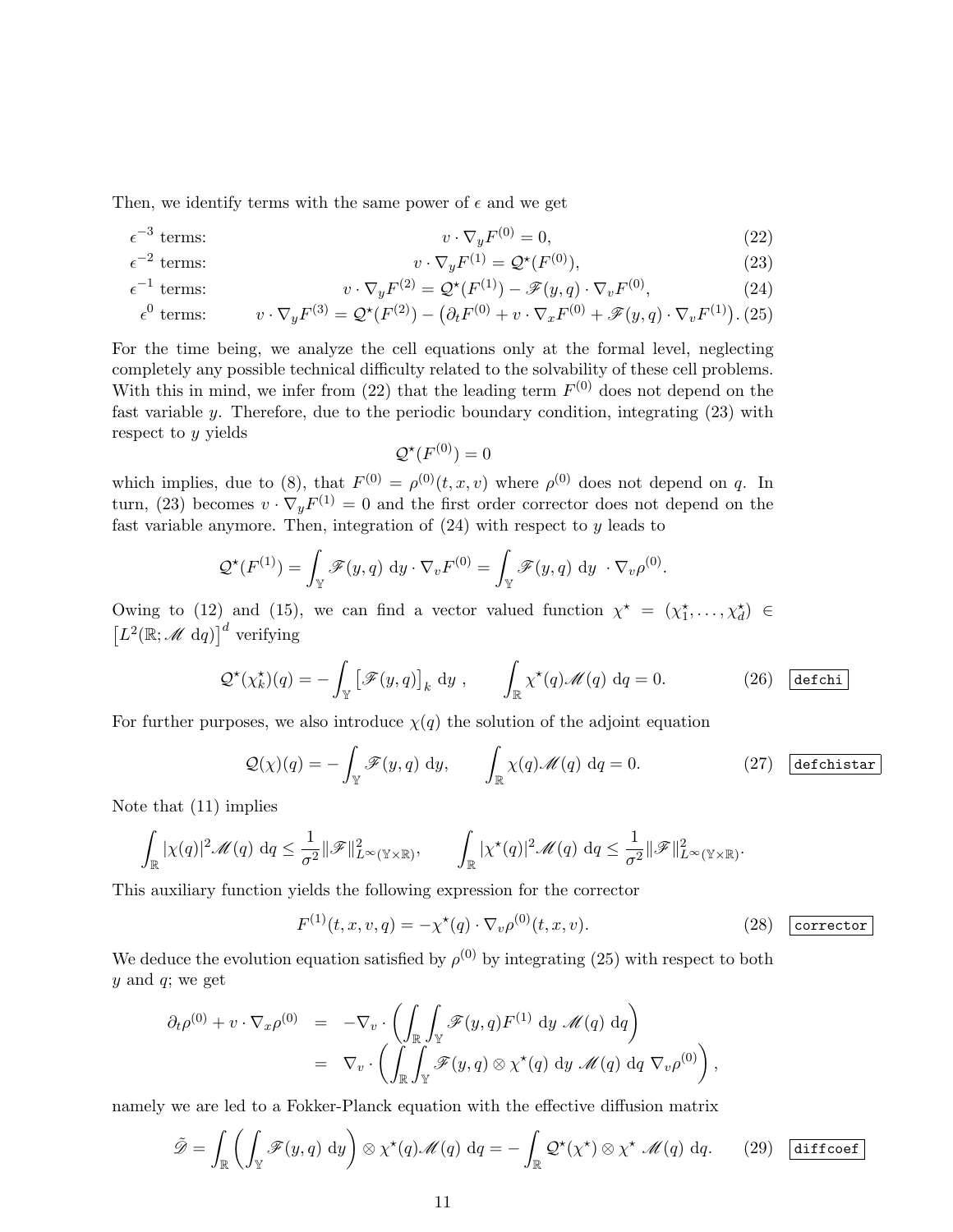This enables to define the symmetric part of the above matrix:

$$
\mathscr{D}:=\frac{1}{2}(\tilde{\mathscr{D}}^T+\tilde{\mathscr{D}}).
$$

Note that only the symmetric part  $\tilde{\mathscr{D}}^T + \tilde{\mathscr{D}}$  is involved in the limiting Fokker-Planck equation. We check that the coefficient is indeed non negative.

**lemmaD** Lemma 3.1 The matrix  $\tilde{\mathcal{D}}$  verifies, for any  $\xi \in \mathbb{R}^d$ ,  $\tilde{\mathcal{D}}\xi \cdot \xi \geq 0$ . Besides, we remark that

$$
\tilde{\mathscr{D}} = -\int_{\mathbb{R}} \chi \otimes \mathcal{Q}(\chi) \mathscr{M}(q) dq.
$$

If  $\int_{\mathbb{Y}} \mathscr{F}(y, q) dy = 0$ , the matrix  $\tilde{\mathscr{D}}$  is actually 0, otherwise, there exists  $\xi \in \mathbb{R}^d$  verifying  $\tilde{\mathcal{D}}\xi \cdot \xi > 0$ . If furthermore the matrix

$$
\mathscr{A} = \int_{\mathbb{R}} \left( \int_{\mathbb{Y}} \mathscr{F}(y, q) \, \mathrm{d}y \right) \otimes \left( \int_{\mathbb{Y}} \mathscr{F}(y', q) \, \mathrm{d}y' \right) \, \mathscr{M}(q) \, \mathrm{d}q
$$

is invertible, then there exists  $\delta > 0$  such that for any  $\xi \in \mathbb{R}^d$  we have  $\tilde{\mathcal{D}}\xi \cdot \xi \geq \delta |\xi|^2$ .

**Proof.** Let  $\xi \in \mathbb{R}^d \setminus \{0\}$ . We rewrite

$$
\tilde{\mathscr{D}}\xi \cdot \xi = -\int_{\mathbb{R}} \mathcal{Q}^{\star}(\chi^{\star} \cdot \xi) \chi^{\star} \cdot \xi \mathcal{M} dq
$$

which is non-negative by (11). It vanishes iff  $\chi^*(q) \cdot \xi = \Lambda$ ,  $\Lambda \in \mathbb{R}$ . But then, we have  $\int_{\mathbb{R}} \chi^*(q) \cdot \xi \mathscr{M}(q) dq = 0 = \Lambda$ . It implies that  $\chi^*(q) \cdot \xi = 0$  and coming back to (26), we get  $\int_{\mathbb{Y}} \mathscr{F}(y, q) \, \mathrm{d}y \cdot \xi = 0$ . Therefore,  $\tilde{\mathscr{D}}\xi \cdot \xi$  is positive for any direction  $\xi$  which is not orthogonal to  $\{ \int_{\mathbb{Y}} \mathscr{F}(y,q) dy, q \in \mathbb{R} \}$ . Eventually, we remark that

$$
\mathscr{A}\xi \cdot \xi = \int_{\mathbb{R}} \Big( \int_{\mathbb{Y}} \mathscr{F}(y, q) \cdot \xi \, \mathrm{d}y \Big)^2 \mathscr{M}(q) \, \mathrm{d}q
$$

is positive for any  $\xi \in \mathbb{R}^d \setminus \{0\}$  when  $\mathscr{A}$  is invertible which forces  $\int_{\mathbb{R}} \mathscr{F}(y, q) dy \cdot \xi \neq 0$  for a.e.  $q \in \mathbb{R}$ . Accordingly, we get  $\tilde{\mathcal{D}}\xi \cdot \xi > 0$ .  $\Box$ 

The main result in the  $L^2$  framework of the paper states as follows.

main\_theo Theorem 3.2 Assume that  $(7)-(8)$  and  $(11)-(15)$  are fulfilled. We suppose that the initial condition verifies

$$
\sup_{\epsilon>0} \int_{\mathbb{R}^d \times \mathbb{R}^d \times R} |f_{\text{Init}}^{\epsilon}(x, v, q)|^2 \mathcal{M}(q) \, dq \, dv \, dx \le C < \infty. \tag{30} \quad \text{(cibd)}
$$

Then, up to a subsequence,  $f^{\epsilon}$  solutions of (4) associated to  $f^{\epsilon}_{\text{Init}}$  converges weakly in  $L^2((0,T)\times\mathbb{R}^d\times\mathbb{R}^d\times R;\mathscr{M}(q)$  dq dv dx) to  $\rho(t,x,v)$ , where  $\rho$  is the solution of

$$
\begin{cases} \n\partial_t \rho + v \cdot \nabla_x \rho = \nabla_v \cdot (\mathscr{D} \nabla_v \rho), \\
\rho(t = 0, x, v) = \text{weak} - \lim_{\epsilon \to 0} \int_{\mathbb{R}} f_{\text{Init}}^{\epsilon}(x, v, q) \mathscr{M}(q) \, dq,\n\end{cases} \tag{31}
$$

with  $\mathscr{D}$  defined by (29).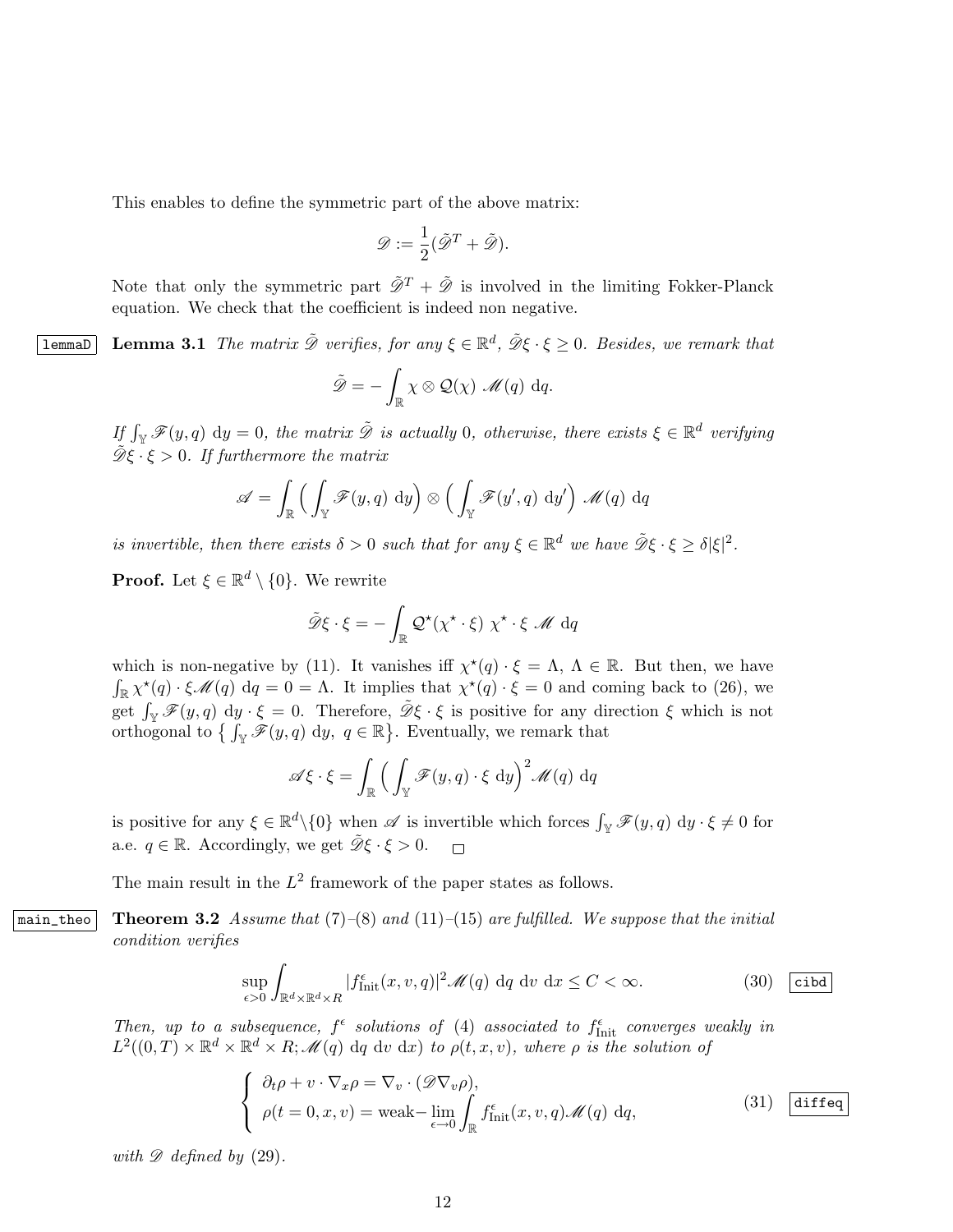The main result of the paper in the probabilistic framework states as follows.

theo\_proba Theorem 3.3 Let  $d \geq 3$ , and suppose (16)–(20). Consider the stochastic process defined on the full probability space  $(\Omega, \mathscr{F}, \mathbb{P})$ :

 $t \mapsto (X_t^{\epsilon}, V_t^{\epsilon}),$ 

solution of (2) for  $t \in [0, T]$ . This induces a probability distribution  $\mathcal{P}^{\epsilon}$  on the space of continuous trajectories  $C^0([0,T], \mathbb{R}^{2d})$  endowed with uniform convergence. Suppose the initial state  $(X_{\text{Init}}^{\epsilon}, V_{\text{Init}}^{\epsilon})$  converges in law towards a given probability distribution  $\mu_{\text{Init}}(dv \, dx)$ . Assume that  $\mu_{\text{Init}}(v=0) = \mu_{\text{Init}}(v^T \mathscr{D} v=0) = 0$ . Then  $\mathcal{P}^{\epsilon}$  converges in distribution on  $C^0([0,T], \mathbb{R}^{2d})$  towards the probability distribution P which is defined as follows: Trajectories

$$
t\mapsto (X_t,V_t)
$$

are initially distributed according to  $\mu_{\text{Init}}$ ,  $\frac{dX_t}{dt} = V_t$ , and  $t \mapsto V_t$  is a Wiener process with diffusion matrix  $\mathscr{D}$ .

In dimension 1, we get

eo\_proba\_d1 Theorem 3.4 Let  $d = 1$ , and suppose (20)-(21). Consider the stochastic process for  $t\in[0,T]$ :

 $t \mapsto (X_t^{\epsilon,\tau^{\epsilon}})$  $t^{\epsilon,\tau^{\epsilon}}, V_t^{\epsilon,\tau^{\epsilon}}$ ,

solution of  $(2)$ , and stopped at time:

 $\tau^{\epsilon} = \inf\{t \in [0, T]| V_t^{\epsilon} = 0\}.$ 

This defines a probability distribution  $\mathcal{P}^{\epsilon}$  on the space of continuous trajectories  $C^{0}([0, T], \mathbb{R}^{2})$ endowed with uniform convergence. Suppose the initial state  $(X_{\text{Init}}^{\epsilon}, V_{\text{Init}}^{\epsilon})$  converges in law towards a given probability distribution  $\mu_{Init}(\mathrm{d}v \mathrm{d}x)$  such that  $\mu_{Init}(v = 0) = 0$ . Then  $\mathcal{P}^{\epsilon}$ converges in distribution on  $C^0([0,T],\mathbb{R}^2)$  towards the probability distribution  $\mathcal P$  which is defined as follows: Trajectories

$$
t\mapsto(X^\tau_t,V^\tau_t)
$$

stopped at  $\tau = \inf\{t \in [0,T]|V_t = 0\}$  are initially distributed according to  $\mu_{\text{Init}}$ , and obey  $\frac{dX_t}{dt} = V_t$ , with  $t \mapsto V_t$  a Wiener process with diffusion constant  $\mathscr{D}$ .

Remark 3.5 These statements should be completed by a couple of remarks:

- In both cases, it is crucial to prevent from null initial macroscopic velocity. This corresponds in original microscopic variables to particles with large initial velocity  $(\dot{y}(t=0) \sim 1/\epsilon).$
- The main difference between Theorem 3.2 and Theorem 3.3 comes from the modeling of the force field, which is periodic in the former case, and random in the latter. The probablistic approach of Theorem 3.3 and 3.4 does not need the restrictive centering condition  $(15)$ . The price to pay is that Theorem 3.3 is a result on average with respect to field randomness  $\omega_e$ . Almost sure convergence may hold but remains an open question.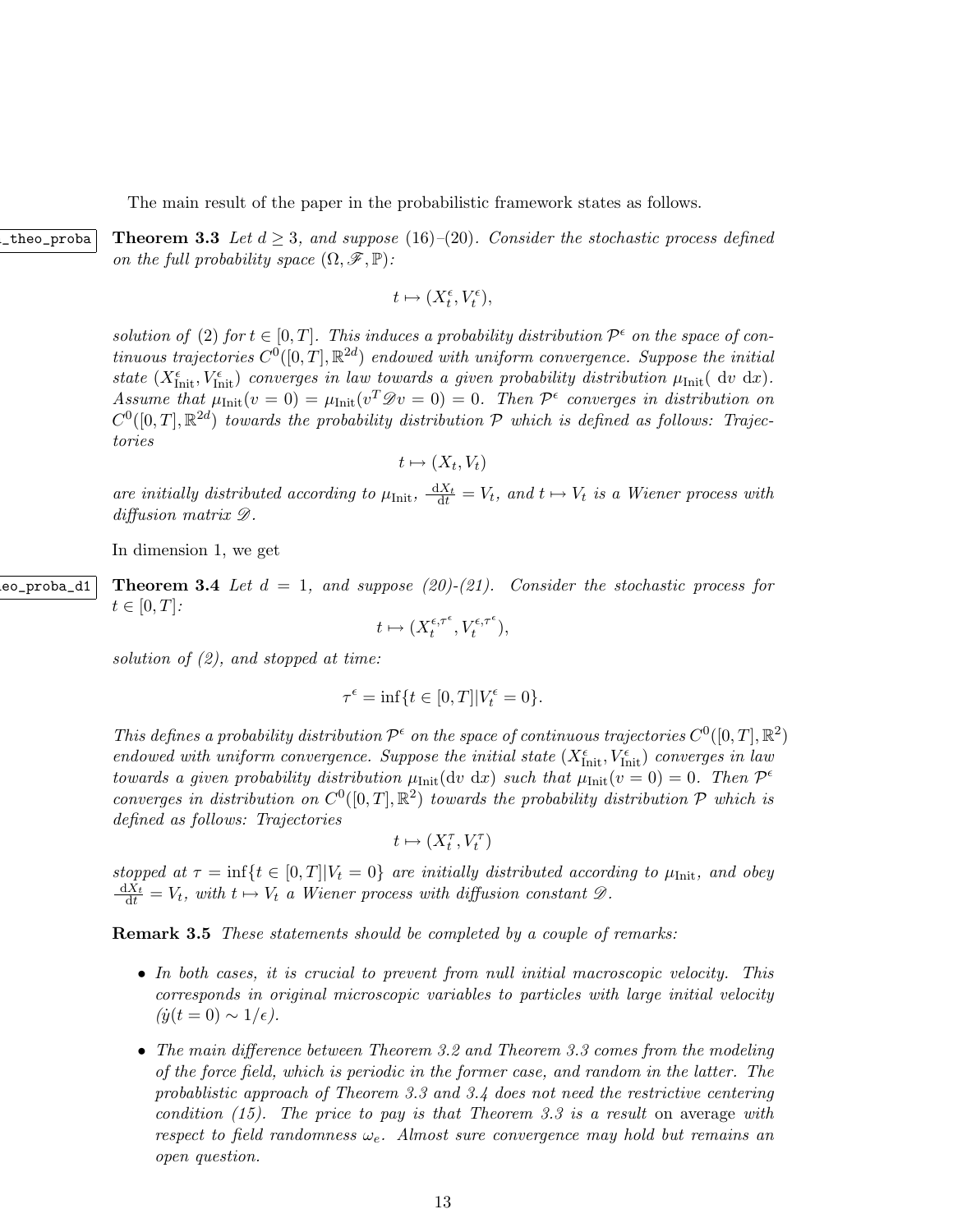- For technical reasons, which are explained below, the statement in Theorem 3.2 excludes the situation where  $f_{\text{Init}}^{\epsilon}(x, v, q)$  is (or converges to) a Dirac mass with respect to the space and velocity variables. Nevertheless, it is possible to adapt the functional framework in order to deal with  $L^1$  functions, the point being to exclude concentration phenomena. We give some hints in that direction in the Appendix. In Theorem 3.3 the convergence  $\text{Law}(X_t^{\epsilon}, V_t^{\epsilon}) \to \text{Law}(X_t, V_t)$  allows to consider Dirac distributed random variables, including initial conditions.
- In the proof of Theorem 3.2, we shall prove that  $\int f^{\epsilon}(t, x, v, q) \mathcal{M}(q) dq$  converges in  $C^0([0,T];L^2(\mathbb{R}^d\times\mathbb{R}^d)-\text{weak})$  that is

$$
\lim_{\epsilon \to 0} \int_{\mathbb{R}^d \times \mathbb{R}^d} \left( \int_{\mathbb{R}} f^{\epsilon}(t, x, v, q) \mathcal{M}(q) dq \right) \varphi(x, v) dv dx = \int_{\mathbb{R}^d \times \mathbb{R}^d} \rho(t, x, v) \varphi(x, v) dv dx
$$

holds for any  $\varphi \in L^2(\mathbb{R}^d \times \mathbb{R}^d)$  uniformly on  $[0,T]$ , as soon as the initial condition in (31) indeed makes sense. This can be compared to Theorem 3.3 as follows: the force field is now random, and the density  $f^{\epsilon}$  has to be integrated with respect to the environment randomness  $\omega_e$ . More precisely Theorem 3.3 implies as a corollary that uniformly with respect to  $t \in [0, T]$ , the probability distribution of  $(X_t^{\epsilon}, V_t^{\epsilon})$  converges weakly towards the probability distribution of  $(X_t, V_t)$  given (when the density exists) by  $\rho(t, x, v)$ . In other words,

$$
\lim_{\epsilon \to 0} \int_{\mathbb{R}^d \times \mathbb{R}^d} \left( \int_{\mathbb{R} \times \Omega_e} f^{\epsilon}(t, x, v, q, \omega_e) \mathcal{M}(q) \, dq \, dP_e(\omega_e) \right) \varphi(x, v) \, dx \, dv
$$
\n
$$
= \int_{\mathbb{R}^d \times \mathbb{R}^d} \rho(t, x, v) \, \varphi(x, v) \, dv \, dx
$$

holds for any  $\varphi$  continuous and bounded, uniformly on  $[0, T]$ , as soon as the corresponding initial condition indeed makes sense.

- Theorem 3.4 is specific to dimension 1. There, the force field can be deterministic, at the price of considering paths for positive momentum  $v > 0$  only. The distinction in Theorem 3.3 and 3.4, between dimension  $d = 1$ ,  $d = 2$ , and  $d \geq 3$ , comes from the possibility of self-intersections of the position path  $t \mapsto X_t^{\epsilon}$ . It is certainly possible to extend Theorem 3.3 for dimension  $d = 2$ , with the same assumption, by preventing tangential self-intersection, in the spirit of [22].
- Note that we do not exclude the case where  $\mathscr{D}=0$ , which holds for instance when the force field derives from a potential since it implies  $\int_{\mathbb{Y}} \mathscr{F}(y, q) dy = 0$ . In such a case (31) becomes a mere transport equation and we actually have  $\rho(t, x, v) =$  $\rho^{\text{Init}}(x - tv, v)$ . Yet under the assumptions of Theorem 3.2, when the matrix  $\mathscr A$  in Lemma 3.1 is invertible, the limit verifies  $\nabla_v \rho \in L^2((0,\infty) \times \mathbb{R}^d \times \mathbb{R}^d)$ .
- It is possible to consider force fields depending on both the fast (that is  $x/\epsilon^3$ ) and the slow (that is  $x$ ) variables; we skip the tedious details for such an adaptation.

4 Proof of Theorem 3.2

Pr:PDE

The proof starts by obtaining uniform estimates.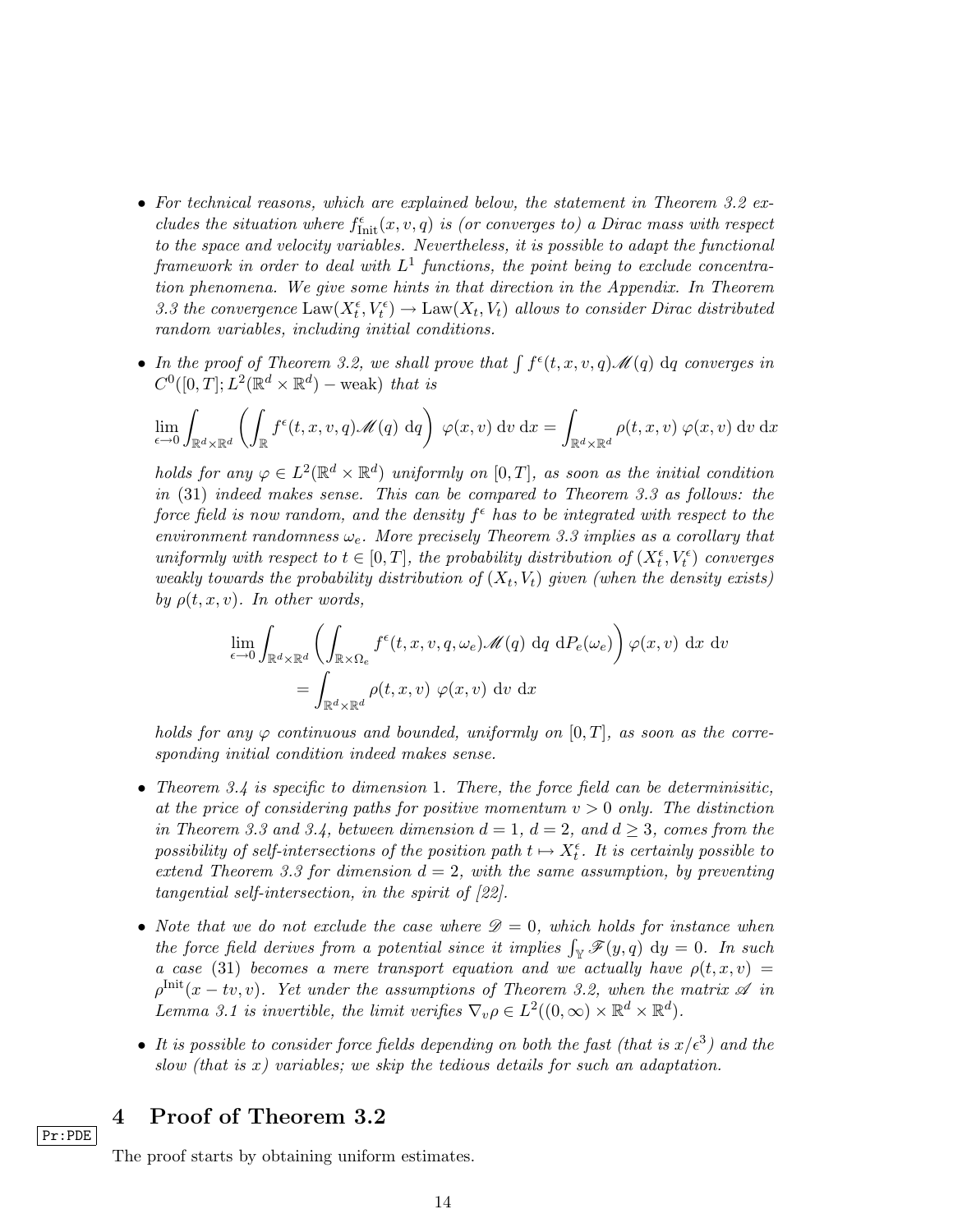probd Proposition 4.1 Let the assumptions of Theorem 3.2 be fulfilled. Then, the sequences  $f^{\epsilon}$ satisfy

$$
\sup_{\epsilon>0} \left( \sup_{t\geq 0} \int_{\mathbb{R}^d \times \mathbb{R}^d \times \mathbb{R}} |f^{\epsilon}|^2 \mathscr{M}(q) \, dq \, dv \, dx \right) \leq C < \infty,
$$

and we also have

$$
0 \le \sup_{\epsilon > 0} \left( -\frac{1}{\epsilon^2} \int_0^\infty \int_{\mathbb{R}^d \times \mathbb{R}^d \times \mathbb{R}} \mathcal{Q}^\star(f^\epsilon) \ f^\epsilon \ \mathcal{M} \ dq \ dv \ dx \right) \le C < \infty.
$$

 $\boxed{\text{cor:rem}}$  Corollary 4.2 We can write the ansatz

$$
\begin{cases}\nf^{\epsilon}(t,x,v,q) = \rho^{\epsilon}(t,x,v) + \epsilon r^{\epsilon}(t,x,v,q), \\
\rho^{\epsilon}(t,x,v) = \int_{\mathbb{R}} f^{\epsilon}(t,x,v,q) \mathcal{M}(q) dq, \qquad \int_{\mathbb{R}} r^{\epsilon}(t,x,v,q) \mathcal{M}(q) dq = 0,\n\end{cases}
$$

where the remainder  $r^{\epsilon}$  is bounded in  $L^2((0, +\infty) \times \mathbb{R}^d \times \mathbb{R}^d \times \mathbb{R}; \mathscr{M}(q)$  dq dv dx dt).

Proof. The proof combines the specific differential structure of the left hand side of  $(4)$ and the dissipation property of the operator  $\mathcal{Q}$ . On the one hand, we have

$$
\left(v \cdot \nabla_x f^{\epsilon} + \frac{1}{\epsilon} \mathscr{F}(x/\epsilon^3, q) \cdot \nabla_v f^{\epsilon}\right) f^{\epsilon} = \frac{1}{2} \left(\nabla_x \cdot \left(v \mid f^{\epsilon} \mid^2\right) + \frac{1}{\epsilon} \nabla_v \cdot \left(\mathscr{F}(x/\epsilon^3, q) \mid f^{\epsilon} \mid^2\right)\right)
$$

the integral over  $\mathbb{R}^d \times \mathbb{R}^d$  of which vanishes. On the other hand, (11) leads to

$$
\int_{\mathbb{R}} \mathcal{Q}^{\star}(f^{\epsilon}) f^{\epsilon} \mathcal{M} d q \leq 0.
$$

Putting the pieces together yields

$$
\frac{1}{2} \frac{\mathrm{d}}{\mathrm{d}t} \int_{\mathbb{R}^d \times \mathbb{R}^d \times \mathbb{R}} |f^{\epsilon}|^2 \mathcal{M} \, \mathrm{d}q \, \mathrm{d}v \, \mathrm{d}x - \frac{1}{\epsilon^2} \int_{\mathbb{R}^d \times \mathbb{R}^d \times \mathbb{R}} \mathcal{Q}^{\star}(f^{\epsilon}) \, f^{\epsilon} \mathcal{M} \, \mathrm{d}q \, \mathrm{d}v \, \mathrm{d}x = 0,
$$

which justifies the statement by virtue of  $(11)$ .  $\Box$ 

To make the formal derivation devised above rigorous, we shall use the framework of double–scale convergence as introduced in [1, 27] (see adaptations to vector-valued functions in [17]): with Proposition 4.1, possibly at the price of extracting subsequences (but we still denote the considered subsequence with the index  $\epsilon$ , with a slight abuse of notation) we can suppose that

$$
\lim_{\epsilon \to 0} \int_0^\infty \int_{\mathbb{R}^d \times \mathbb{R}^d} \int_{\mathbb{R}} f_{\epsilon}(t, x, v, q) \varphi(t, x, x/\epsilon^3, v, q) \mathcal{M}(q) dq dv dx dt
$$
  
= 
$$
\int_0^\infty \int_{\mathbb{R}^d \times \mathbb{R}^d} \int_{\mathbb{R}} \int_{\mathbb{Y}} F(t, x, y, v, q) \varphi(t, x, y, v, q) dy \mathcal{M}(q) dq dv dx dt
$$

holds for any smooth enough trial function, say  $\varphi \in C^0_{c,\#}([0,\infty)\times \mathbb{R}^d \times \mathbb{Y} \times \mathbb{R}^d; L^2(\mathbb{R};\mathscr{M}(q)\, \mathrm{d}q)),$ where the symbol  $#$  means that we assume periodicity with respect to the third variable. Similarly, by Corollary 4.2, we have

$$
\lim_{\epsilon \to 0} \int_0^\infty \int_{\mathbb{R}^d \times \mathbb{R}^d} \int_{\mathbb{R}} r_{\epsilon}(t, x, v, q) \varphi(t, x, x/\epsilon^3, v, q) \mathcal{M}(q) dq dv dx dt \n= \int_0^\infty \int_{\mathbb{R}^d \times \mathbb{R}^d} \int_{\mathbb{R}} \int_{\mathbb{Y}} R(t, x, y, v, q) \varphi(t, x, y, v, q) dy \mathcal{M}(q) dq dv dx dt.
$$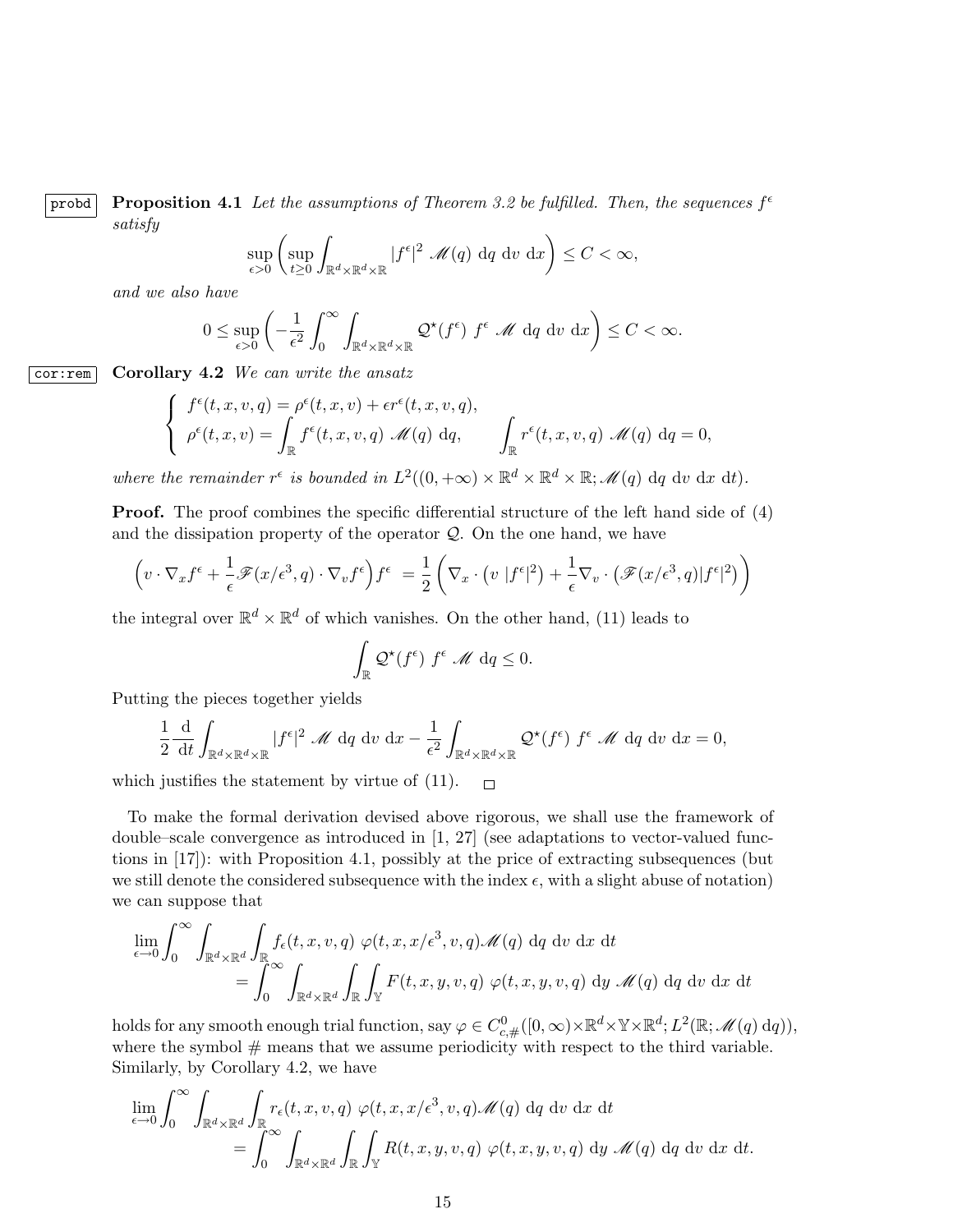The double scale limits F and R belong to  $L^2_{\#}((0,T)\times\mathbb{R}^d\times\mathbb{R}^d\times\mathbb{Y}\times\mathbb{R};\mathscr{M}(q)\:dq\:\mathrm{d} v\;\mathrm{d} y\;\mathrm{d} x\;\mathrm{d} t)$ for any  $0 < T < \infty$ . Furthermore, since  $f^{\epsilon} - \rho^{\epsilon} = \epsilon r^{\epsilon}$  converges strongly to 0, we check that

$$
\begin{cases}\nf^{\epsilon}(t, x, v, q) \rightarrow \int_{\mathbb{Y}} F(t, x, y, v, q) \, dy = \rho(t, x, v) \, \mathbb{1}(q) \\
\text{weakly in } L^{2}((0, T) \times \mathbb{R}^{d} \times \mathbb{R}^{d} \times \mathbb{R}; \mathcal{M}(q) \, dq \, dv \, dx \, dt)\n\end{cases}
$$

where

$$
\rho(t, x, v) = \int_{\mathbb{R}} \int_{\mathbb{Y}} F(t, x, y, v, q) \, dy \, \mathcal{M}(q) \, dq \in L^{\infty}(\mathbb{R}; L^{2}(\mathbb{R}^{d} \times \mathbb{R}^{d}))
$$

also coincides with the weak limit of  $\rho^{\epsilon}(t, x, v)$ .

Since we have already understood that  $f^{\epsilon}$  essentially behaves like its "hydrodynamical part"  $\rho^{\epsilon}(t, x, v)$ , we average the equation over the variable q; we get the following "moment" equation"

$$
\partial_t \Big( \int_{\mathbb{R}} f^{\epsilon} \mathcal{M}(q) \, dq \Big) + \nabla_x \cdot \Big( \int_{\mathbb{R}} v f^{\epsilon} \mathcal{M}(q) \, dq \Big) + \nabla_v \cdot \Big( \int_{\mathbb{R}} \frac{1}{\epsilon} \mathcal{F}(x/\epsilon^3, q) \, f^{\epsilon} \mathcal{M}(q) \, dq \Big) = 0
$$
\n
$$
= \partial_t \rho^{\epsilon} + \nabla_x \cdot (v \rho^{\epsilon}) + \nabla_v \cdot \Big( \int_{\mathbb{R}} \mathcal{F}(x/\epsilon^3, q) \, r^{\epsilon} \, \mathcal{M}(q) \, dq \Big), \tag{32}
$$

where, owing to (15), we have remarked that

$$
\int_{\mathbb{R}} \frac{1}{\epsilon} \mathscr{F}(x/\epsilon^3, q) f^{\epsilon} \mathscr{M}(q) dq = \int_{\mathbb{R}} \mathscr{F}(x/\epsilon^3, q) \frac{f^{\epsilon} - \rho^{\epsilon}}{\epsilon} \mathscr{M}(q) dq = \int_{\mathbb{R}} \mathscr{F}(x/\epsilon^3, q) r^{\epsilon} \mathscr{M}(q) dq.
$$

Letting  $\epsilon \to 0$  in (32) yields

$$
\partial_t \rho + \nabla_x \cdot (v\rho) + \nabla_v \cdot \left( \int_{\mathbb{R}} \int_{\mathbb{Y}} \mathscr{F}(y, q) \ R(t, x, y, v, q) \ \mathscr{M}(q) \ dq \ dy \right) = 0, \qquad (33) \ \underline{\boxed{\text{mteqlim}}}
$$

and we are thus left with the task of identifying the double scale limit  $R$  of the fluctuation  $r^{\epsilon}$ . Before, let us remark the following important compactness result.

**Lemma 4.3** The sequence  $\rho^{\epsilon}$  is relatively compact in  $C^{0}([0, T]; L^{2}(\mathbb{R}^{d} \times \mathbb{R}^{d})$  – weak).

Proof. This property follows from formula (32) together with the estimates in Proposition 4.1. Indeed, for any given function  $\varphi \in C_c^{\infty}(\mathbb{R}^d \times \mathbb{R}^d)$  we check readily that  $\int_{\mathbb{R}^d \times \mathbb{R}^d} \rho^{\epsilon} \varphi \, \mathrm{d}v \, \mathrm{d}x$  is equibounded and equicontinuous. Hence, by virtue the Arzela-Ascoli Theorem it lies in a compact set of  $C^0([0,T])$ . An approximation argument allows to extend this property to any given function  $\varphi \in L^2(\mathbb{R}^d \times \mathbb{R}^d)$ . We conclude by using a standard diagonal reasoning.  $\Box$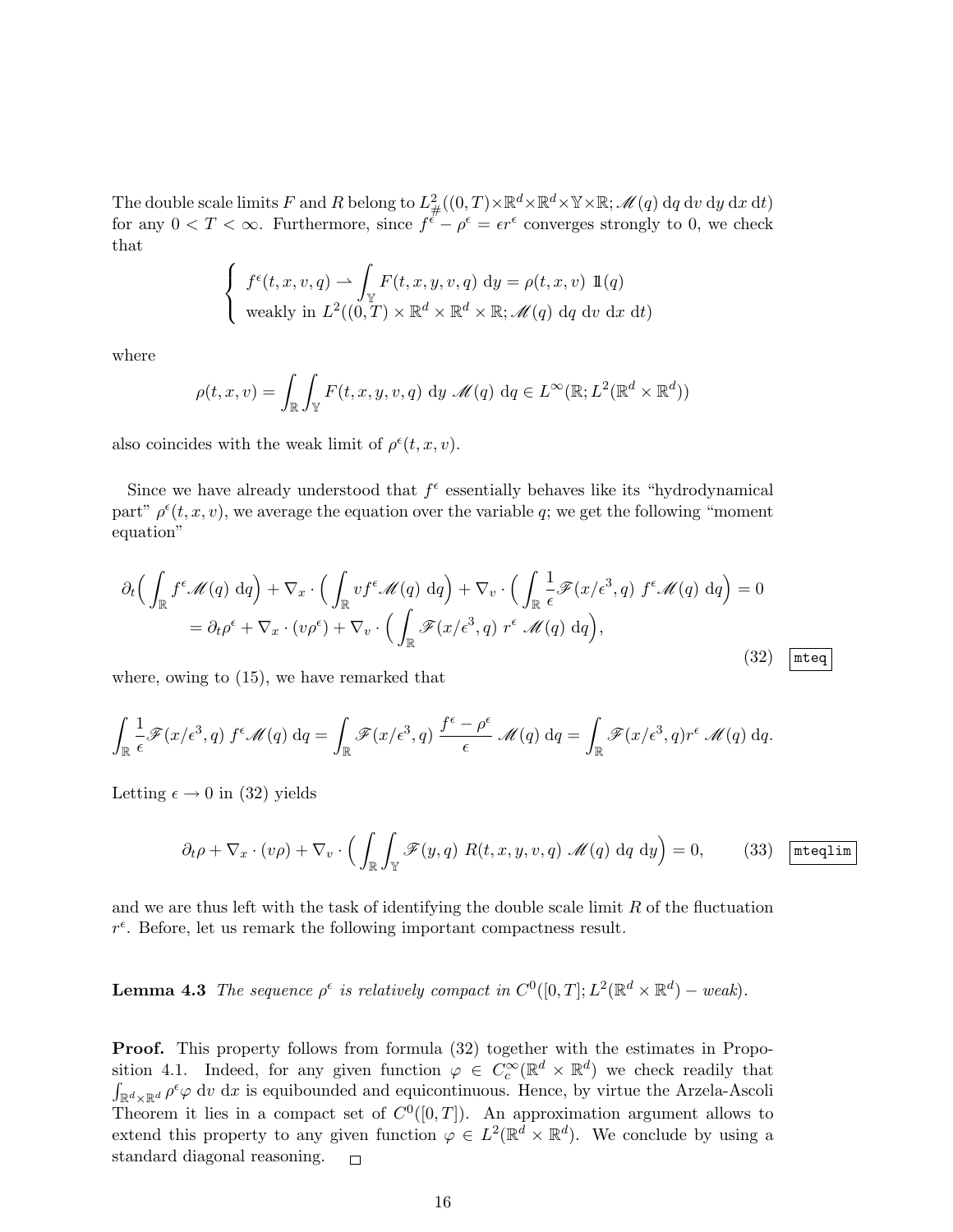The method consists in multiplying the equation (4) by suitable oscillating trial functions in the spirit of [16, 18]. At first, we get

$$
\frac{d}{dt} \int_{\mathbb{R}^d \times \mathbb{R}^d} \int_{\mathbb{R}} f_{\epsilon}(t, x, v, q) \varphi(t, x, x/\epsilon^3, v, q) \mathcal{M}(q) dq dv dx \n= \int_{\mathbb{R}^d \times \mathbb{R}^d} \int_{\mathbb{R}} f_{\epsilon}(t, x, v, q) \partial_t \varphi(t, x, x/\epsilon^3, v, q) \mathcal{M}(q) dq dv dx \n+ \frac{1}{\epsilon^3} \int_{\mathbb{R}^d \times \mathbb{R}^d} \int_{\mathbb{R}} f_{\epsilon}(t, x, v, q) v \cdot \nabla_y \varphi(t, x, x/\epsilon^3, v, q) \mathcal{M}(q) dq dv dx \n+ \int_{\mathbb{R}^d \times \mathbb{R}^d} \int_{\mathbb{R}} f_{\epsilon}(t, x, v, q) v \cdot \nabla_x \varphi(t, x, x/\epsilon^3, v, q) \mathcal{M}(q) dq dv dx \n+ \frac{1}{\epsilon} \int_{\mathbb{R}^d \times \mathbb{R}^d} \int_{\mathbb{R}} f_{\epsilon}(t, x, v, q) \mathcal{F}(x/\epsilon^3, q) \cdot \nabla_v \varphi(t, x, x/\epsilon^3, v, q) \mathcal{M}(q) dq dv dx \n+ \frac{1}{\epsilon^2} \int_{\mathbb{R}^d \times \mathbb{R}^d} \int_{\mathbb{R}} f_{\epsilon}(t, x, v, q) \mathcal{Q}(\varphi)(t, x, x/\epsilon^3, v, q) \mathcal{M}(q) dq dv dx.
$$
\n(34) [ds = eq]

Therefore, as  $\epsilon$  goes to 0 we obtain

$$
\int_0^\infty \int_{\mathbb{R}^d \times \mathbb{R}^d} \int_{\mathbb{R}} \int_{\mathbb{Y}} F(t, x, y, v, q) \ v \cdot \nabla_y \varphi(t, x, y, v, q) \ dy \ \mathscr{M}(q) \ dq \ dv \ dx \ dt = 0,
$$

from which we deduce  $v \cdot \nabla_y F = 0$ . Accordingly the Fourier coefficients verify  $v \cdot$  $k \widehat{F}(t, x, k, v, q) = 0$ . Since for any  $k \in \mathbb{Z}^d \setminus \{0\}$  and a.e  $v \in \mathbb{R}^d$ ,  $v \cdot k \neq 0$ , we conclude that  $F$  does not depend on  $y$  (see Remark 4.4 below). Thus, from now on we write

$$
F = F(t, x, v, q) = \rho(t, x, v) \mathbb{1}(q),
$$

which fits with the first step of the formal analysis.

Next, we remark that the second and the fifth term in the right hand side of (34) can be recast as

$$
\frac{1}{\epsilon^3} \int_{\mathbb{R}^d \times \mathbb{R}^d} \rho_{\epsilon}(t, x, v) \ v \cdot \nabla_y \Big( \int_{\mathbb{R}} \varphi \mathscr{M}(q) \, dq \Big) (t, x, x/\epsilon^3, v) \ dv \ dx \n+ \frac{1}{\epsilon^2} \int_{\mathbb{R}^d \times \mathbb{R}^d} \int_{\mathbb{R}} r_{\epsilon}(t, x, v, q) \ v \cdot \nabla_y \varphi(t, x, x/\epsilon^3, v, q) \mathscr{M}(q) \ dq \ dv \ dx
$$

and

$$
\frac{1}{\epsilon} \int_{\mathbb{R}^d \times \mathbb{R}^d} \int_{\mathbb{R}} r_{\epsilon}(t, x, v, q) \mathcal{Q}(\varphi)(t, x, x/\epsilon^3, v, q) \mathcal{M}(q) dq dv dx
$$

respectively. Let us pick a trial function verifying the constraint

$$
\int_{\mathbb{R}} \varphi \mathscr{M} \, \mathrm{d}q = 0. \tag{35} \quad \text{(35)}
$$

For such a function, multiplying (34) by  $\epsilon^2$  we are led to

$$
\int_0^\infty \int_{\mathbb{R}^d \times \mathbb{R}^d} \int_{\mathbb{R}} r_{\epsilon}(t, x, v, q) \ v \cdot \nabla_y \varphi(t, x, x/\epsilon^3, v, q) \mathcal{M}(q) \ dq \ dv \ dx \ dt
$$
  

$$
\xrightarrow[\epsilon \to 0]{} \int_0^\infty \int_{\mathbb{R}^d \times \mathbb{R}^d} \int_{\mathbb{R}} \int_{\mathbb{Y}} R(t, x, y, v, q) \ v \cdot \nabla_y \varphi(t, x, y, v, q) \mathcal{M}(q) \ dq \ dv \ dx \ dy \ dt = 0
$$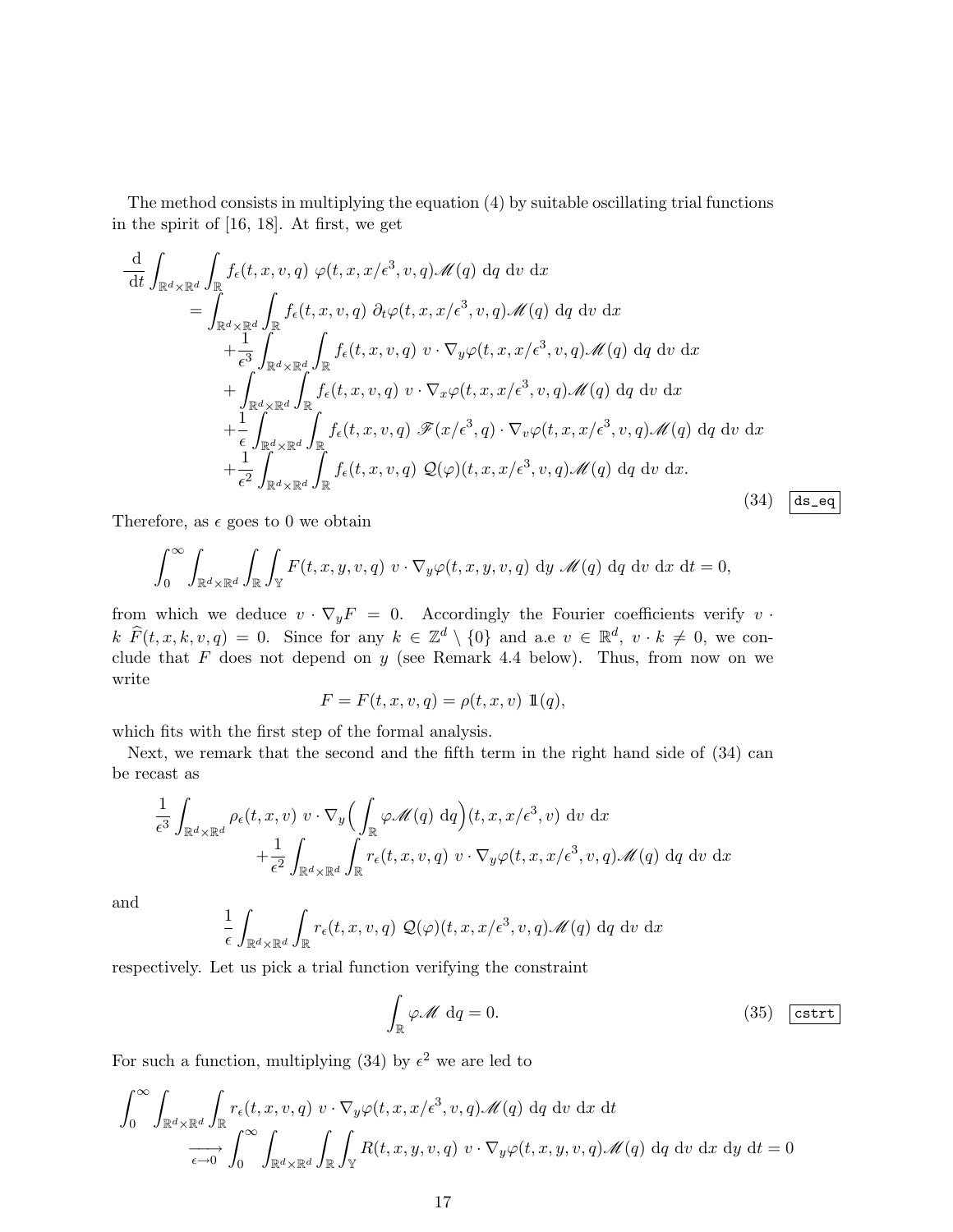However,  $\int_{\mathbb{R}} r^{\epsilon} \mathcal{M} d q = 0$  implies that  $\int_{\mathbb{R}} R \mathcal{M} d q = 0$  too and we deduce that, for any test function (not necessarily verifying (35)),

$$
\int_0^\infty \int_{\mathbb{R}^d \times \mathbb{R}^d} \int_{\mathbb{R}} \int_{\mathbb{Y}} R \, v \cdot \nabla_y \varphi \mathscr{M}(q) \, dq \, dv \, dx \, dy \, dt
$$
\n
$$
= \int_0^\infty \int_{\mathbb{R}^d \times \mathbb{R}^d} \int_{\mathbb{R}} \int_{\mathbb{Y}} R \, v \cdot \nabla_y \Big( \varphi(q) - \int_{\mathbb{R}} \varphi(q') \mathscr{M}(q') \, dq' \Big) \mathscr{M}(q) \, dq \, dv \, dx \, dy \, dt = 0
$$

holds. Accordingly  $R$  does not depend on the fast variable  $y$  anymore.

Then, we consider a test function  $\varphi(t, x, v, q)$  which does not depend on the fast variable. Multiplying (34) by  $\epsilon$  we get

$$
\int_{0}^{\infty} \int_{\mathbb{R}^{d} \times \mathbb{R}^{d}} \int_{\mathbb{R}} \left( r_{\epsilon} \mathcal{Q} \varphi + f_{\epsilon} \mathcal{F}(x/\epsilon^{3}, q) \cdot \nabla_{v} \varphi \right) \mathcal{M}(q) dq dv dx dt
$$
  
\n
$$
\overrightarrow{C \to 0} \int_{0}^{\infty} \int_{\mathbb{R}^{d} \times \mathbb{R}^{d}} \int_{\mathbb{R}} \int_{\mathbb{Y}} \left( R \mathcal{Q} \varphi + \rho \mathcal{F}(y, q) \cdot \nabla_{v} \varphi \right) \mathcal{M}(q) dq dv dx dy dt = 0
$$
  
\n
$$
= \int_{0}^{\infty} \int_{\mathbb{R}^{d} \times \mathbb{R}^{d}} \int_{\mathbb{R}} \left[ R \mathcal{Q} \varphi + \rho \left( \int_{\mathbb{Y}} \mathcal{F}(y, q) dy \right) \cdot \nabla_{v} \varphi \right] \mathcal{M}(q) dq dv dx dt = 0.
$$
\n(36) eqR

The interest of this relation is two fold: first it induces some regularity information on  $\rho$ , second it yields the necessary expression of  $R$  by means of  $\rho$ .

If  $\int_{\mathbb{Y}} \mathscr{F}(y, q) dy = 0$ , then (36) actually tells us that R belongs to Ker(Q) and thus  $R(t, x, v, q) = \tilde{\rho}(t, x, v) \mathbb{1}(q)$ . Then, due to (15), the last term in (33) vanishes and  $\rho$ satisfies a mere free transport equation.

Let us now assume that  $\int_{\mathbb{Y}} \mathscr{F}(y, q) dy \neq 0$ . We make use of  $\chi(q)$  defined by (27). We set  $\varphi(t, x, v, q) = \psi(t, x, v) \chi(q)$ , with  $\psi \in C_c^{\infty}((0, +\infty) \times \mathbb{R}^d \times \mathbb{R}^d)$ . We observe that (36) leads to

$$
\int_0^\infty \int_{\mathbb{R}^d \times \mathbb{R}^d} \int_{\mathbb{R}} \rho \Big( \int_{\mathbb{Y}} \mathcal{F}(y, q) dy \Big) \cdot \nabla_v \varphi \mathcal{M}(q) dq dv dx dt \n= - \int_0^\infty \int_{\mathbb{R}^d \times \mathbb{R}^d} \rho \Big( \int_{\mathbb{R}} \mathcal{Q} \chi \otimes \chi \mathcal{M}(q) dq \Big) \nabla_v \psi dv dx dt \n= - \int_0^\infty \int_{\mathbb{R}^d \times \mathbb{R}^d} \rho \tilde{\mathcal{D}}^T \nabla_v \psi dv dx dt = - \int_0^\infty \int_{\mathbb{R}^d \times \mathbb{R}^d} \int_{\mathbb{R}} R \mathcal{Q} \varphi \mathcal{M}(q) dq dv dx dt \n= - \int_0^\infty \int_{\mathbb{R}^d \times \mathbb{R}^d} \Big( \int_{\mathbb{R}} R \mathcal{Q} \chi \mathcal{M}(q) dq \Big) \psi dv dx dt \n= - \int_0^\infty \int_{\mathbb{R}^d \times \mathbb{R}^d} \Big( \int_{\mathbb{R}} \int_{\mathbb{Y}} R \mathcal{F}(y, q) \mathcal{M}(q) dq \Big) \psi dv dx dt.
$$

It follows that

$$
\Big|\int_0^\infty \int_{\mathbb{R}^d \times \mathbb{R}^d} \rho \, \tilde{\mathscr{D}}^T \nabla_v \psi \, dv \, dx \, dt \Big| \leq C \|\mathscr{F}\|_{L^\infty(\mathbb{Y} \times \mathbb{R})} \, \|\psi\|_{L^2(\mathbb{R} \times \mathbb{R}^d \times \mathbb{R}^d)}.
$$

Hence, when  $\tilde{\mathscr{D}}$  is invertible, we conclude that  $\nabla_v \rho$  lies in  $L^2((0,\infty) \times \mathbb{R}^d \times \mathbb{R}^d)$ , identifying a regularizing effect induced by the asymptotics. Anyway, the regularizing effect holds in the directions where  $\tilde{\mathscr{D}}$  is not degenerate (see Lemma 3.1).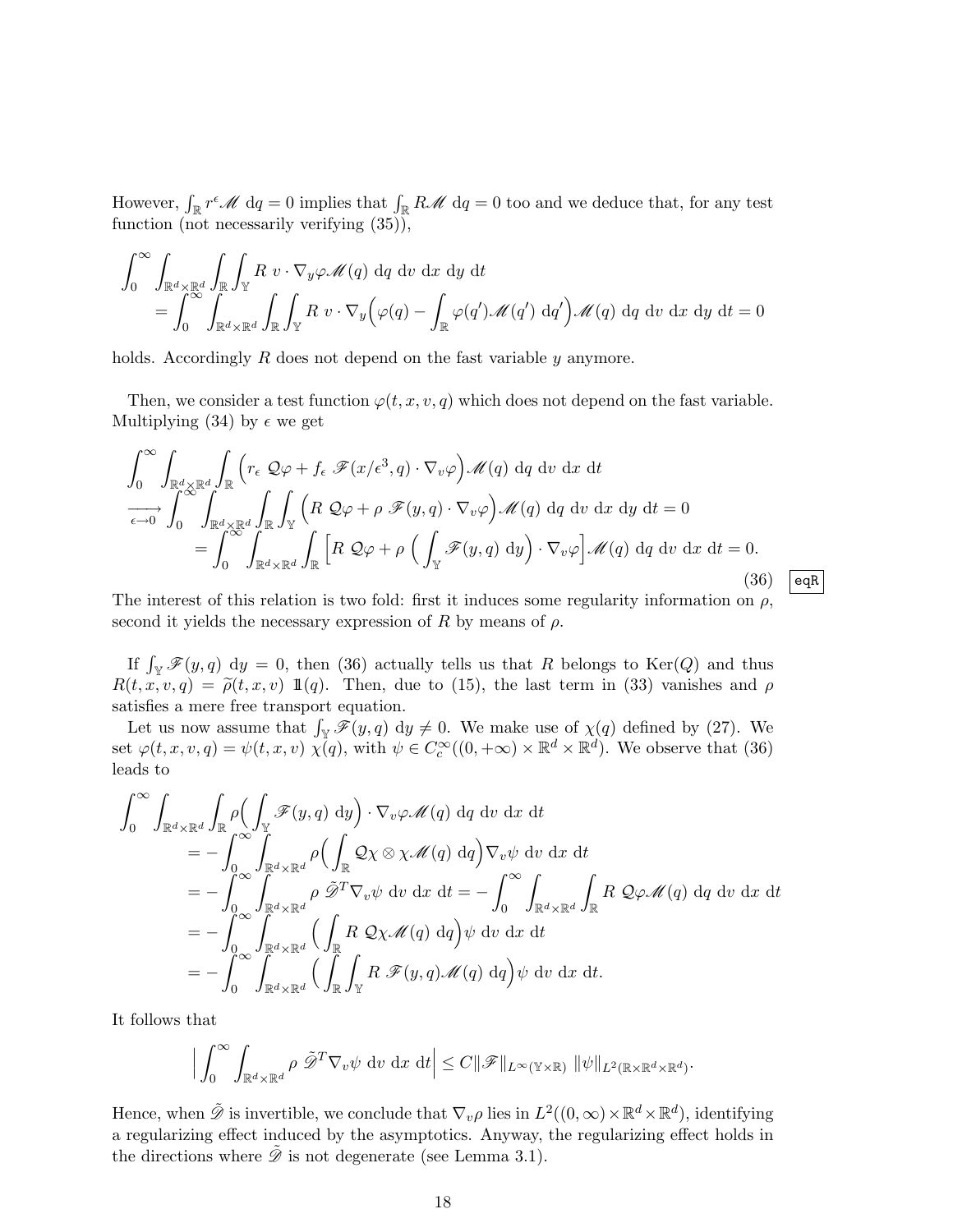Then, we go back to (36) considering a trial function which separates variables  $\varphi(t, x, v, q) =$  $\phi(q)\psi(t,x,v)$ . Since we can write  $\int_{\mathbb{Y}} \mathscr{F}(y,q) dy = -\mathcal{Q}^{\star}(\chi^{\star}),$  (36) becomes

$$
\int_0^\infty \int_{\mathbb{R}^d \times \mathbb{R}^d} \int_{\mathbb{R}} \left( R\psi - \rho \chi^\star \cdot \nabla_v \psi \right) \mathcal{Q}(\phi) \mathcal{M}(q) dq dv dx dt = 0.
$$

Let  $\eta \in L^2(\mathbb{R}; \mathcal{M} \text{ d}q)$  verifying  $\int_{\mathbb{R}} \eta \, \mathrm{d}q = 0$ . By virtue of (12) it can be rewritten as  $\mathcal{Q}(\phi) = \eta$  so that

$$
\int_0^\infty \int_{\mathbb{R}^d \times \mathbb{R}^d} \int_{\mathbb{R}} \left( R\psi - \rho \chi^\star \cdot \nabla_v \psi \right) \eta \mathcal{M}(q) dq dv dx dt = 0
$$
  
= 
$$
\int_{\mathbb{R}} \left[ \int_0^\infty \int_{\mathbb{R}^d \times \mathbb{R}^d} \left( R\psi - \rho \chi^\star \cdot \nabla_v \psi \right) dv dx dt \right] \eta \mathcal{M}(q) dq
$$

holds for any such  $\eta$ . But, since by definition

$$
\int_{\mathbb{R}} R \mathscr{M} \, \mathrm{d}q = 0 = \int_{\mathbb{R}} \chi^* \mathscr{M} \, \mathrm{d}q
$$

this relation actually extends to any  $\eta \in L^2(\mathbb{R}; \mathcal{M} \mathrm{d}q)$ . We deduce that

$$
\int_0^\infty \int_{\mathbb{R}^d \times \mathbb{R}^d} \left( R\psi - \rho \chi^\star \cdot \nabla_v \psi \right) \, \mathrm{d}v \, \mathrm{d}x \, \mathrm{d}t = 0 \qquad \text{a.e. } q \in \mathbb{R}.
$$

In particular it follows that

$$
\left| \int_0^\infty \int_{\mathbb{R}^d \times \mathbb{R}^d} \rho \chi^\star \cdot \nabla_v \psi \, dv \, dx \, dt \right| \leq \|\psi\|_{L^2((0,\infty)\times \mathbb{R}^d \times \mathbb{R}^d)} \|R(\cdot,q)\|_{L^2((0,\infty)\times \mathbb{R}^d \times \mathbb{R}^d)}
$$

which implies

$$
\operatorname{div}_v(\chi^*(q)\rho(t,x,v)) = \chi^*(q) \cdot \nabla_v \rho(t,x,v) \in L^2((0,\infty) \times \mathbb{R}^d \times \mathbb{R}^d \times \mathbb{R}; \mathscr{M} \text{ d}q \text{ d}v \text{ d}x \text{ d}t).
$$

It finally proves

$$
R(t, x, v, q) = -\chi^*(q) \cdot \nabla_v \rho(t, x, v).
$$

Plugging this formula into (32) yields the expected diffusion equation.  $\Box$ 

 $\mathbb{Rm}$  **Remark 4.4** In the latter proof, we should care of the functional framework: when F is a function (i.e. it is absolutely continuous with respect to the Lebesgue measure) we deduce from  $v \cdot \nabla_y F = 0$  that F does not depend on y. This conclusion does not apply when F is only supposed to be a bounded measure on  $\mathbb{R}^d \times \mathbb{Y}$ : for any periodic function  $g(y)$ , the distribution  $F(y, v) = g(y)\delta_{v=0}$  satisfies  $v \cdot \nabla_y F = 0$ .

## 5 Proof of Theorem 3.3 and Theorem 3.4

The proof is very classical, and uses cut-off/tightness/martingale arguments, in this usual order (see the classical monographs [13, 19], as well as references therein). In the case where the force field  $\mathcal F$  does not depend on space, the present problem is solved by the classical diffusion approximation results that can be found in the forementioned references. Here, the introduction of randomness in space is very similar to the stochastic acceleration problem in the classical paper [21]. Yet, in the present work, appropriate compensating test functions in the spirit of [19] are introduced, which considerably simplify the technical handling of the asymptotic analysis.

Pr:Proba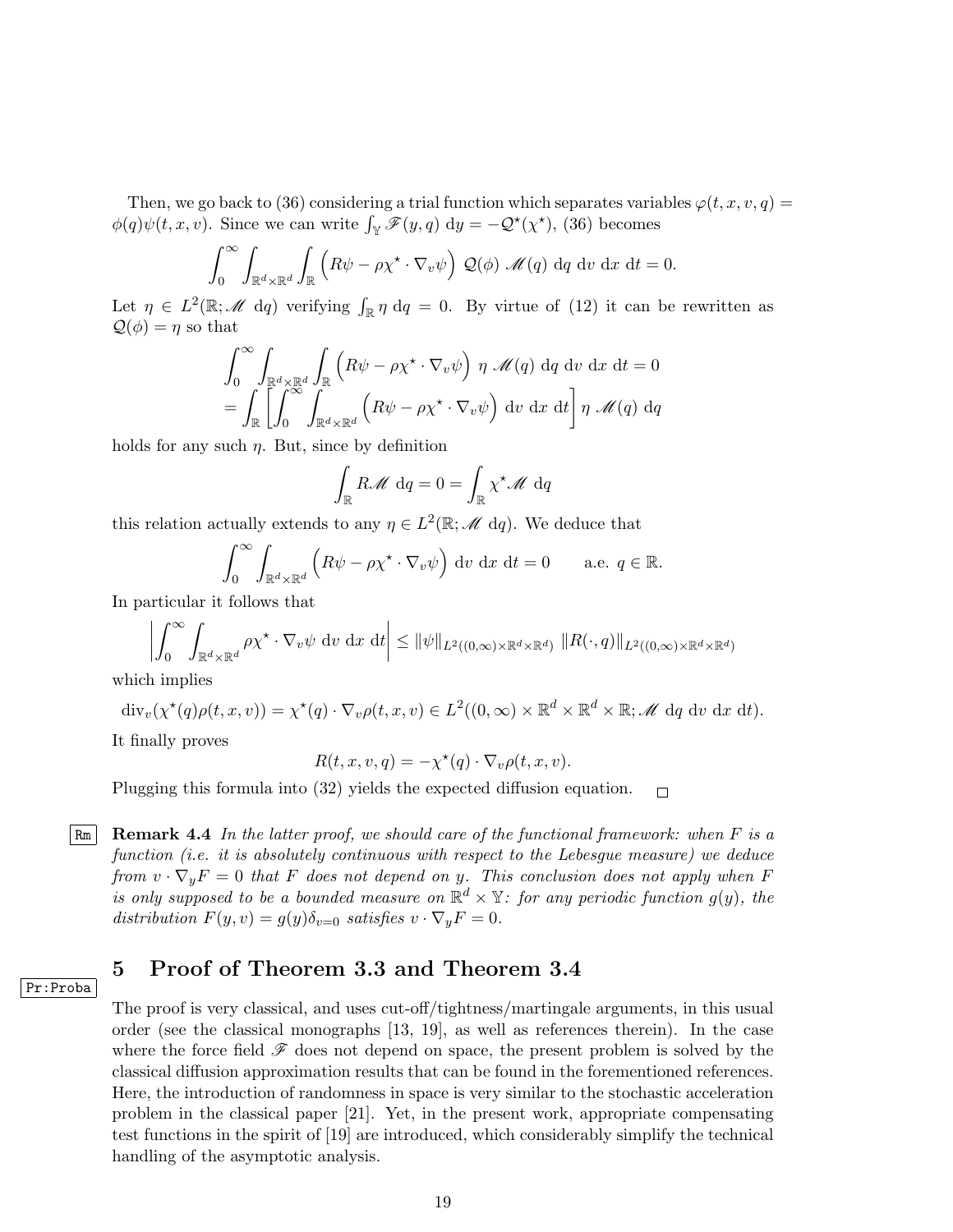#### 5.1 General setting

Probabilistic proofs are carried out by considering sequences of probability distributions over a functional space of trajectories, in the present context:

$$
\mathscr{C}_T := C^0([0,T], \mathbb{R}^d, \sup_{t \in [0,T]} ||\cdot||).
$$

Sequences of random processes indexed by  $\epsilon$ , like the velocity trajectory  $t \mapsto V_t^{\epsilon}$ , induces sequences of probability distributions over  $\mathscr{C}_T$  that may converge<sup>3</sup>. The relative compactness (or tightness) of  $\epsilon$ -sequences of probability distributions on  $\mathscr{C}_T$  is usually proven with a random version of the Arzela-Ascoli compactness criteria, for instance the Kurtz-Aldous criterion.

1:kurtz | Lemma 5.1 (Kurtz-Aldous)  $\epsilon$ -sequences of probability distributions on  $\mathscr{C}_T$  induced by a random process  $t \mapsto V_t^{\epsilon} \in \mathbb{R}^d$  are tight if the following two conditions are satisfied:

- 1.  $\epsilon$ -sequences of the probability distribution on  $\mathbb R$  induced by the random variable  $\sup_{t \in [0,T]} |V_t^{\epsilon}|$  are tight.
- 2. For any smooth compactly supported test function  $\phi$ , and any  $\delta > 0$  there is a random modulus of continuity  $\gamma_{\delta}^{\epsilon}$  such that for any  $t \in [0, T]$ :

$$
\sup_{h \in [0,\delta]} \mathbb{E}\left( \left( \phi(V_{t+h}^{\epsilon}) - \phi(V_t^{\epsilon}) \right)^2 | (V_s^{\epsilon})_{s \in [0,t]} \right) \leq \mathbb{E}\left( \gamma_{\delta}^{\epsilon} | (V_s^{\epsilon})_{s \in [0,t]} \right) \quad a.s.,
$$

where  $\mathbb{E} \left( . \left| (V_s^{\epsilon})_{s \in [0,t]} \right) \right.$  denotes the conditional expectation given the path  $(V_s^{\epsilon})_{s \in [0,t]}$ and  $\gamma_\delta^\epsilon$  verifies

$$
\lim_{\delta \to 0} \limsup_{\epsilon \to 0} \mathbb{E}(\gamma_{\delta}^{\epsilon}) = 0.
$$

**Proof.** See [13] Chapter 3: Tightness of  $\epsilon$ -sequences of  $t \mapsto V_t^{\epsilon} \in R^d$  in the Skorohod space is given by Theorem 8.6. Tightness of the full process is given by Theorem 9.1. One gets tightness on  $\mathcal{C}_T$  using for instance Therorem 10.2 and Problem 25.  $\Box$ 

It is very helpful to remember that if such a convergence occurs, by the Skohorod embedding theorem, it is *equivalent* (and very useful) to construct (in the probabilistic jargon) an "abstract underlying probability space", and to consider the whole of an  $\epsilon$ sequence of random processes  $t \mapsto V_t^{\epsilon}$  converging (uniformly in time) almost surely (i.o.w. with probability 1) towards a random continuous process  $t \mapsto V_t$ . Since in our case the position is given by  $X_t^{\epsilon} = X_0^{\epsilon} + \int_0^t V_{t'}^{\epsilon} dt'$ , the convergence of  $\epsilon$ -sequences of the process  $t \mapsto V_t^{\epsilon}$  induces convergence for pair  $t \mapsto (X_t^{\epsilon}, V_t^{\epsilon})$ .

Now, the proof of convergence relies on four steps:

1. First step: Contain the random evolution (using a stopping time  $\tau^{\epsilon}$ , and a cut-off parameter  $\eta > 0$ ) in a clever domain where the formal analysis presented in Section 3 can be made rigorous. The resulting stopped process will be denoted by:

$$
t\mapsto(X_t^{\epsilon,\tau^\epsilon},V_t^{\epsilon,\tau^\epsilon}):=(X_{t\wedge \tau^\epsilon}^\epsilon,V_{t\wedge \tau^\epsilon}).
$$

<sup>3</sup>Convergence of probability measures is weak over bounded and continuous test functions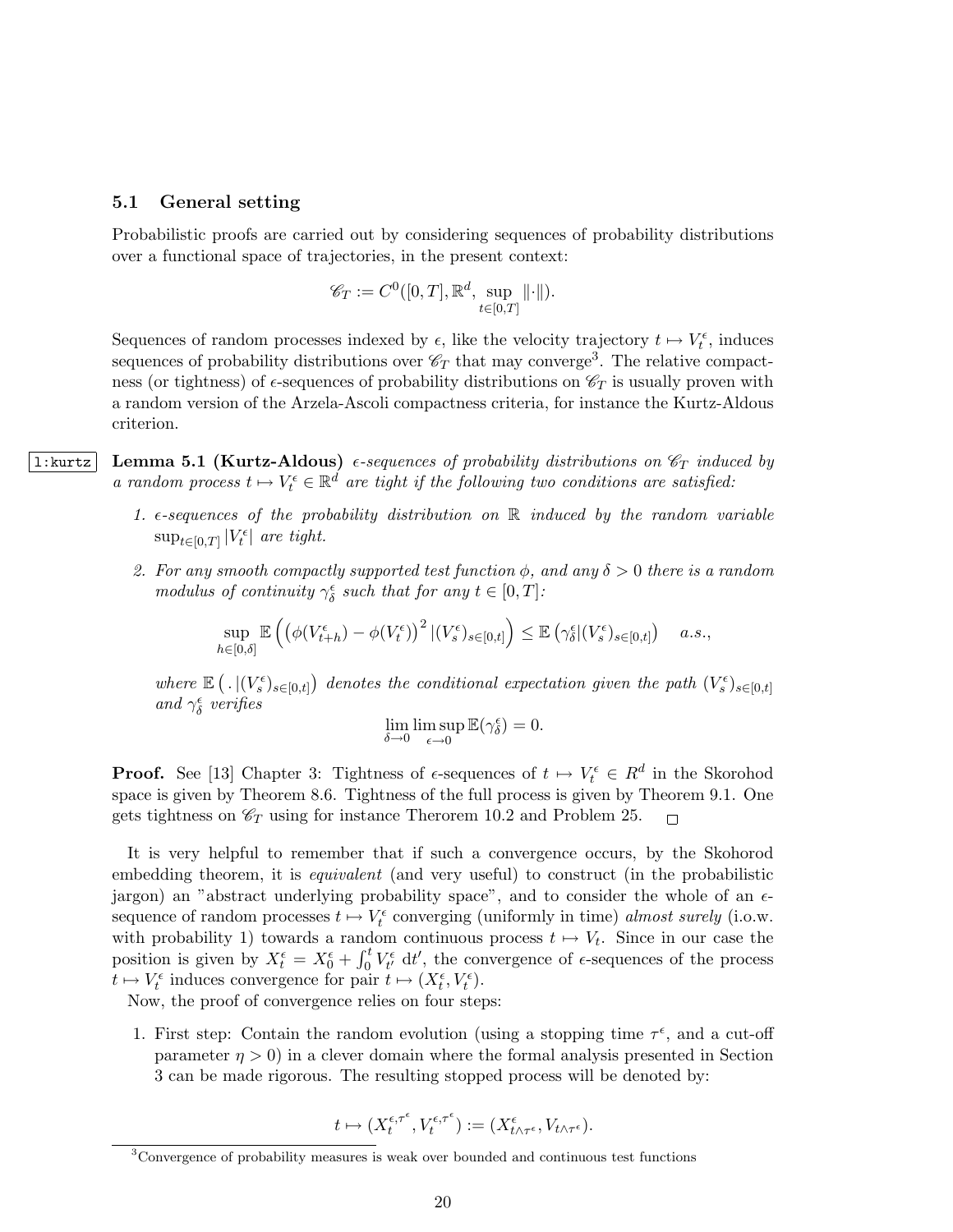- 2. Second step: Show relative compactness of the probability distribution induced by the stopped process  $t \mapsto V_t^{\epsilon,\tau^{\epsilon}}$  $t_t^{\epsilon,\tau^{\epsilon}}$ . To this end, we shall use a compensating (or perturbed) test function method, see [19]. Here, random environments are considered, represented by the realisations  $\omega_e \in \Omega_e$  associated with the probability space of the environment  $(\Omega_e, \mathcal{F}_e, P_e)$ . The compensating test function argument needs to be adapted through the following Lemma.
- 1:tight | Lemma 5.2 For a given realisation  $\omega_e$  of the environment, suppose that the full stopped process  $t \mapsto (X_t^{\epsilon,\tau^{\epsilon}})$  $(t_t^{\epsilon,\tau^{\epsilon}}, V_t^{\epsilon,\tau^{\epsilon}}) \in \mathbb{R}^{2d}$  is a continuous Markov process with a generator  $\mathcal{L}^{\epsilon}$  depending on a multi-dimensional random field  $\mathscr{F} := \mathscr{F}(.,\omega_e)$ . At each smooth and compactly supported test function  $\phi \in C_0^{\infty}(\mathbb{R}^d)$ , one associates a "compensating pertubation" given by a random (depending on  $\omega_e$  and measurable) continuous function  $\phi^{\epsilon}(\cdot,\omega_e) \in C^0(\mathbb{R}^{2d})$ . Suppose the following conditions are satisfied:
	- (a) The stopped process  $t \mapsto V_t^{\epsilon, \tau^{\epsilon}}$  $t_t^{\epsilon,\tau}$  remains in a compact set.
	- (b) For any test function  $\phi \in C_0^{\infty}(\mathbb{R}^d)$ , there is a deterministic constant  $\gamma_{\phi}^{\epsilon} > 0$ with  $\lim_{\epsilon \to 0} \gamma_{\phi}^{\epsilon} = 0$ , such that for any  $t \in [0, T]$ ,

$$
\left| \mathbb{E} \left( \phi(V_t^{\epsilon,\tau^\epsilon}) - \phi^\epsilon(X_t^{\epsilon,\tau^\epsilon},V_t^{\epsilon,\tau^\epsilon}) | (V_s^{\epsilon,\tau^\epsilon})_{s \in [0,t]} \right) \right| \leq \gamma_\phi^\epsilon \quad a.s..
$$

(c) For any test function  $\phi \in C_0^{\infty}(\mathbb{R}^d)$ , there is  $a \gamma_{\phi} > 0$ , such that for any  $t \in [0, T]$ ,

$$
\left| \mathbb{E} \left( \mathcal{L}^{\epsilon}(\phi^{\epsilon}) (X^{\epsilon,\tau^{\epsilon}}_t, V^{\epsilon,\tau^{\epsilon}}_t) | (V^{\epsilon,\tau^{\epsilon}}_s)_{s \in [0,t]} \right) \right| \leq \gamma_{\phi} \quad a.s..
$$

Then  $\epsilon$ -sequences of the stopped process  $t \mapsto V_t^{\epsilon,\tau^{\epsilon}}$  $t^{\epsilon,\tau^*}$  are tight in  $\mathscr{C}_T$ .

**Proof.** Denote  $\phi_t := \phi(V_t^{\epsilon, \tau^{\epsilon}})$  $(t_t^{\epsilon,\tau^{\epsilon}})$  and  $\phi_t^{\epsilon} := \phi^{\epsilon}(V_t^{\epsilon,\tau^{\epsilon}})$  $\mathcal{X}_t^{\epsilon,\tau^{\epsilon}}, X_t^{\epsilon,\tau^{\epsilon}}$ ;  $\phi^{2,\epsilon}$  denotes the compensating perturbed test function obtained from  $\phi^2$ . The key consists in applying Lemma 5.1, by introducing the compensating perturbed test functions, for  $0 \leq t \leq t + h \leq T$ :

$$
(\phi_{t+h} - \phi_t)^2
$$
  
=  $\phi_{t+h}^{2,\epsilon} - \phi_t^{2,\epsilon} + 2\phi_t(\phi_{t+h}^{\epsilon} - \phi_t^{\epsilon})$   
+ $R_{t+h}$ .

with

$$
R_{t+h} = (\phi_{t+h}^2 - \phi_{t+h}^{2,\epsilon}) - (\phi_t^2 - \phi_t^{2,\epsilon}) + 2\phi_t(\phi_{t+h} - \phi_{t+h}^{\epsilon} - \phi_t + \phi_t^{\epsilon}).
$$

Now by assumption, one gets the estimate:

$$
\left| \mathbb{E} \left( R_{t+h} | (V_s^{\epsilon,\tau^{\epsilon}})_{s \in [0,t]} \right) \right| \leq 2 \gamma_{\phi^2}^{\epsilon} + 2 \left\| \phi \right\|_{\infty} \gamma_{\phi}^{\epsilon}.
$$

In the same way, using the martingale property of Markov processes for each  $\omega_e$  and integrating over the latter, one has:

$$
\mathbb{E} \left( \phi_{t+h}^{\epsilon} - \phi_t^{\epsilon} | (V_s^{\epsilon, \tau^{\epsilon}})_{s \in [0, t]} \right) \n= \mathbb{E} \left( \int_t^{t+h} 1_{\tau^{\epsilon} \ge t'} \mathcal{L}^{\epsilon}(\phi^{\epsilon}) (X_{t'}^{\epsilon, \tau^{\epsilon}}, V_{t'}^{\epsilon, \tau^{\epsilon}}) dt' | (V_s^{\epsilon, \tau^{\epsilon}})_{s \in [0, t]} \right).
$$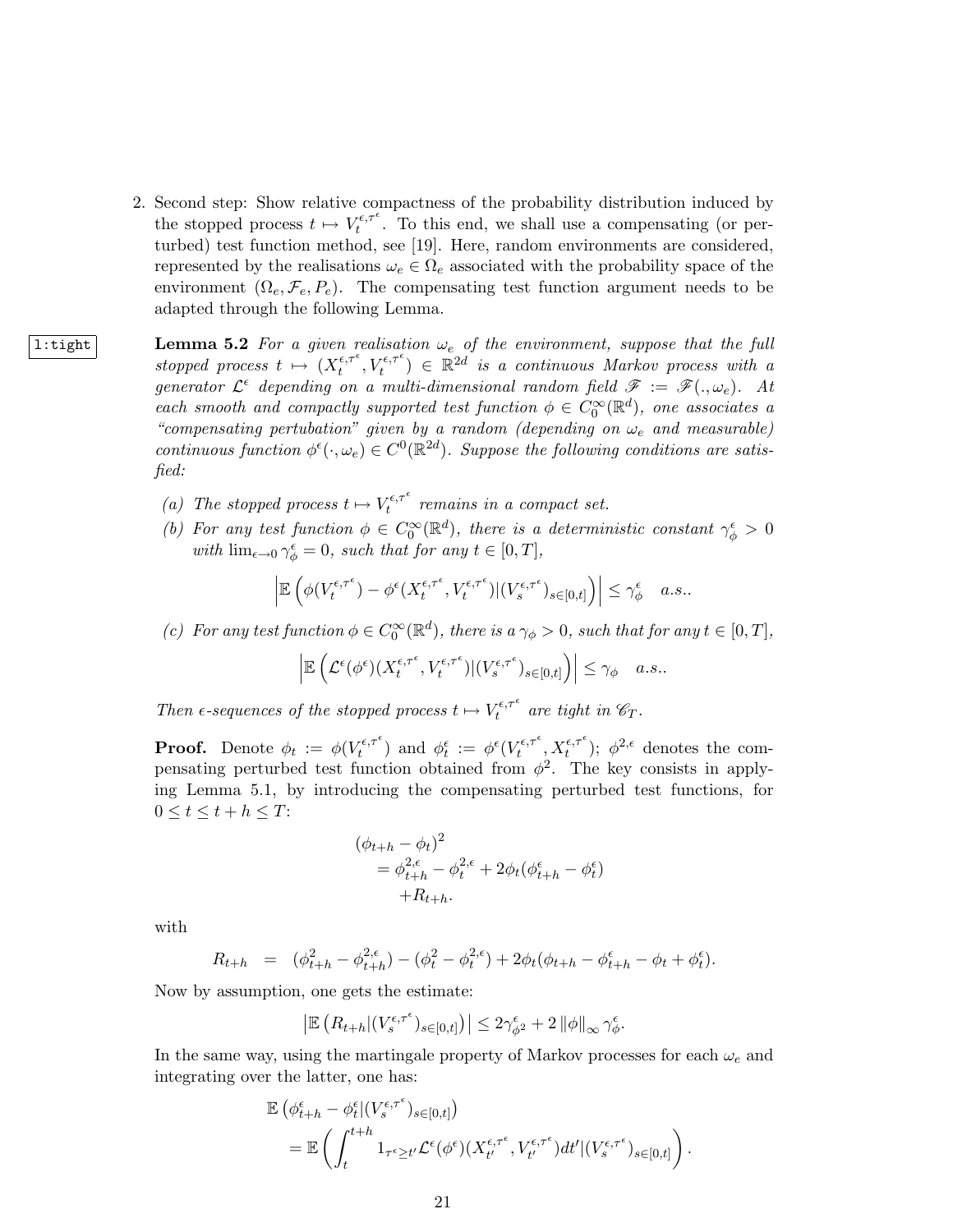Since the process  $t \mapsto V_t^{\epsilon}$  is continuous and  $t \mapsto X_t^{\epsilon}$  is a deterministic function of the former, the event  $\{\tau^{\epsilon} \ge t'\}$  is measurable with respect to the path  $(V_s^{\epsilon,\tau^{\epsilon}})_{s\in[0,t']}$ , and thus:

$$
\mathbb{E} \left( \phi_{t+h}^{\epsilon} - \phi_t^{\epsilon} | (V_s^{\epsilon, \tau^{\epsilon}})_{s \in [0, t]} \right) \n= \int_t^{t+h} \mathbb{E} \left( 1_{\tau^{\epsilon} \ge t'} \mathbb{E} \left( \mathcal{L}^{\epsilon}(\phi^{\epsilon}) (X_{t'}^{\epsilon, \tau^{\epsilon}}, V_{t'}^{\epsilon, \tau^{\epsilon}}) | (V_s^{\epsilon, \tau^{\epsilon}})_{s \in [0, t']} \right) | (V_s^{\epsilon, \tau^{\epsilon}})_{s \in [0, t]} \right) dt'.
$$

Finally, by assumption one gets the estimate:

$$
\left| \mathbb{E} \left( (\phi_{t+h} - \phi_t)^2 |(V_s^{\epsilon,\tau^\epsilon})_{s \in [0,t]} \right) \right| \leq h \gamma_{\phi^2} + 2 \left\| \phi \right\|_{\infty} h \gamma_{\phi} + 2 \gamma_{\phi^2}^{\epsilon} + 2 \left\| \phi \right\|_{\infty} \gamma_{\phi}^{\epsilon},
$$

and the Kurtz-Aldous criteria in Lemma 5.1 applies.  $\Box$ 

3. Third step: One extracts a converging sub-sequence, and identify the limit by using the so-called characterizing "martingale" problem. The "martingale" problem is simply a characterizing set of conserved quantities (on average) by a Markov random evolution. This can be seen as a random generalisation, with a dual expression, of the characteristic equations for transport PDE's.

**Definition 5.3** The continuous random process  $t \mapsto V_t$  is said to verify the stopped martingale problem with Markov generator  $\mathcal L$  and stopping time  $\tau$ , if for any time ladder  $t_0 = 0 < t_1 < ... < t_n < t_{n+1} < T$ , any smooth test functional with compact support  $\Phi$ , and any smooth test function with compact support  $\phi$ :

$$
\mathbb{E}\left(\Phi(V_{t_0}^{\tau},...,V_{t_n}^{\tau})(\phi(V_{t_{n+1}}^{\tau})-\phi(V_{t_n}^{\tau})-\int_{t_n}^{t_{n+1}}\mathcal{L}(\phi)(V_t)1_{\tau\geq t}\,\mathrm{d}t)\right)=0.
$$

If  $\mathcal{L} = \text{div}(\mathcal{D}\nabla \cdot)$ , the latter characterizes Brownian motions with diffusion coefficient D, and stopped at  $\tau$  (see Theorem 6.1 Chapter 4 in [13]).

Proving the martingale property for the limit of a sequence constructed from Lemma 5.2 can be done by using the following:

**Lemma 5.4** Consider the context of Lemma 5.2, extract a converging sub-sequence and assume the following:

(a) Convergence in probability distribution of the pair

$$
((V^{\epsilon,\tau^{\epsilon}})_{t\in[0,T]},\tau^{\epsilon})\overset{Law}\to((V^{\tau})_{t\in[0,T]},\tau),
$$

for some stopping time  $\tau$  of  $(X_t^{\tau}, V_t^{\tau})_{t \in [0,T]}$ .

(b) For any test functions  $\phi \in C_0^{\infty}(\mathbb{R}^d)$ , there is a deterministic constant  $\gamma_{\phi}^{\epsilon} > 0$ with  $\lim_{\epsilon \to 0} \gamma_{\phi}^{\epsilon} = 0$ , such that for any  $t \in [0, T]$ ,

$$
\left| \mathbb{E} \left( \mathcal{L}^\epsilon(\phi^\epsilon)(X^{\epsilon,\tau^\epsilon}_t,V^{\epsilon,\tau^\epsilon}_t) - \mathcal{L}(\phi)(V^{\epsilon,\tau^\epsilon}_t) | (V^{\epsilon,\tau^\epsilon})_{s \in [0,t]} \right) \right| \leq \gamma^\epsilon_\phi \quad a.s..
$$

22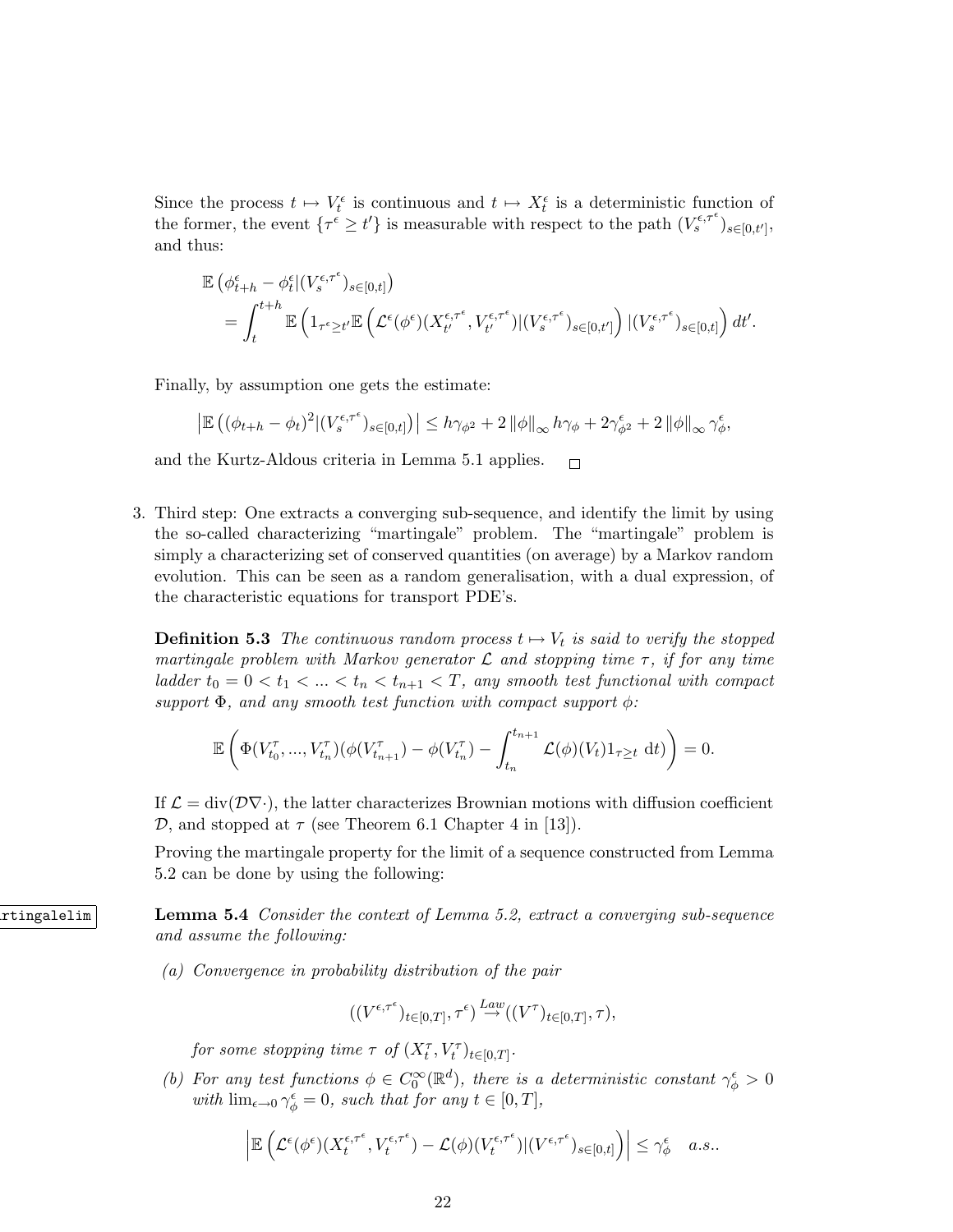Then  $t \mapsto V_t$  verifies the stopped martingale problem with Markov generator  $\mathcal L$  and stopping time  $\tau$ .

Proof. This proof is using the notations of the proof of Lemma 5.2. Similarly to Lemma 5.2 consider the martingale property for the compensating perturbed test function:

$$
\mathbb{E}\left(\Phi(V^{\epsilon,\tau^{\epsilon}}_{t_0},...,V^{\epsilon,\tau^{\epsilon}}_{t_n})(\phi_{t_{n+1}}^{\epsilon}-\phi_{t_n}^{\epsilon}-\int_{t_n}^{t_{n+1}}\mathcal{L}^{\epsilon}(\phi^{\epsilon})(V^{\epsilon,\tau^{\epsilon}}_{t},Z^{\epsilon,\tau^{\epsilon}}_{t})1_{\tau^{\epsilon}\geq t}dt)\right)=0.
$$

Then consider a Skorohod explicit representation for which the  $\epsilon$ -sequence  $((V^{\epsilon,\tau^{\epsilon}})_{t\in[0,T]},\tau^{\epsilon})$ converges almost surely. The martingale property for the limiting process is then obtained using dominated convergence and the assumed estimates.  $\Box$ 

4. Fourth step: Remove the localization of step 1 using a posteriori analysis of the limiting process  $t \mapsto V_{t \wedge \tau}$ . This can be done using the simple following claim.

 $\textbf{Lemma 5.5}$  Consider an  $\epsilon$ -sequence of continuous random processes  $(V_t^{\epsilon})_{t\in[0,T]}$ , as well as its supposed limit  $(V_t)_{t\in[0,T]}$ . Let  $\eta$  be a cut-off parameter involved in the definition of stopping times  $\tau^{\epsilon}$  and  $\tau$  associated with the forementioned processes. Assume the probability distribution of the pair  $((V^{\epsilon,\tau^{\epsilon}})_{t\in[0,T]},\tau^{\epsilon})$  converges towards  $((V^{\tau})_{t\in[0,T]},\tau)$  and that:

$$
\lim_{\eta \to 0} \mathbb{P}(\tau = T) = 1.
$$

Then the probability distribution of the full process  $((V^{\epsilon})_{t\in[0,T]})$  converges towards  $(V_{t\in[0,T]})$ .

Proof. Consider a Skorohod explicit representation for which:

$$
\lim_{\epsilon \to 0} \tau^{\epsilon} = \tau \quad a.s..
$$

Consider a small  $\delta > 0$ . By assumption and dominated convergence, for any small  $\delta > 0$  there is  $\eta_0$  and  $\epsilon_{\eta_0}$  such that for any  $\epsilon < \epsilon_{\eta_0}$ :

$$
\mathbb{P}(\tau^{\epsilon} = T) > 1 - \delta.
$$

Now consider any continuous and bounded functional  $\Phi$  on  $C^0([0,T], \mathbb{R}^d)$  and remark that on the event  $\{\tau^{\epsilon} = T\}, \ \Phi(V_{\cdot \wedge \tau^{\epsilon}}^{\epsilon}) = \Phi(V_{\cdot}^{\epsilon})$ . Using the assumed convergence  $\mathbb{E}(\Phi(V_{\cdot\wedge\tau^{\epsilon}}^{\epsilon}))\to\mathbb{E}(\Phi(V_{\cdot\wedge\tau})),$  one finally gets for  $\epsilon$  sufficiently small:

$$
\left|{\mathbb E}\left(\Phi(V^{\epsilon}_\cdot)-{\mathbb E}\left(\Phi(V_\cdot)\right)\right|<2\left\|\Phi\right\|_{\infty}\delta.
$$

23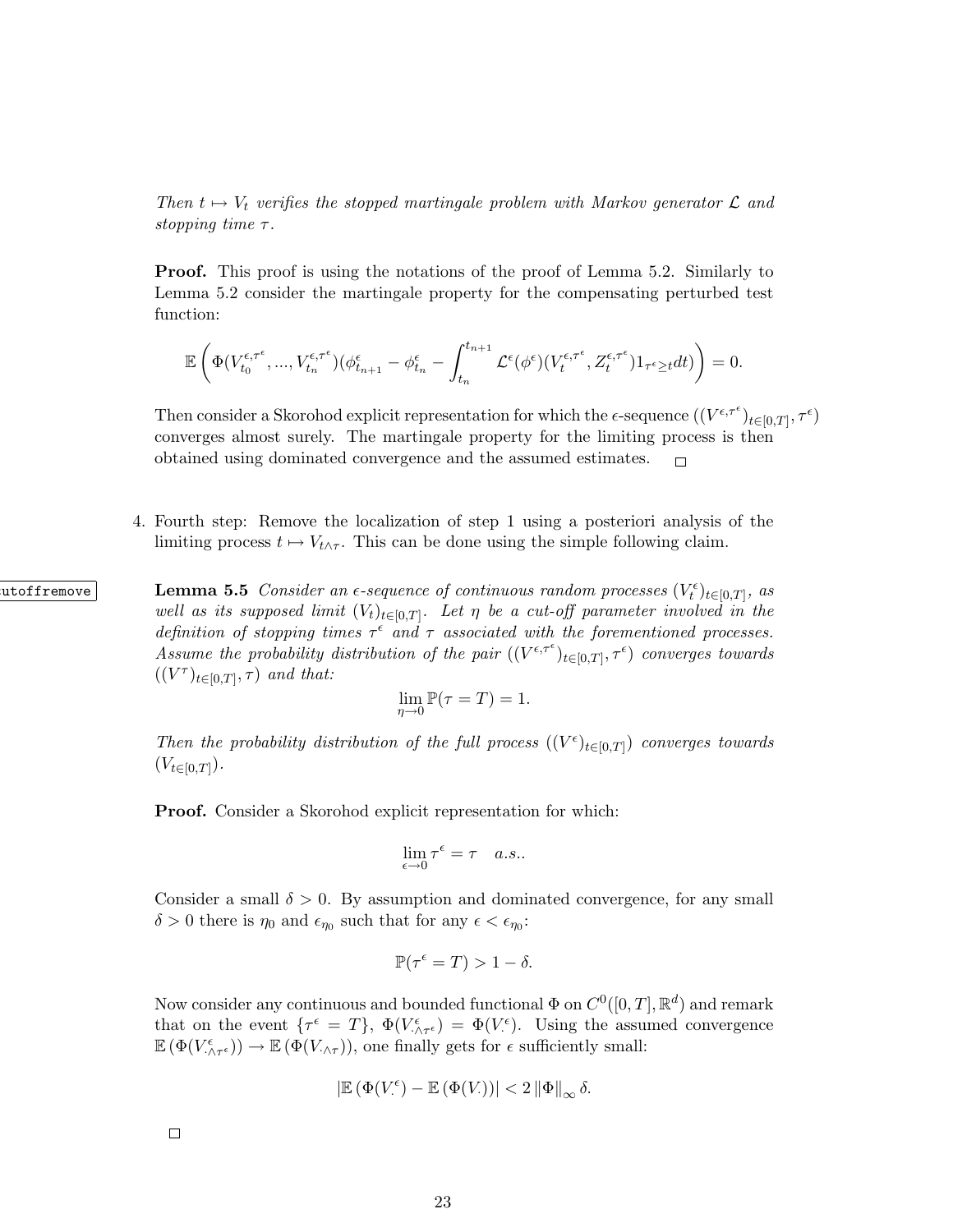#### 5.2 Proof of Theorem 3.3

Recall that the random evolution is defined by the full Markov process

$$
t \mapsto (Y_t^{\epsilon}, V_t^{\epsilon}, Q_{t/\epsilon^2}),
$$

whose generator is given by:

$$
\mathcal{L}^{\epsilon} = \frac{1}{\epsilon^3} v \cdot \nabla_y + \frac{1}{\epsilon^2} \mathcal{Q} + \frac{1}{\epsilon} \mathscr{F}(y, q) \cdot \nabla_v.
$$

The expected  $(y, q)$ -homogeneized limit involves the differential operator:

$$
\mathcal{L} = \mathrm{div}_v(\mathcal{D}\nabla_v \cdot).
$$

The main ingredients of the proof are the construction of the compensating test function, and the discussion of the estimates that allows to apply the machinery described above.

The compensating perturbed test function Let  $\chi(q)=(\chi_1(q),...,\chi_d(q))\in \left(C_0\right)^d$ be defined in (20). We set

$$
\lambda^{\epsilon}(v, y, q) = -\int_0^{\theta^{\epsilon}} e^{\epsilon t \mathcal{Q}} (\mathscr{F} - \langle \mathscr{F} \rangle)(y + vt, q) dt,
$$

where  $\lim_{\epsilon \to 0} \theta^{\epsilon} = +\infty$ . Eventually,  $\theta^{\epsilon} \sim 1/\epsilon$  will be taken. By construction,  $\lambda^{\epsilon}$  is solution to:

$$
(v \cdot \nabla_y + \epsilon \mathcal{Q})\lambda^{\epsilon} = (-\mathscr{F} + \langle \mathscr{F} \rangle)(y, q) - e^{\epsilon \theta^{\epsilon} \mathcal{Q}}(-\mathscr{F} + \langle \mathscr{F} \rangle)(y + \theta^{\epsilon} v, q).
$$

Then, for a given smooth test function  $\phi \in C_0^{\infty}(\mathbb{R}^d)$ , we consider the associated random perturbed test function:

$$
\phi^{\epsilon}(y,v,q) = \phi(v) + \epsilon \chi(q) \cdot \nabla_v \phi(v) + \epsilon^2 \lambda^{\epsilon}(v,y,q) \cdot (\nabla_v \phi + \epsilon \nabla_v(\chi(q) \cdot \nabla_v \phi(v)))
$$

Indeed

$$
\mathcal{L}^{\epsilon}(\phi + \epsilon \chi \cdot \nabla_v \phi) = \mathscr{F} \cdot \nabla_v (\chi \cdot \nabla_v \phi) + \frac{1}{\epsilon} (\mathscr{F} - \langle \mathscr{F} \rangle) \cdot \nabla_v \phi,
$$

which gives out

$$
\mathcal{L}^{\epsilon}(\phi^{\epsilon}) - \mathcal{L}(\phi) = \frac{1}{\epsilon} e^{\epsilon \theta^{\epsilon} \mathcal{Q}} (\mathcal{F} - \langle \mathcal{F} \rangle)(y + \theta^{\epsilon} v, q) \cdot \nabla_{v} \phi \n+ e^{\epsilon \theta^{\epsilon} \mathcal{Q}} (\mathcal{F} - \langle \mathcal{F} \rangle)(y + \theta^{\epsilon} v, q) \cdot \nabla_{v}(\chi(q) \cdot \nabla_{v} \phi) \n+ \epsilon \mathcal{F} \cdot \nabla_{v} (\lambda^{\epsilon} \cdot \nabla_{v} \phi) + \epsilon^{2} \mathcal{F} \cdot \nabla_{v} (\lambda^{\epsilon} \cdot \nabla_{v} (\chi(q) \cdot \nabla_{v} \phi)).
$$
\n(37)

The choice of  $\phi^{\epsilon}$  is motivated by the following remark: by taking formally  $e^{\epsilon \theta \mathcal{Q}}(\mathscr{F} \langle \mathscr{F} \rangle$ ) $(y + \theta v, q) \to 0$  sufficiently fast when  $\theta \to +\infty$ , one has  $\lambda^{\epsilon} = \mathcal{O}(1)$  and then  $\mathcal{L}^{\epsilon}(\phi^{\epsilon})$  –  $\mathcal{L}(\phi) = \mathcal{O}(\epsilon).$ 

Now the point is to use the mixing properties of the field in order to control the different terms in the above expression.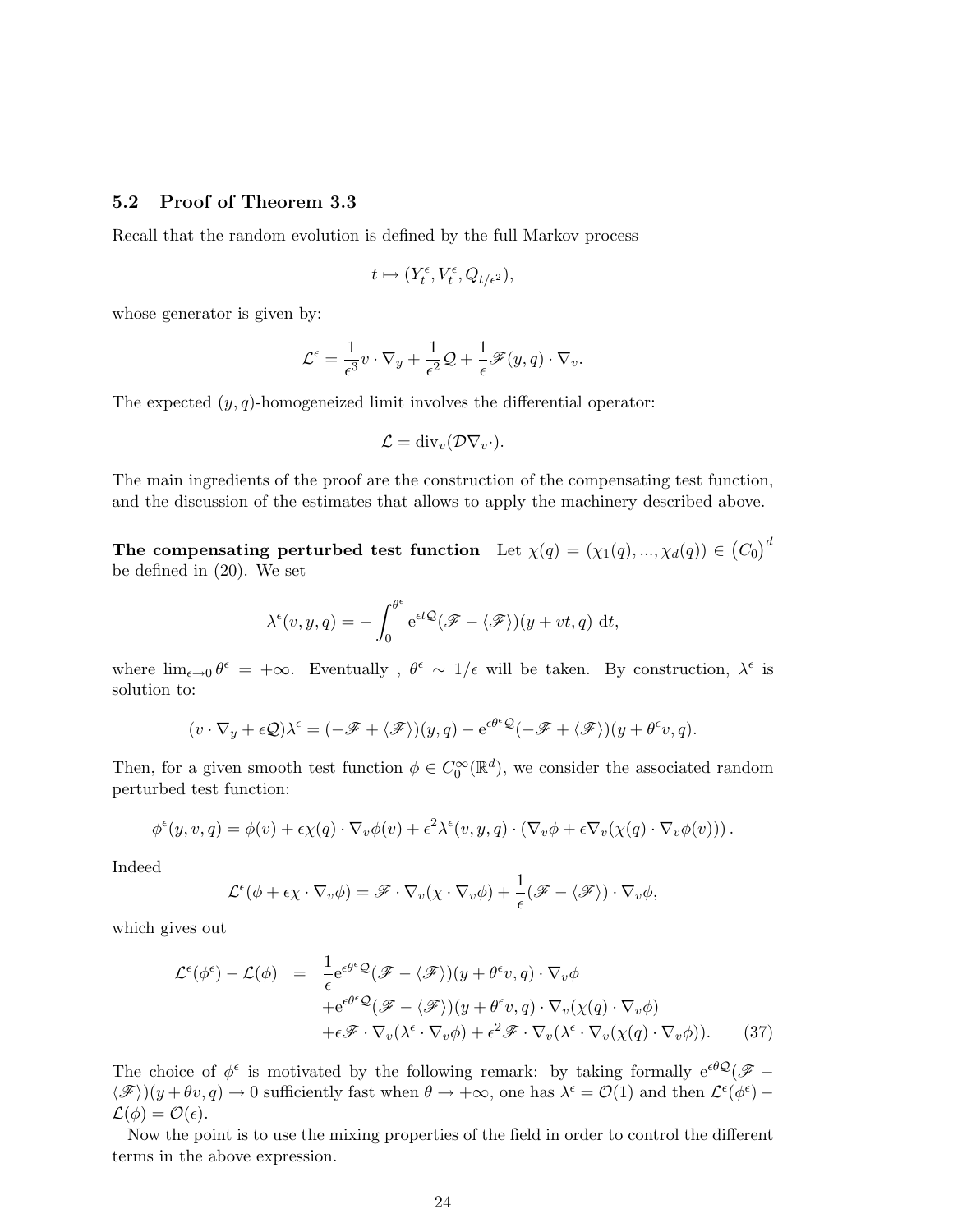Key estimates First, boundedness of the force field (18) gives

$$
\limsup_{\epsilon \to 0} \frac{\|\lambda^{\epsilon}\|_{\infty}}{\theta^{\epsilon}} < +\infty \quad P_e - a.s.,
$$

Assuming that  $\theta^{\epsilon} \ll 1/\epsilon^2$  and using assumption (20) ( $||\chi||_{\infty} < +\infty$ ), we get

$$
\|\phi^{\epsilon} - \phi\|_{\infty} \underset{\epsilon \to 0}{\to} 0 \quad P_e - a.s.. \tag{38} \boxed{\text{e:kepest1}}
$$

Now we want to estimate (37). Denote by  $B_{\epsilon,y,v}$  the closed ball centered in  $y + \theta_{\epsilon} v$  and of radius  $\theta_{\epsilon} |v|$ . Using the decorrelation property of the force field in Lemma 2.1, one has for  $s \in [0, \theta^{\epsilon}]$  and  $|v| \ge \eta_2$ ,

$$
\left|\left\langle \mathscr{F}(y,q)\otimes(\mathscr{F}-\langle\mathscr{F}\rangle)(y+sv,q)|\mathbb{R}^d\setminus B_{\epsilon,y,v}\right\rangle\right|\leq 2\left\|\mathscr{F}\right\|^2_{\infty}\beta(sp_2)\quad P_e-a.s.
$$

Since  $\mathrm{e}^{\epsilon t\mathcal{Q}}$  is a conservative and positive integral operator, we get

$$
\left|e^{\epsilon t \mathcal{Q}}(\mathcal{F} - \langle \mathcal{F} \rangle)\right| \le 2 \left\|\mathcal{F}\right\|_{\infty} \quad P_e - a.s.
$$

and using the decorrelation property of the field

$$
\left|\left\langle \mathscr{F}(y,q)\otimes\lambda^{\epsilon}(y,v,q)|\mathbb{R}^{d}\setminus B_{\epsilon,y,v}\right\rangle\right|\leq 2\left\|\mathscr{F}\right\|_{\infty}^{2}\int_{0}^{\theta^{\epsilon}}\beta(s\eta_{2})\mathrm{~d}s\quad P_{e}-a.s..
$$

In the same way, we obtain

$$
\left| \left\langle \mathcal{F}(y, q) \otimes \nabla_y \mathcal{F}(y + sv, q) | \mathbb{R}^d \setminus B_{\epsilon, y, v} \right\rangle \right| \leq 2 \left\| \mathcal{F} \right\|_{\infty} \left\| \nabla_y \mathcal{F} \right\|_{\infty} \beta(s \eta_2) \quad P_e - a.s.,
$$

so that assuming that moreover  $\frac{1}{\eta_1} \geq |v|$  it yields

$$
\left|\left\langle \mathscr{F}(y,q)\otimes \nabla_v \lambda^\epsilon(y,v,q)|\mathbb{R}^d\setminus B_{\epsilon,y,v}\right\rangle\right|\leq \frac{2}{\eta_1}\left\|\mathscr{F}\right\|_{\infty}\left\|\nabla_y \mathscr{F}\right\|_{\infty}\int_0^{\theta^\epsilon}\beta(s\eta_2)s\,\mathrm{d} s\quad P_e-a.s..
$$

and finally we get for some constant C depending on  $\|\phi\|_{\infty} + \|\nabla \phi\|_{\infty}$ ,  $\|\chi\|_{\infty}$ , and  $\eta_1$ :

$$
\sup_{|v| \in [\eta_2, 1/\eta_1], y, q} \left| \langle \mathcal{L}^{\epsilon}(\phi^{\epsilon})(v, y, q) - \mathcal{L}(\phi)(v) | \mathbb{R}^d \setminus B_{\epsilon, y, v} \rangle \right|
$$
  
 
$$
\leq C \left\| \mathscr{F} \right\|_{\infty} \left\| \nabla_y \mathscr{F} \right\|_{\infty} \left( \frac{1}{\epsilon} \beta(\theta^{\epsilon} \eta_2) + \epsilon \int_0^{\theta^{\epsilon}} \beta(s \eta_2)(1+s) \, ds \right) \quad P_e - a.s.
$$

Taking  $\theta^{\epsilon} \sim 1/\epsilon$ , and using the decorrelation speed assumption (19) and the boundedness assumption (18), we are finally led to the key estimate:

$$
\limsup_{\epsilon \to 0} \left\langle \sup_{|v| \in [\eta_2, 1/\eta_1], y, q} \left| \langle \mathcal{L}^{\epsilon}(\phi^{\epsilon})(y, v, q) - \mathcal{L}(\phi)(v) | \mathbb{R}^d \setminus B_{\epsilon, y, v} \rangle \right| \right\rangle = 0 \quad P_e - a.s.. \quad (39) \quad \text{e:kepest2}
$$

Now things are settled enough to carry out the different steps of the proof.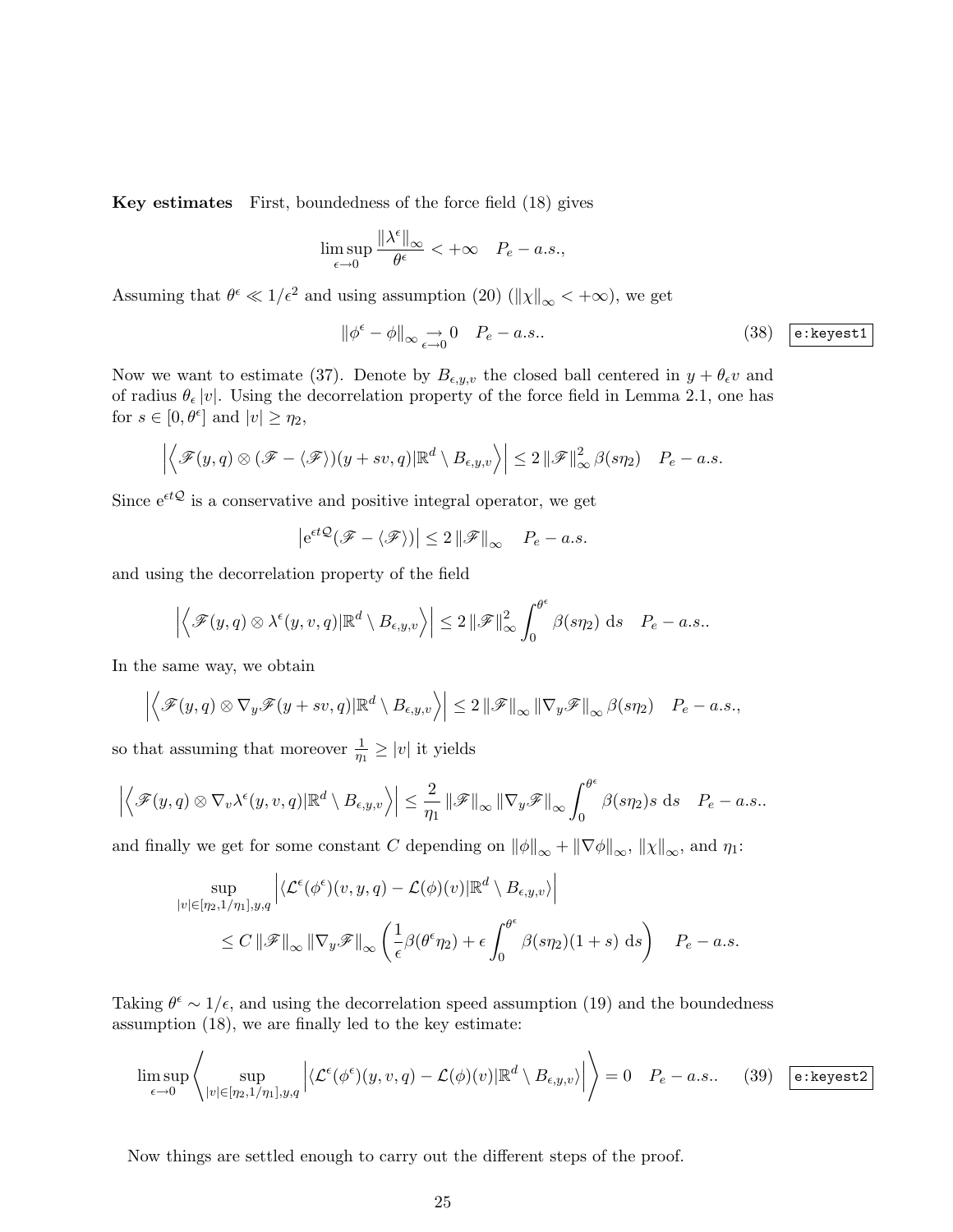Step 1.

One first introduces a vector of positive cut-off parameters  $(\eta_i)_{i \in \{1,\dots,4\}}$ ,  $\eta_i > 0$  conditioning the evolution of  $t \mapsto V_t^{\epsilon}$ , and which are constrained to vanish  $(\eta_i \to 0)$  eventually. The associated stopping times are similar to [21], although cut-off need to be introduced only at the macroscopic scale, which considerably simplifies the analysis. First, one looks at the first exit time of the velocity process from a compact set:

$$
\tau_1^{\epsilon} = \inf \left\{ t \in [0, T] \middle| \left| V_t^{\epsilon} \right| \ge 1/\eta_1 \right\},\tag{40} \quad \boxed{\text{e:tau}}
$$

and the first hitting time of a small ball at the origin:

$$
\tau_2^{\epsilon} = \inf \left\{ t \in [0, T] \middle| \left| V_t^{\epsilon} \right| \le \eta_2 \right\}. \tag{41} \quad \boxed{\mathsf{e:tau2}}
$$

Then, one looks at finite variations:

$$
\tau_3^{\epsilon} = \inf \left\{ t \in [0, T] \big| \sup_{h \in [0, \gamma_{\eta_3}]} \left| V_t^{\epsilon} - V_{(t-h) \wedge 0}^{\epsilon} \right| \ge \eta_3 \right\},\tag{42} \quad \boxed{\text{e:tau}}
$$

where  $\gamma_{n3} > 0$  is a time window associated with  $\eta_3$ . Finally, one needs to prevent from self-intersection by looking at the hitting time of a tubular neighborhood of the distant past trajectory of positions:

$$
\tau_4^{\epsilon} = \inf \left\{ t \in [0, T] \big| \sup_{s \in [0, t - \gamma_{\eta_3}]} \left| \int_s^t V_{s'}^{\epsilon} ds' \right| \le \eta_4 \right\}.
$$
 (43)  $\boxed{\text{e:tau}}$ 

The global stopping time is then

$$
\tau^\epsilon:=\tau_1^\epsilon\wedge\tau_2^\epsilon\wedge\tau_3^\epsilon\wedge\tau_4^\epsilon,
$$

and the stopped process is still denoted by  $V^{\epsilon,\tau^{\epsilon}} = V^{\epsilon}_{\cdot \wedge \tau^{\epsilon}}$ .

#### Step 2.

To carry out step 2 (compactness), and then step 3 (limit identification), it suffices to apply estimates (38) and (39) to Lemma 5.2 and 5.4 using some non-intersection property. The non-intersection condition is the following:

1: noninter Lemma 5.6 Assume that cut-off parameters verify:

$$
\eta_3 \leq \eta_1 \eta_2^2.
$$

Then self-intersection in position at the macroscopic scale never occurs almost surely, in the sense that for any  $t \in [0,T]$  and  $\theta^{\epsilon} < \frac{\eta_4 \eta_2}{2\epsilon^3}$  $\frac{14 \eta_2}{2 \epsilon^3}$  :

$$
(Y^{\epsilon,\tau^\epsilon}_s)_{s\in[0,t]}\cap B\left(Y^{\epsilon,\tau^\epsilon}_t+\theta^\epsilon V^{\epsilon,\tau^\epsilon}_t,\theta^\epsilon\left\vert V^{\epsilon,\tau^\epsilon}_t\right\vert\right)=\varnothing\quad a.s..
$$

Proof. By construction in (43) (absence of self intersection in the distant past) one gets that for  $0 \leq s \leq t - \gamma_{\eta_3}$  and  $y \in B(Y_t^{\epsilon,\tau^{\epsilon}} + \theta^{\epsilon} V_t^{\epsilon,\tau^{\epsilon}})$  $\left. \frac{\partial \epsilon}{\partial t}, \theta^{\epsilon} \right|$  $V_t^{\epsilon,\tau^\epsilon}$  $\left. \begin{array}{c} \mathcal{F}^{\epsilon,\tau^{\epsilon}} \left| \right. \end{array} \right|$ 

$$
\left|y - Y_s^{\epsilon,\tau^{\epsilon}}\right| \ge \left|Y_t^{\epsilon,\tau^{\epsilon}} - Y_s^{\epsilon,\tau^{\epsilon}}\right| - \left|y - Y_t^{\epsilon,\tau^{\epsilon}}\right| > \eta_4/\epsilon^3 - \frac{2\theta^{\epsilon}}{\eta_2} > 0,
$$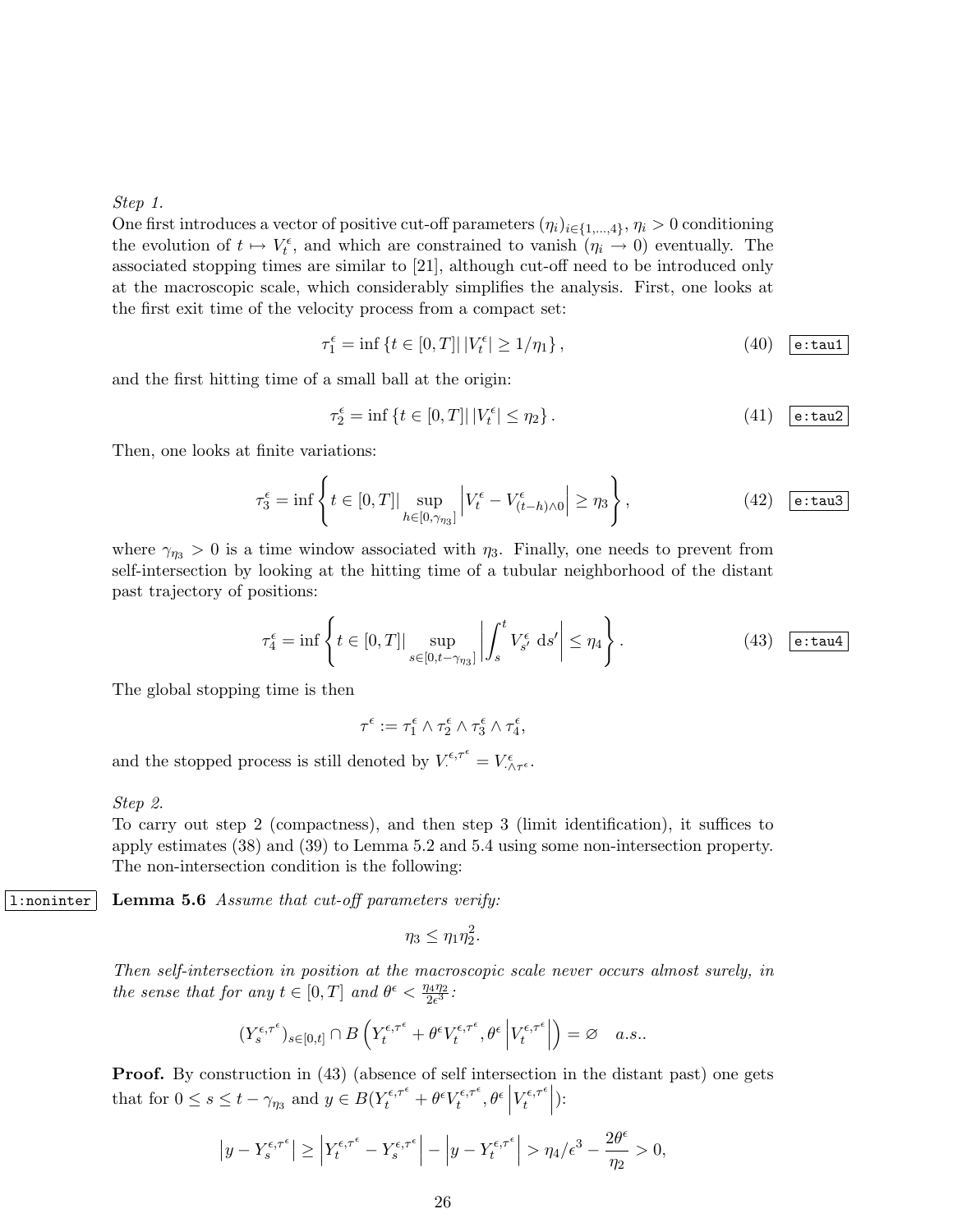and thus non-intersection is verified until time  $t - \gamma_{\eta_3}$ . On the other hand, we claim that for and  $s \in [\gamma_{\eta_3} - t, t]$ :

$$
A_{s,t}^{\epsilon} := (Y_t^{\epsilon,\tau^{\epsilon}} - Y_s^{\epsilon,\tau^{\epsilon}}) \cdot V_t^{\epsilon,\tau^{\epsilon}} \ge 0.
$$

Indeed,

$$
A_{s,t}^{\epsilon} = \frac{t-s}{\epsilon^3} \left| V_t^{\epsilon,\tau^{\epsilon}} \right|^2 + \frac{1}{\epsilon^3} V_t^{\epsilon,\tau^{\epsilon}} \cdot \int_s^t V_{s'}^{\epsilon,\tau^{\epsilon}} - V_t^{\epsilon,\tau^{\epsilon}} ds',
$$

and by construction in (42), one gets:

$$
A_{s,t}^{\epsilon} \ge \frac{t-s}{\epsilon^3} \eta_2^2 - \frac{t-s}{\epsilon^3} \frac{\eta_3}{\eta_1} \ge 0,
$$

which gives the result out.  $\Box$ 

Now since macroscopic non-intersection holds, one has:

$$
\mathbb{E}\left(\cdot\left|V_{s\in[0,t]}^{\epsilon,\tau^{\epsilon}}\right.\right)=\mathbb{E}\left(\langle\cdot|\mathbb{R}^{d}\rangle B_{\epsilon,Y_{t}^{\epsilon,\tau^{\epsilon}},V_{t}^{\epsilon,\tau^{\epsilon}}}\rangle|V_{s\in[0,t]}^{\epsilon,\tau^{\epsilon}}\right)\quad a.s.,
$$

and from Lemma 5.2 with estimates  $(38)$  and  $(39)$ , one gets the tightness of  $\epsilon$ -sequences of  $t \mapsto V_t^{\epsilon,\tau^{\epsilon}}$  $\tau_t^{\epsilon,\tau^{\epsilon}}$  as soon as  $\eta_3 \leq \eta_1 \eta_2^2$ .

#### Step 3.

Extract a converging  $\epsilon$ -sequence of  $t \mapsto V_t^{\epsilon,\tau^{\epsilon}}$  $t_t^{\epsilon,\tau^*}$ . The continuity of functionals involved in the definitions (40)-(43) of  $\tau_i$  for  $i \in \{1, ..., 4\}$  gives the convergence in distribution of the pair  $((V_t^{\epsilon,\tau^{\epsilon}})$  $(t_t^{\tau\epsilon,\tau^{\epsilon}})_{t\in[0,T]},\tau^{\epsilon})$ . The limit is represented by a random variable  $(V_t^{\tau})_{t\in[0,T]},\tau)$  where  $\tau$  is defined in the same way as (40)-(43). Using Lemma 5.4 with estimates (38) and (39) together with Lemma 5.6, we show that  $t \mapsto V_t^{\tau}$  verifies the martingale property stopped at  $\tau$ , associated with the generator  $\mathcal{L}$ , and thus is a Brownian motion with diffusion coefficient  $\mathscr{D}$ .

#### Step 4.

The stopping times  $(\tau_4, \tau_3, \tau_2, \tau_1)$  will be removed, in this order. First consider a system of coordinates where the diffusion matrix  $\mathcal D$  is diagonal. If  $\mathcal D$  is singular, and since the initial condition is almost surely non null on the associated direction, the process  $t \mapsto V_t^{\tau}$ remains in an hyperplane which evolves at constant speed, and self-intersection cannot occurs. If  $D$  is non-singular, using Lemma 6 of [21] (no self-intersection for hypoelliptic diffusions in dimension  $d \geq 3$ , one gets:

$$
\lim_{\eta_4 \to 0} \mathbb{P}(\tau_4 = T) = 1.
$$

The path of a Brownian motion is  $\alpha$ -Hölder for any  $0 < \alpha < 1/2$ , thus denoting  $\lVert \cdot \rVert_{\alpha}$  the Hölder norm one has by construction:

$$
\mathbb{P}(\tau_3 = T) \ge \mathbb{P} \big( \|V^{\tau_3}\|_{\alpha} \ge \frac{\eta_3}{\gamma_{\eta_3}^{\alpha}} \big),
$$

which tends to 1 as  $\eta_3 \to 0$  with  $\gamma_{\eta_3} \to 0$  sufficiently slowly. Finally, Brownian motion is non-explosive, and hits the origin with null probability for  $d \geq 2$ . Hence, we get

$$
\lim_{\eta_1, \eta_2 \to 0} \mathbb{P}(\tau_1^0 \wedge \tau_2^0 = T) = 1.
$$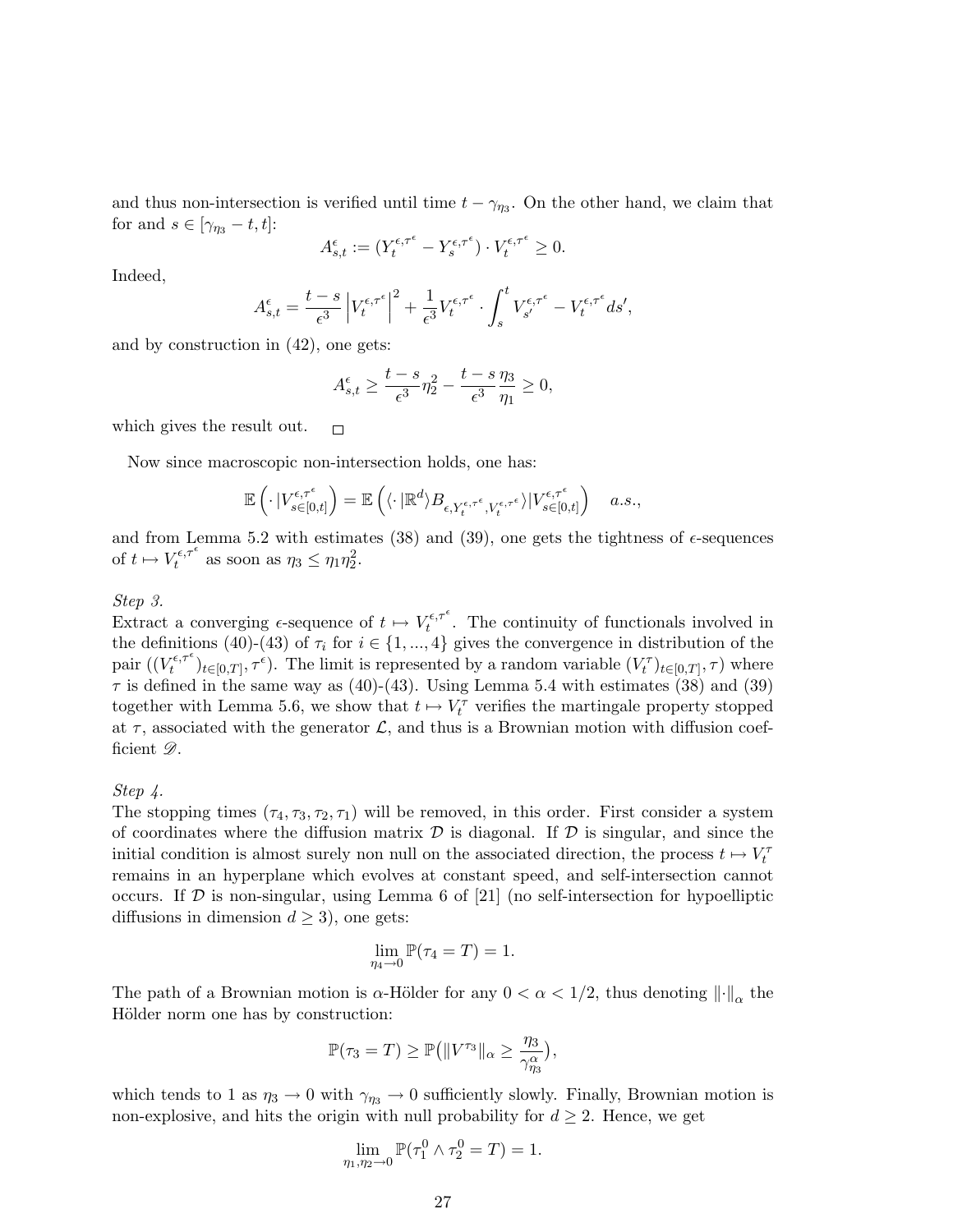Now Lemma 5.5 applies iteratively by taking  $\eta_i \to 0$  with  $i = 4, ..., 1$ . This gives the final result.  $\Box$ 

#### 5.3 Proof of Theorem 3.4

The proof in dimension 1 follows the same lines, yet the compensating pertubed test function is constructed directly from the inversion of the transport operator, which exists and is bounded as well as its derivative with respect to the momentum variable  $v$ , by assumption. Yet, one has to stop the process when  $|V_t^{\epsilon}| = 0$ . This stopping time cannot be removed in step 4 of the analysis, since Brownian motion in dimension 1 hits the origin with positive probability.

# $A$   $L^1$  framework

We designed in Section 4 a proof in the  $L^2$  framework in order to do not obscure the arguments by tedious technical details. It is however possible to adapt the proof to different functional framework, up to slight changes in the definition of the dissipation property of the operator Q. In particular it could be interesting to develop a proof in the  $L^1$ functional setting. The mathematical difficulty is related to the fact that  $L^1$  is not a reflexive Banach space and bounded sequences are relatively compact in the bigger space of bounded measures, which is not well adapted to our purposes, see Remark 4.4. Therefore, we need assumptions that guaranty weak compactness in  $L<sup>1</sup>$  that is to provide tightness and avoid concentration phenomena.

It turns out that considering  $L \ln L$  estimates is physically sound and reaches the mathematical goal. In what follows we assume

$$
\sup_{\epsilon>0} \int_{\mathbb{R}^d \times \mathbb{R}^d \times \mathbb{R}} f_{\text{Init}}^{\epsilon} \left[ 1 + |x| + |v| + \left| \ln \left( f_{\text{Init}}^{\epsilon} \right) \right| \right] \mathcal{M} \, \mathrm{d}q \, \mathrm{d}v \, \mathrm{d}x \le C < \infty. \tag{44} \quad \text{est\_cil.}
$$

We detail below the arguments for the the Fokker-Planck operator (9) and the Boltzmann operator (10). Having these compactness results at hand, we can readily adapt the proof of Theorem 3.2 to obtain a statement where (30) is replaced by (44) and weak convergence in  $L^2$  is replaced by weak convergence in  $L^1$ .

#### A.1 The Linear Boltzmann Operator

propL1 Proposition A.1 Consider equation (4) with Q given by (10) and  $\mathscr F$  verifying (13)–(15). We suppose that (44) holds. Then, the quantities

$$
\int_{\mathbb{R}^d \times \mathbb{R}^d \times \mathbb{R}} f^{\epsilon} \left[ 1 + |x| + |v| + \left| \ln(f^{\epsilon}) \right| \right] \mathcal{M} d q \, dv \, dx,
$$
  

$$
\frac{1}{\epsilon^2} \int_0^t \int_{\mathbb{R}^d \times \mathbb{R}^d \times \mathbb{R}} (f^{\epsilon} - \rho^{\epsilon}) \ln \left( \frac{f^{\epsilon}}{\rho^{\epsilon}} \right) \mathcal{M} d q \, dv \, dx \, ds
$$

are bounded uniformly with respect to  $\epsilon > 0$  and  $0 < t < T < \infty$ .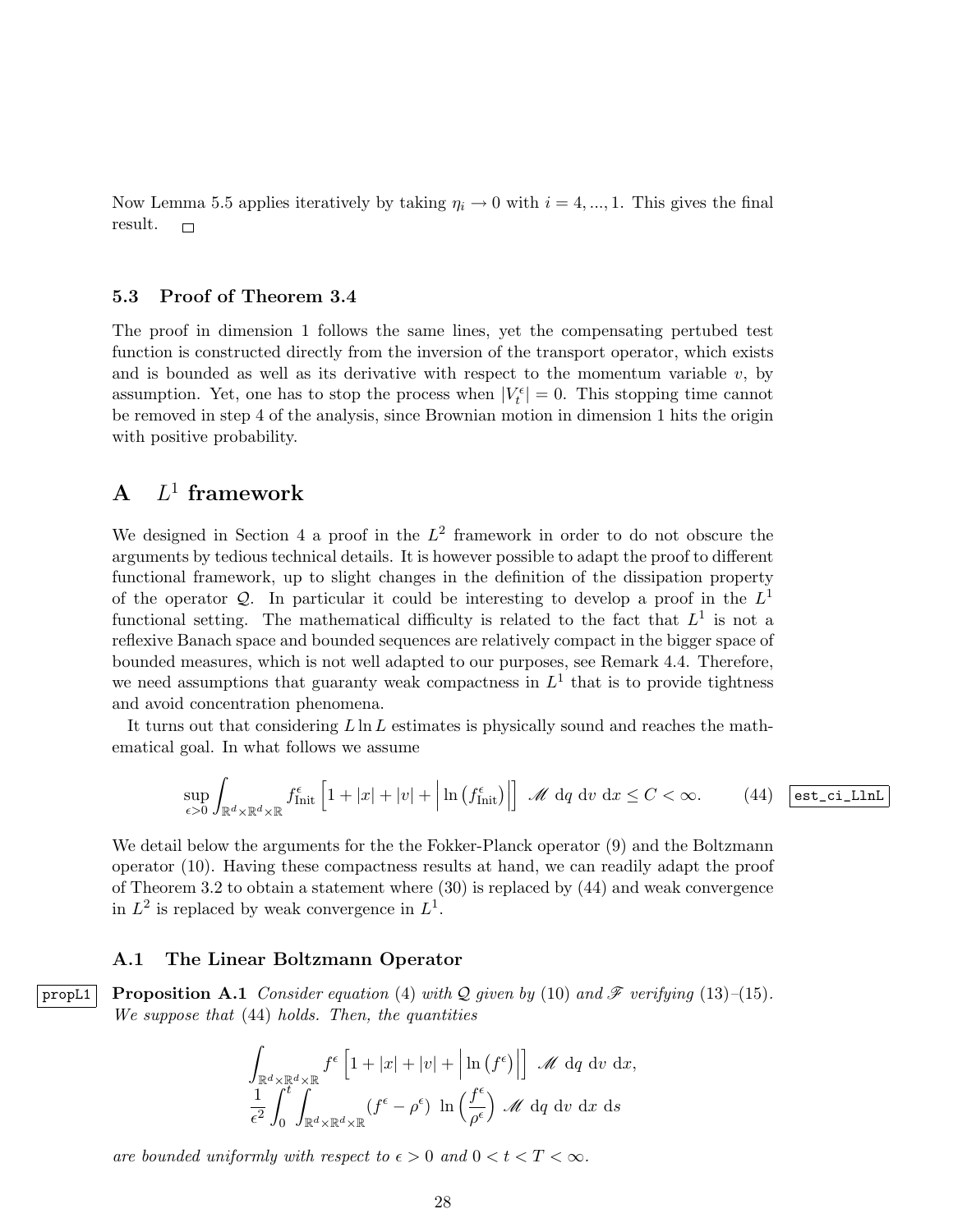**Proof.** At first, due to  $(7)$ , we have the conservation property

$$
\frac{\mathrm{d}}{\mathrm{d}t} \int_{\mathbb{R}^d \times \mathbb{R}^d \times \mathbb{R}} f^{\epsilon} \mathcal{M} \, \mathrm{d}q \, \mathrm{d}v \, \mathrm{d}x = 0,
$$

and the following dissipation property

$$
\frac{\mathrm{d}}{\mathrm{d}t} \int_{\mathbb{R}^d \times \mathbb{R}^d \times \mathbb{R}} f^{\epsilon} \ln(f^{\epsilon}) \mathcal{M} \, \mathrm{d}q \, \mathrm{d}v \, \mathrm{d}x = \frac{1}{\epsilon^2} \int_{\mathbb{R}^d \times \mathbb{R}^d \times \mathbb{R}} Q(f^{\epsilon}) \ln(f^{\epsilon}) \mathcal{M} \, \mathrm{d}q \, \mathrm{d}v \, \mathrm{d}x
$$
\n
$$
= -\frac{\sigma}{\epsilon^2} \int_{\mathbb{R}^d \times \mathbb{R}^d \times \mathbb{R}} (f^{\epsilon} - \rho^{\epsilon}) \ln\left(\frac{f^{\epsilon}}{\rho^{\epsilon}}\right) \mathcal{M}(q) \, \mathrm{d}q \, \mathrm{d}v \, \mathrm{d}x
$$
\n
$$
\leq 0
$$

where we denote  $\rho^{\epsilon}(t, x, v) = \int_{\mathbb{R}} f^{\epsilon}(t, x, v, q) \mathscr{M}(q) dq$ . This relation follows from (7) again which yields

$$
\int_{\mathbb{R}} Q(f^{\epsilon}) \mathscr{M}(q) dq \ln(\rho^{\epsilon}) = 0.
$$

Next we need estimates controlling the tail of the distribution function  $f^{\epsilon}$ . We compute

$$
\frac{\mathrm{d}}{\mathrm{d}t} \int_{\mathbb{R}^d \times \mathbb{R}^d \times \mathbb{R}} f^{\epsilon}(|x| + |v|) \mathcal{M} \, \mathrm{d}q \, \mathrm{d}v \, \mathrm{d}x \n= \int_{\mathbb{R}^d \times \mathbb{R}^d \times \mathbb{R}} f^{\epsilon} \Big( v \cdot \frac{x}{|x|} + \frac{1}{\epsilon} \mathcal{F}(x/\epsilon^3, q) \cdot \frac{v}{|v|} \Big) \mathcal{M} \, \mathrm{d}q \, \mathrm{d}v \, \mathrm{d}x \n= \int_{\mathbb{R}^d \times \mathbb{R}^d \times \mathbb{R}} f^{\epsilon} \, v \cdot \frac{x}{|x|} \mathcal{M}(q) \, \mathrm{d}q \, \mathrm{d}v \, \mathrm{d}x + \frac{1}{\epsilon} \int_{\mathbb{R}^d \times \mathbb{R}^d \times \mathbb{R}} (f^{\epsilon} - \rho^{\epsilon}) \mathcal{F}(x/\epsilon^3, q) \cdot \frac{v}{|v|} \mathcal{M} \, \mathrm{d}q \, \mathrm{d}v \, \mathrm{d}x,
$$

by using  $\int_{\mathbb{R}} \mathscr{F} \mathscr{M} dq = 0$ . It follows that

$$
\frac{\mathrm{d}}{\mathrm{d}t} \int_{\mathbb{R}^d \times \mathbb{R}^d \times \mathbb{R}} f^{\epsilon}(|x| + |v|) \mathcal{M} \, \mathrm{d}q \, \mathrm{d}v \, \mathrm{d}x \n\leq \int_{\mathbb{R}^d \times \mathbb{R}^d \times \mathbb{R}} f^{\epsilon} |v| \mathcal{M} \, \mathrm{d}q \, \mathrm{d}v \, \mathrm{d}x + \frac{C}{\epsilon} \int_{\mathbb{R}^d \times \mathbb{R}^d \times \mathbb{R}} |f^{\epsilon} - \rho^{\epsilon}| \mathcal{M} \, \mathrm{d}q \, \mathrm{d}v \, \mathrm{d}x
$$

holds, since  $\mathscr F$  belongs to  $L^\infty$ . We dominate the last integral by using the following elementary inequalities, which holds for any positive  $a, b, \epsilon, \nu$ ,

$$
\frac{|a-b|}{\epsilon} = \frac{|\sqrt{a}-\sqrt{b}|}{\epsilon} \left(\sqrt{a}+\sqrt{b}\right) \le \frac{1}{4\nu}(\sqrt{a}+\sqrt{b})^2 + \frac{\nu}{\epsilon^2}|\sqrt{a}-\sqrt{b}|^2
$$
\n
$$
\le \frac{1}{2\nu}(a+b) + \frac{\nu}{4\epsilon^2}(a-b)\ln(a/b) \tag{45}
$$

by using the Cauchy-Schwarz inequality  $(\sqrt{b} - \sqrt{a})^2 = (\int_a^b dy/(2\sqrt{y}))^2 \le \frac{b-a}{4}$  $\frac{-a}{4}\ln(b/a)$ . It follows that

$$
\frac{1}{\epsilon} \int_{\mathbb{R}^d \times \mathbb{R}^d \times \mathbb{R}} |f^{\epsilon} - \rho^{\epsilon}| \mathcal{M} dq dv dx \n\leq \frac{1}{2\nu} \int_{\mathbb{R}^d \times \mathbb{R}^d \times \mathbb{R}} (f^{\epsilon} + \rho^{\epsilon}) \mathcal{M} dq dv dx + \frac{\nu}{4} \frac{1}{\epsilon^2} \int_{\mathbb{R}^d \times \mathbb{R}^d \times \mathbb{R}} (f^{\epsilon} - \rho^{\epsilon}) \ln \left( \frac{f^{\epsilon}}{\rho^{\epsilon}} \right) \mathcal{M} dq dv dx.
$$
\n(46)  $\left[ \text{aux\_r\_L1} \right]$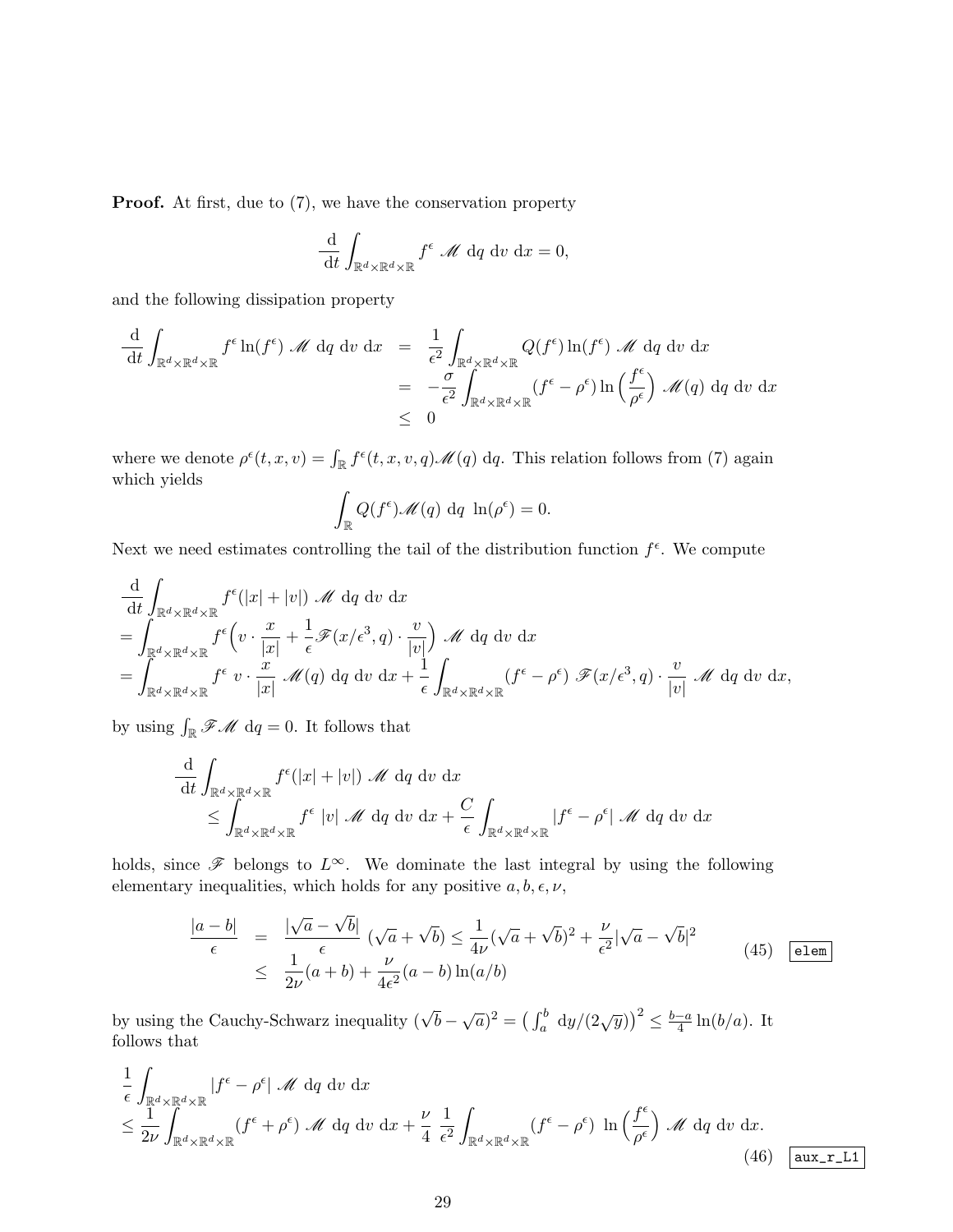Putting the pieces all together we obtain

$$
\frac{\mathrm{d}}{\mathrm{d}t} \int_{\mathbb{R}^d \times \mathbb{R}^d \times \mathbb{R}} f^{\epsilon}(\ln(f^{\epsilon}) + |x| + |v|) \mathcal{M} \, \mathrm{d}q \, \mathrm{d}v \, \mathrm{d}x \n+ \frac{\sigma - C\nu/4}{\epsilon^2} \int_{\mathbb{R}^d \times \mathbb{R}^d \times \mathbb{R}} (f^{\epsilon} - \rho^{\epsilon}) \, \ln\left(\frac{f^{\epsilon}}{\rho^{\epsilon}}\right) \mathcal{M} \, \mathrm{d}q \, \mathrm{d}v \, \mathrm{d}x \n\leq \int_{\mathbb{R}^d \times \mathbb{R}^d \times \mathbb{R}} f^{\epsilon} |v| \mathcal{M} \, \mathrm{d}q \, \mathrm{d}v \, \mathrm{d}x + \frac{C}{2\nu} \int_{\mathbb{R}^d \times \mathbb{R}^d \times \mathbb{R}} (f^{\epsilon} + \rho^{\epsilon}) \mathcal{M} \, \mathrm{d}q \, \mathrm{d}v \, \mathrm{d}x, \tag{47}
$$

where we already know that the last term is dominated by a constant, independently on  $\epsilon$ , as a consequence of the mass conservation. Of course, we choose  $0 < \nu < 4\sigma/C$ . Let us set  $W(x, v, q) = |x| + |v|$ . Now, we use the standard trick

$$
f|\ln(f)| = f \ln(f) - 2f \ln(f) 1\!\!1_{0 \le f \le 1} \n\le f \ln(f) - 2f \ln(f) 1\!\!1_{0 \le f \le e^{-W/4}} - 2f \ln(f) 1\!\!1_{e^{-W/4} \le f \le 1} \n\le f \ln(f) + \frac{W}{2} f + Ce^{-W/8},
$$

where we use  $(-2f \ln(f)) \leq C$ √  $\overline{f}$  on  $(0, 1)$ . We deduce that

$$
\int_{\mathbb{R}^d \times \mathbb{R}^d \times \mathbb{R}} f^{\epsilon}(|\ln(f^{\epsilon})| + \frac{W}{2}) \mathcal{M} dq dv dx \n\leq \int_{\mathbb{R}^d \times \mathbb{R}^d \times \mathbb{R}} f^{\epsilon}_{\text{Init}}(|\ln(f^{\epsilon}_{\text{Init}})| + W) \mathcal{M} dq dv dx + \int_0^t \int_{\mathbb{R}^d \times \mathbb{R}^d \times \mathbb{R}} f^{\epsilon} |v| \mathcal{M} dq dv dx \n+ t \int_{\mathbb{R}^d \times \mathbb{R}^d \times \mathbb{R}} e^{-W/8} \mathcal{M} dq dv dx + \frac{C}{\nu} t \int_{\mathbb{R}^d \times \mathbb{R}^d \times \mathbb{R}} f^{\epsilon}_{\text{Init}} \mathcal{M} dq dv dx
$$

holds, where we used the mass conservation. It suffices to apply the Gronwall Lemma to conclude that the quantity

$$
\int_{\mathbb{R}^d \times \mathbb{R}^d \times \mathbb{R}} f^{\epsilon}(|\ln(f^{\epsilon})| + \frac{W}{2}) \mathcal{M} dq dv dx
$$

is bounded uniformly with respect to  $\epsilon > 0$  and  $0 \le t \le T < \infty$ . Coming back to (47), we note that

$$
\frac{1}{\epsilon^2} \int_0^t \int_{\mathbb{R}^d \times \mathbb{R}^d \times \mathbb{R}} (f^{\epsilon} - \rho^{\epsilon}) \ln \left( \frac{f^{\epsilon}}{\rho^{\epsilon}} \right) \mathcal{M} d q \, dv \, dx \, ds
$$

is bounded uniformly with respect to  $\epsilon > 0$  and  $0 \leq t \leq T < \infty$  too.  $\Box$ 

coro:L1comp Corollary A.2 The sequence  $f^{\epsilon}$  is weakly compact in  $L^{1}((0,T) \times \mathbb{R}^{d} \times \mathbb{R}^{d} \times \mathbb{R})$  endowed with the measure  $\mathscr{M}(q)$  dq dv dx dt, and  $r^{\epsilon} = (f^{\epsilon} - \rho^{\epsilon}\mathscr{M})/\epsilon$  is weakly compact in  $L^1((0,T) \times B(0,R) \times B(0,R) \times \mathbb{R})$ , endowed with the measure  $\mathscr{M}(q)$  dq dv dx dt, for any  $0 < T, R < \infty$ .

> **Proof.** In what follows,  $L^1$  spaces are endowed with the measure  $\mathcal{M}(q)$  dq for the variable q. By virtue of the Dunford-Pettis Theorem (see  $[12]$  Th. 4.21.2), the bounds in Proposition A.1 allow to extract a subsequence from  $f^{\epsilon}$  which converges weakly in  $L^1((0,T)\times\mathbb{R}^d\times\mathbb{R}^d\times\mathbb{R})$  (and the limit actually lies in  $L^\infty((0,T);L^1(\mathbb{R}^d\times\mathbb{R}^d\times\mathbb{R})))$ .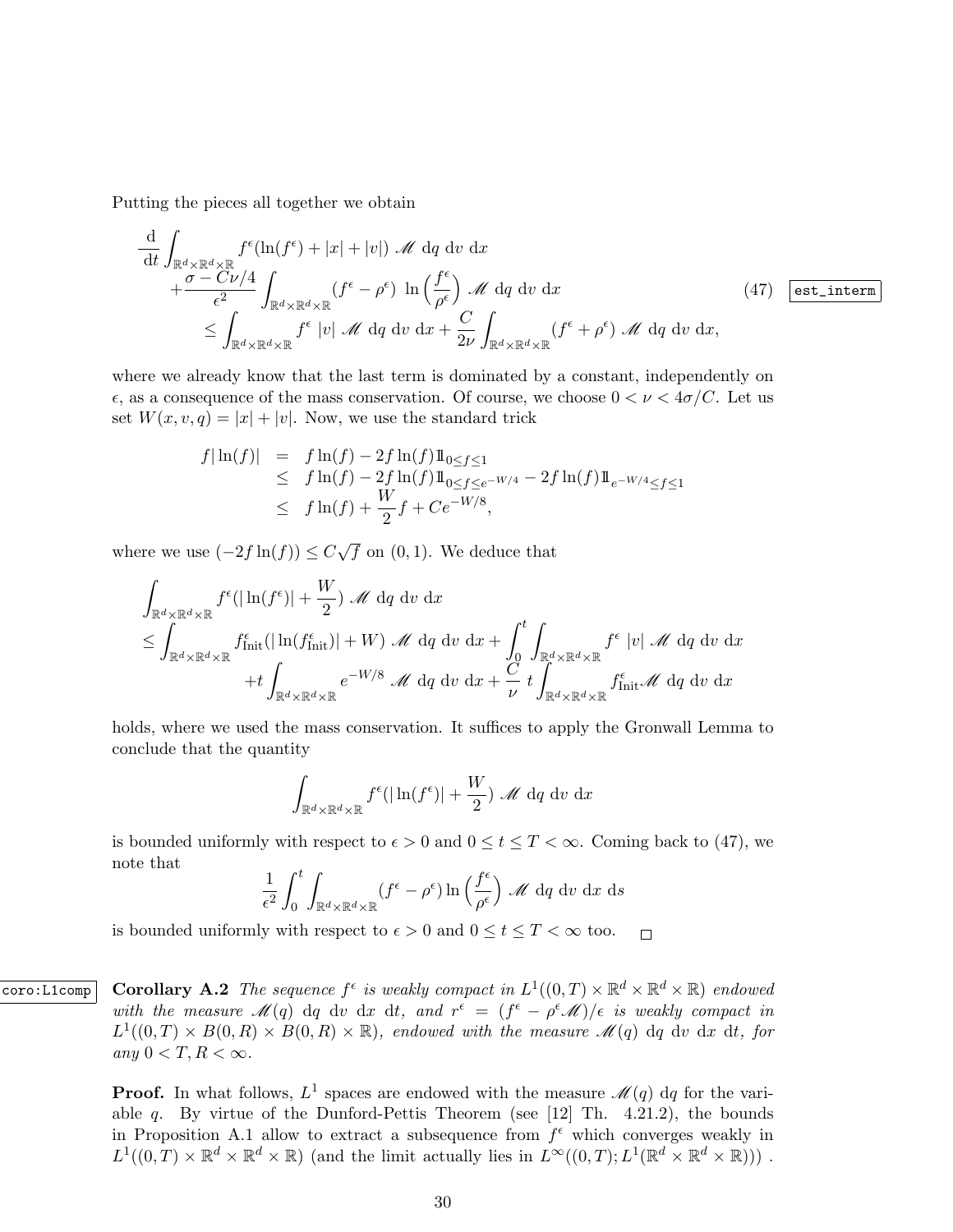Next, (46) proves that  $r^{\epsilon}$  is bounded in  $L^1((0,T) \times \mathbb{R}^d \times \mathbb{R}^d \times \mathbb{R})$ . It remains to show that no concentration can occur. To this end, we use (45) again which yields for any measurable set  $A \subset (0,\infty) \times \mathbb{R}^d \times \mathbb{R}^d \times \mathbb{R}$ ,

$$
\int_A |r^{\epsilon}| \mathcal{M} d\mathbf{q} d\mathbf{v} d\mathbf{x} dt \leq \frac{1}{2\nu} \int_A (f^{\epsilon} + \rho^{\epsilon}) \mathcal{M} d\mathbf{q} d\mathbf{v} d\mathbf{x} dt \n+ \nu \times \frac{1}{4\epsilon^2} \int_0^T \int_{\mathbb{R}^d \times \mathbb{R}^d \times \mathbb{R}} (f^{\epsilon} - \rho^{\epsilon}) \ln \left( \frac{f^{\epsilon}}{\rho^{\epsilon}} \right) \mathcal{M} d\mathbf{q} d\mathbf{v} dx dt.
$$

Let  $\delta > 0$ . The last integral is bounded uniformly with respect to  $\epsilon$ , so that we can pick  $\nu > 0$  verifying

$$
\nu \sup_{\epsilon>0} \left\{ \frac{1}{4\epsilon^2} \int_0^T \int_{\mathbb{R}^d \times \mathbb{R}^d \times \mathbb{R}} (f^{\epsilon} - \rho^{\epsilon}) \ln \left( \frac{f^{\epsilon}}{\rho^{\epsilon}} \right) \mathcal{M} d q \, dv \, dx \, dt \right\} \le \delta.
$$

Then, we appeal to the Dunford-Pettis Theorem and the bounds on  $f^{\epsilon}$  which lead to

$$
\sup_{\epsilon>0} \int_A (f^{\epsilon} + \rho^{\epsilon}) \mathcal{M} \, dq \, dv \, dx \, dt \xrightarrow[|A| \to 0]{} 0.
$$

Accordingly, for  $|A|$  small enough we have

$$
\int_A |r^{\epsilon}| \mathcal{M} dq dv dx dt \le 2\delta,
$$

which justifies the weak compactness of  $r^{\epsilon}$ .  $\Box$ 

#### A.2 The Fokker-Planck Operator

**Proposition A.3** Consider equation (4) with Q given by (9) and  $\mathcal{F}$  verifying (13)–(15). We suppose that  $(44)$  holds. Then, the quantities

$$
\int_{\mathbb{R}^d \times \mathbb{R}^d \times \mathbb{R}} f^{\epsilon} \left[ 1 + |x| + |v| + |\ln(f^{\epsilon})| \right] \mathcal{M} d q \, dv \, dx,
$$
  

$$
\frac{1}{\epsilon^2} \int_0^t \int_{\mathbb{R}^d \times \mathbb{R}^d \times \mathbb{R}} |\partial_q \sqrt{f^{\epsilon}}|^2 \mathcal{M} d q \, dv \, dx \, ds
$$

are bounded uniformly with respect to  $\epsilon > 0$  and  $0 < t < T < \infty$ . Then, the conclusions of Corollary A.2 apply to the Fokker-Planck operator as well.

Proof. The entropy dissipation relation we obtain with the Fokker-Planck operator reads

$$
\frac{\mathrm{d}}{\mathrm{d}t} \int_{\mathbb{R}^d \times \mathbb{R}^d \times \mathbb{R}} f^{\epsilon} \ln(f^{\epsilon}) \mathcal{M} \, \mathrm{d}q \, \mathrm{d}v \, \mathrm{d}x \n+ \frac{4}{\epsilon^2} \int_{\mathbb{R}^d \times \mathbb{R}^d \times \mathbb{R}} |\partial_q \sqrt{f^{\epsilon}}|^2 \mathcal{M} \, \mathrm{d}q \, \mathrm{d}v \, \mathrm{d}x = 0.
$$

Then, the proof relies on the logarithmic Sobolev inequality (see [25] Th. 8.14) which tells us that  $\overline{a}$ 

$$
0 \leq \int_{\mathbb{R}^d \times \mathbb{R}^d \times \mathbb{R}} f^{\epsilon} \ln \left( \frac{f^{\epsilon}}{\rho^{\epsilon}} \right) \mathscr{M} d q \, dv \, dx
$$
  
= 
$$
\int_{\mathbb{R}^d \times \mathbb{R}^d \times \mathbb{R}} \left[ \frac{f^{\epsilon}}{\rho^{\epsilon}} \ln \left( \frac{f^{\epsilon}}{\rho^{\epsilon}} \right) - \frac{f^{\epsilon}}{\rho^{\epsilon}} + 1 \right] \rho^{\epsilon} \mathscr{M} d q \, dv \, dx
$$
  

$$
\leq \frac{1}{\pi} \int_{\mathbb{R}^d \times \mathbb{R}^d \times \mathbb{R}} |\partial_q \sqrt{f^{\epsilon}}|^2 \mathscr{M} d q \, dv \, dx.
$$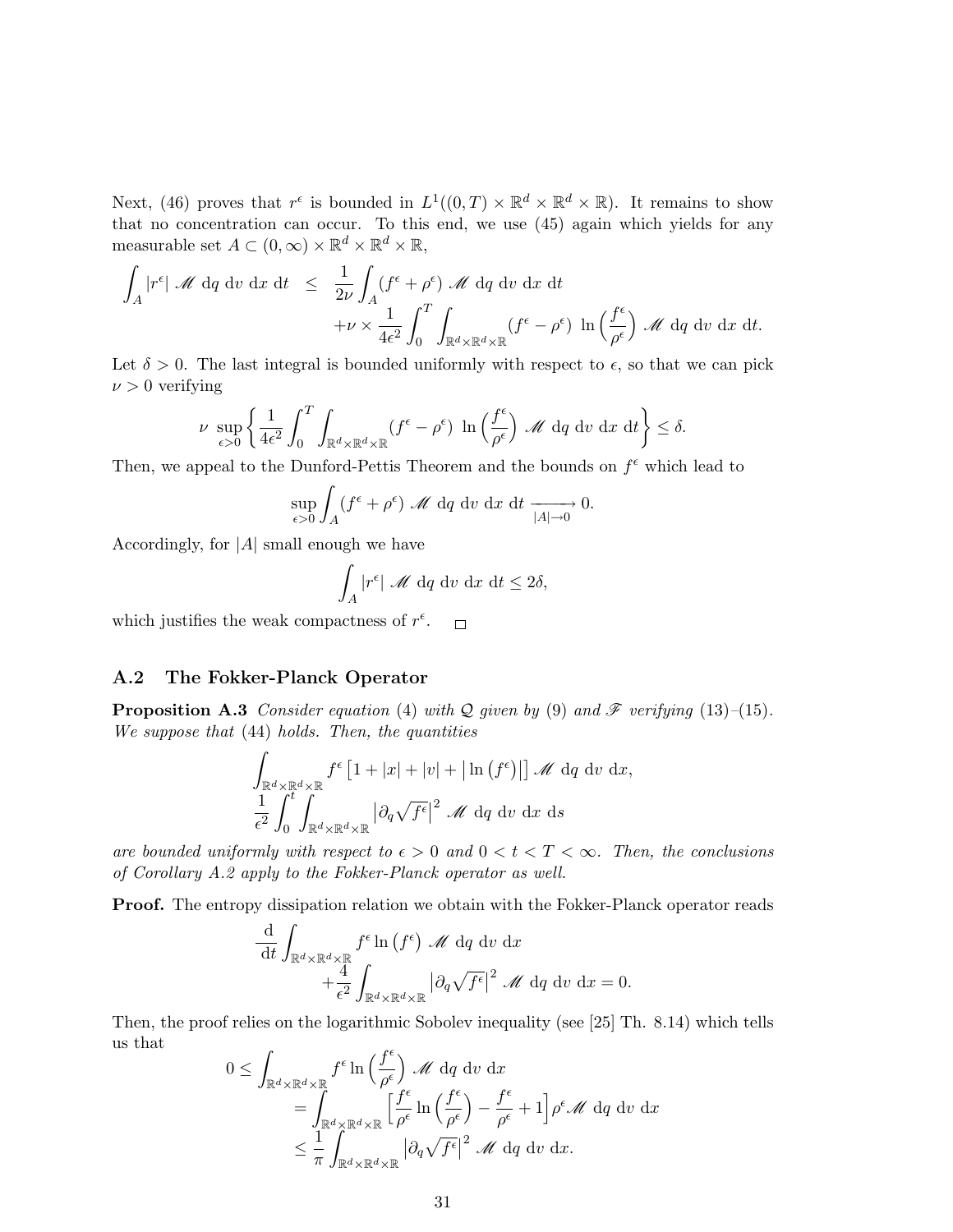However, we readily check that there exists some constant  $C > 0$  such that for any  $z \geq 0$  we have  $(\sqrt{z}-1)^2 \le C(z\ln(z)-z+1)$ . This remark allows to adapt the previous arguments, see (46) and the proof of Corollary A.2.  $\Box$ 

# B Double-Scale Convergence and  $L^1$  Weak Compactness

This section is devoted to some technical refinements on the theory of double-scale convergence. In what follows, we consider a sequence of functions  $f_n : \mathbb{R}^d \to \mathbb{R}$  verifying

Uniform 
$$
L^1
$$
 bound: 
$$
\sup_{n \in \mathbb{N}} \int_{\mathbb{R}^d} |f_n| \, dx = C_0 < \infty,
$$
 (48) [bdl1]

Compact support: 
$$
f_n(x) = 0
$$
 for a. e.  $|x| \ge R$ , (49)  $\boxed{\text{cs}}$ 

Equi-integrability: 
$$
\lim_{\mathscr{L}_{\mathbb{R}^d}(A)\to 0} \left( \sup_{n\in\mathbb{N}} \int_A |f_n| \, dx \right) = 0,
$$
 (50)  $\boxed{\text{Equilht}}$ 

where here and below  $\mathscr{L}_{\mathbb{R}^d}(A)$  stands for the Lebesgue measure of a measurable set  $A\subset \mathbb{R}^d$ . The assumption (49) is not crucial in the analysis and it can be easily relaxed; here, it allows to avoid tedious difficulties due to possible loss of mass at infinity. The condition (50) can be recast as follows

$$
\begin{cases}\n\text{There exists a (convex and non decreasing) function } G: \mathbb{R}^+ \to \mathbb{R}^+ \text{ such that} \\
\lim_{s \to \infty} \frac{G(s)}{s} = 0 \quad \text{and} \quad \sup_{n \in \mathbb{N}} \int_{\mathbb{R}^d} G(|f_n|) \, dx = C_1 < \infty.\n\end{cases} \tag{51}
$$

We refer to  $[9]$  (Th. 22) for details on this so-called De La Vallée Poussin criterion. Due to the Dunford-Pettis Theorem (see [12] Th. 4.21.2), when (48)-(50) are fulfiled, we already know that  $(f_n)_{n \in \mathbb{N}}$  is relatively weakly compact in  $L^1(\mathbb{R}^d)$ .

Here, we are interested in double scale limit, defined  $\dot{a}$  la Allaire or N'Guetseng [1, 27]. Let us denote by Y the unit cube in  $\mathbb{R}^d$ , which is endowed with the (normalized) Lebesgue measure. The symbol # is used to characterize Y−periodicity. Given a borelian set  $B \subset \mathbb{Y}$ , we denote  $B^{\#}$  its extension by periodicity to  $\mathbb{R}^d$  and, for  $n \in \mathbb{N}$ , we will also use the notation

$$
B_n^{\#} = \left\{ x \in \mathbb{R}^d \text{ such that } nx \in B^{\#} \right\}
$$

For  $\varphi \in C^0_{c, \#}(\mathbb{R}^d \times \mathbb{Y}),$  we set

$$
\int_{\mathbb{R}^d \times \mathbb{Y}} \varphi(x, y) \, d\mu_n(x, y) = \int_{\mathbb{R}^d} \varphi(x, nx) \, f_n(x) \, dx
$$

or in other words we consider the sequence of measures on  $\mathbb{R}^d \times \mathbb{Y}^{\#}$ 

$$
d\mu_n(x,y) = f_n(x) dx \otimes \delta(y = nx).
$$

In view of (48),  $\mu_n$  is a bounded sequence of measures and, extracting subsequences if necessary, we can suppose that it converges vaguely which means that for any  $\varphi \in$  $C^0_{\#c} \mathbb{R}^d \times \mathbb{Y},$ 

$$
\lim_{n \to \infty} \int_{\mathbb{R}^d} \varphi(x, nx) f_n(x) dx = \int_{\mathbb{R}^d \times \mathbb{Y}} \varphi(x, y) d\mu(x, y)
$$
 (52) dsMeas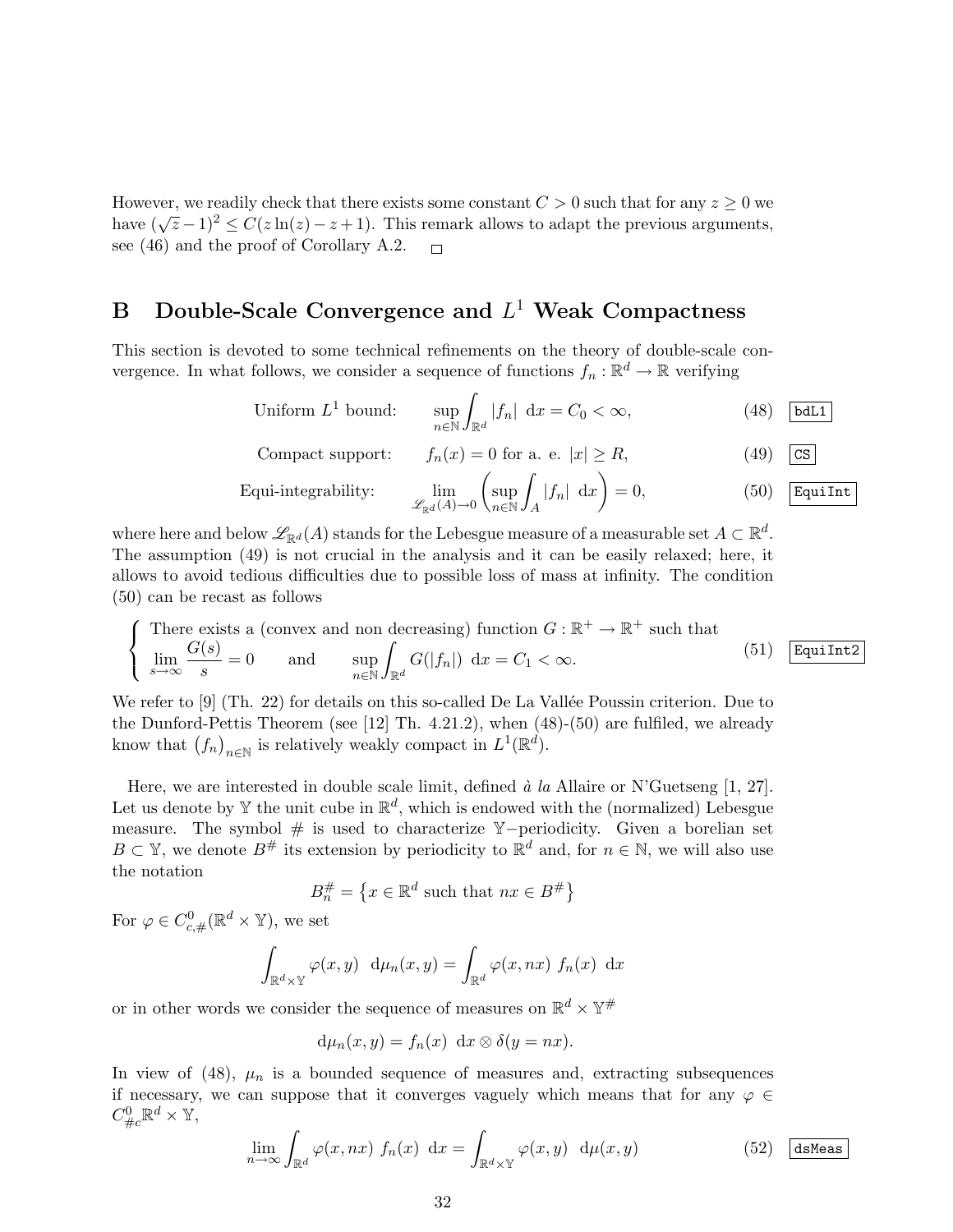where  $\mu$  belongs to  $\mathscr{M}^1(\mathbb{R}^d \times \mathbb{Y}^*)$ . Replacing the bound (48) by a  $L^2$  estimate, we can show that the limit is actually a function:  $d\mu(x, y) = F(x, y) dy dx$ , with  $F \in L^2_{\#}(\mathbb{R}^d \times \mathbb{Y})$ . Hence, we address the question of additional properties of the measure  $\mu$  induced by the equi-integrability condition (50).

**Theorem B.1** Assume  $(48)-(50)$ . Then, the double scale limit is absolutely continuous with respect to the Lebesgue measure and there exists  $F \in L^1_\#(\mathbb{R}^d \times \mathbb{Y})$  such that  $d\mu(x, y) =$  $F(x, y)$  dy dx.

We restrict the discussion to the case where  $f_n \geq 0$ , and thus  $\mu \geq 0$  (otherwise we apply the reasoning on the positive and negative parts...). The proof consists in proving that for any borelian set in  $\mathbb{R}^d \times \mathbb{Y}$  such that  $\mathscr{L}_{\mathbb{R}^d \times \mathbb{Y}}(E) = 0$  and for any  $\epsilon > 0$ , we have  $\mu(E) \leq \epsilon$ . We start with elementary results of measure theory.

**lem0** Lemma B.2 Let B be a borelian set of  $\mathbb{Y}$ . Then, we have: i) For any  $\Phi \in L^{\infty}(\mathbb{Y}), \sup_{x \in B_n^{\#}} |\Phi(nx)| \leq ||\Phi||_{L^{\infty}(\mathbb{Y})},$ ii)  $\mathscr{L}_{\mathbb{R}^d}(B(0,R) \cap B_n^{\#}) \leq C(R) \mathscr{L}_{\mathbb{Y}}(B).$ Finally, let A be a cube in  $\mathbb{R}^d$  and B a cube in Y. Then, we have

$$
\mathscr{L}_{\mathbb{R}^d}\big(\big\{x\in B(0,R),\,x\in A,\,x\in B_n^{\#}\big\}\big)\leq \mathscr{L}_{\mathbb{R}^d\times\mathbb{Y}}(A\times B)+\frac{2^d}{n^d}\mathscr{L}_{\mathbb{Y}}(B).
$$

**Proof.** Point i) is clear. For proving ii) we introduce a covering of  $B(0, R)$  by cubes with size  $1/n$  and vertices being  $k/n$ , with  $k \in \mathbb{Z}^d$ :

$$
B(0,R) \subset \bigcup_{\ell=1}^{L_n} Q_{\ell}, \qquad Q_{\ell} = \prod_{i=1}^{d} [k_i/n, (k_i+1)/n] = (k+\mathbb{Y})/n,
$$

where the number  $L_n$  of cubes necessary for the covering is of order  $n^d$ . We have

$$
\mathscr{L}_{\mathbb{R}^d}(B(0,R)\cap B_n^{\#}) \leq \sum_{\ell=1}^{L_n} \int_{Q_{\ell}} 1\!\!1_{\{nx \in B^{\#}\}} dx = \sum_{\ell=1}^{L_n} \int_{\mathbb{Y}} 1\!\!1_{\{y \in B\}} \frac{dy}{n^d} = C(R) \mathscr{L}_{\mathbb{Y}}(B).
$$

The proof of the last statement follows the same argument.  $\Box$ 

Next, we consider trial functions with separated variables.

**Lemma B.3** Let  $\phi \in L^{\infty}(\mathbb{R}^d)$ , supp $(\phi) \subset B(0, R)$  and  $\psi \in L^{\infty}_{\#}(\mathbb{Y})$ . Then, the quantity

$$
I_n(\phi, \psi) = \int_{\mathbb{R}^d} \phi(x) \psi(nx) f_n(x) dx
$$

has a limit as n goes to infinity that we denote  $I(\phi, \psi)$ . In particular, when  $\phi$  and  $\psi$  are continuous we get

$$
I(\phi, \psi) = \int_{\mathbb{R}^d \times \mathbb{Y}} \phi(x) \psi(y) \, d\mu(x, y).
$$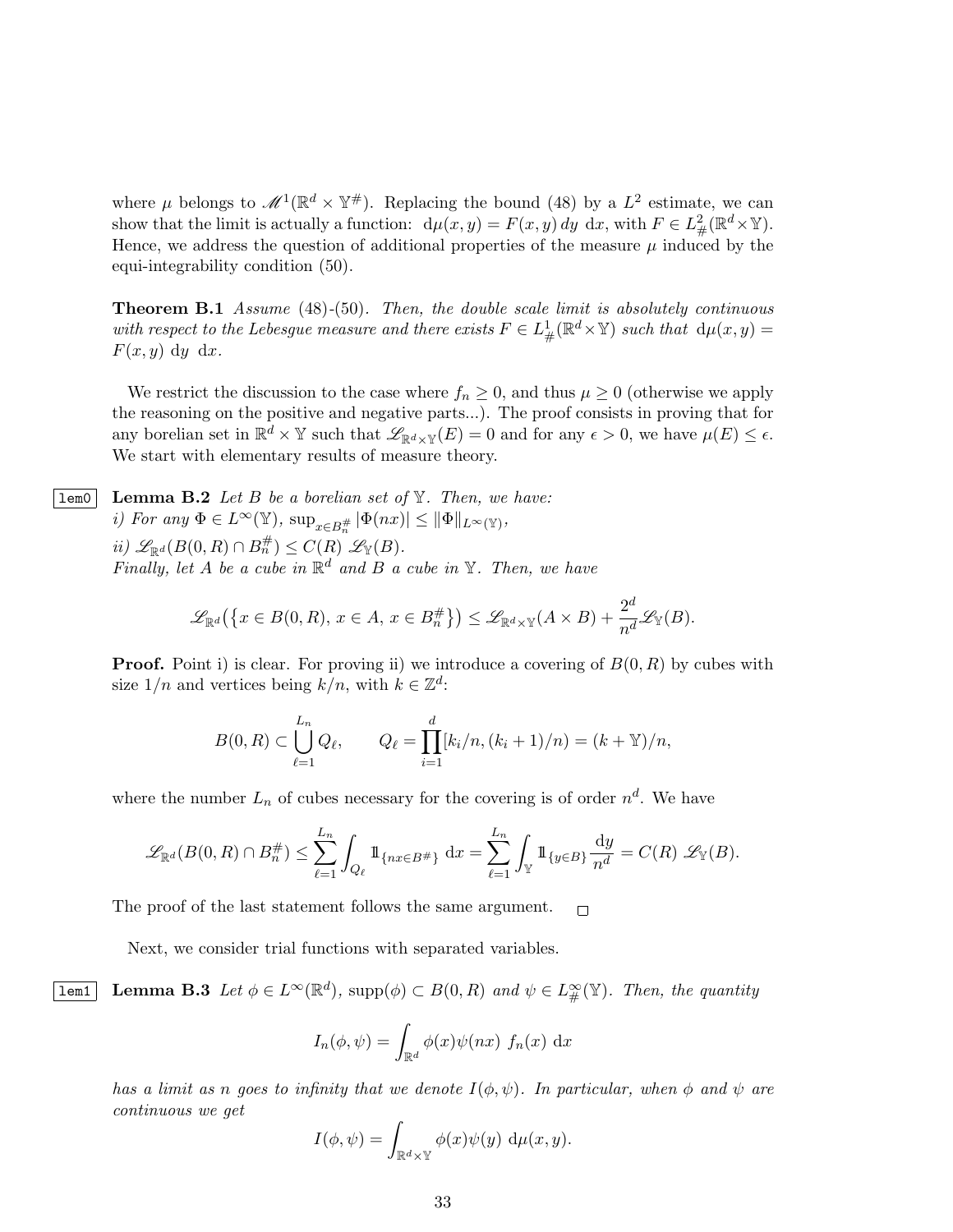**Proof.** Note that  $(52)$  already defines

$$
I(\phi, \psi) = \lim_{n \to \infty} \int_{\mathbb{R}^d} \phi(x) \psi(nx) f_n(x) dx = \int_{\mathbb{R}^d \times \mathbb{Y}} \phi(x) \psi(y) d\mu(x, y)
$$

for continuous functions  $\phi \in C_c^0(B(0,R))$ ,  $\psi \in C_{c,\#}^0(\mathbb{Y})$ . By Lusin's Theorem (see [30] Th. 2. 24 & Cor. 2.24), there exist sequences of continuous functions converging  $\mathscr{L}-a$ . e. to  $\phi$  and  $\psi$  respectively:

$$
\begin{cases}\n\phi_{\delta} \in C_c^0(\mathbb{R}^d), \ \psi_{\delta} \in C_c^0(\mathbb{Y}), \\
\|\phi_{\delta}\|_{\infty} \le \|\phi\|_{\infty}, \ \|\psi_{\delta}\|_{\infty} \le \|\psi\|_{\infty}, \\
\phi_{\delta}(x) \xrightarrow[\delta \to 0]{} \phi(x), \qquad \psi_{\delta}(y) \xrightarrow[\delta \to 0]{} \psi(y)\n\end{cases} \text{ for a. e. } x \in \mathbb{R}^d, \ y \in \mathbb{Y}.
$$

Of course, we can suppose that  $\phi_{\delta}$  is supported in  $B(0, R)$ . By Egoroff's Theorem, for any  $\eta > 0$ , there exist measurable sets  $E_{\eta} \subset B(0, R)$  and  $F_{\eta} \subset \mathbb{Y}$  such that

$$
\begin{cases} \phi_{\delta} \text{ (resp. } \psi_{\delta} \text{) converge to } \phi \text{ (resp. } \psi \text{) uniformly on } E_{\eta} \text{ (resp. } F_{\eta}), \\ \mathscr{L}_{\mathbb{R}^d}(B(0,R) \setminus E_{\eta}) \leq \eta, \qquad \mathscr{L}_{\mathbb{Y}}(Y \setminus F_{\eta}) \leq \eta. \end{cases}
$$

Then, we write

$$
I_n(\phi, \psi) = \int_{\mathbb{R}^d} (\phi(x) - \phi_\delta(x)) \psi(nx) f_n(x) dx + \int_{\mathbb{R}^d} \phi_\delta(x) (\psi(nx) - \psi_\delta(nx)) f_n(x) dx + \int_{\mathbb{R}^d} \phi_\delta(x) \psi_\delta(nx) f_n(x) dx.
$$

The first term can be dominated by

$$
\|\phi - \phi_{\delta}\|_{L^{\infty}(E_{\eta})} \|\psi\|_{\infty} \sup_{n \in \mathbb{N}} \int_{\mathbb{R}^d} f_n \, dx + 2 \|\phi\|_{\infty} \|\psi\|_{\infty} \sup_{n \in \mathbb{N}} \int_{B(0,R) \backslash E_{\eta}} f_n \, dx
$$

We proceed similarly with the second term, using Lemma B.2. Let  $\epsilon > 0$  be fixed. We first choose  $\eta$  small enough to guaranty

$$
2\|\phi\|_{\infty}\|\psi\|_{\infty}\sup_{n\in\mathbb{N}}\int_{B(0,R)\setminus E_{\eta}}f_n\,\mathrm{d}x\leq\epsilon
$$

by using (50), then we pick  $\delta$  small enough to obtain

$$
\|\phi - \phi_{\delta}\|_{L^{\infty}(E_{\eta})} \|\psi\|_{\infty} \sup_{n \in \mathbb{N}} \int_{\mathbb{R}^d} f_n \, \mathrm{d}x \le \epsilon.
$$

It follows that

$$
|I_n(\phi, \psi) - I_m(\phi, \psi)| \le 4\epsilon + |I_n(\phi_\delta, \psi_\delta) - I_m(\phi_\delta, \psi_\delta)|
$$

so that  $(I_n(\phi, \psi))_{n \in \mathbb{N}}$  is a Cauchy sequence as a consequence of (52). Accordingly,  $I(\phi, \psi)$ makes sense for bounded functions.  $\Box$ 

**Corollary B.4** Let A be a compact (resp. open) set in  $\mathbb{R}^d$  and let B be a compact (resp. open) set in Y. Then, we have  $\mu(A \times B) = I(\mathbb{1}_A, \mathbb{1}_B)$ .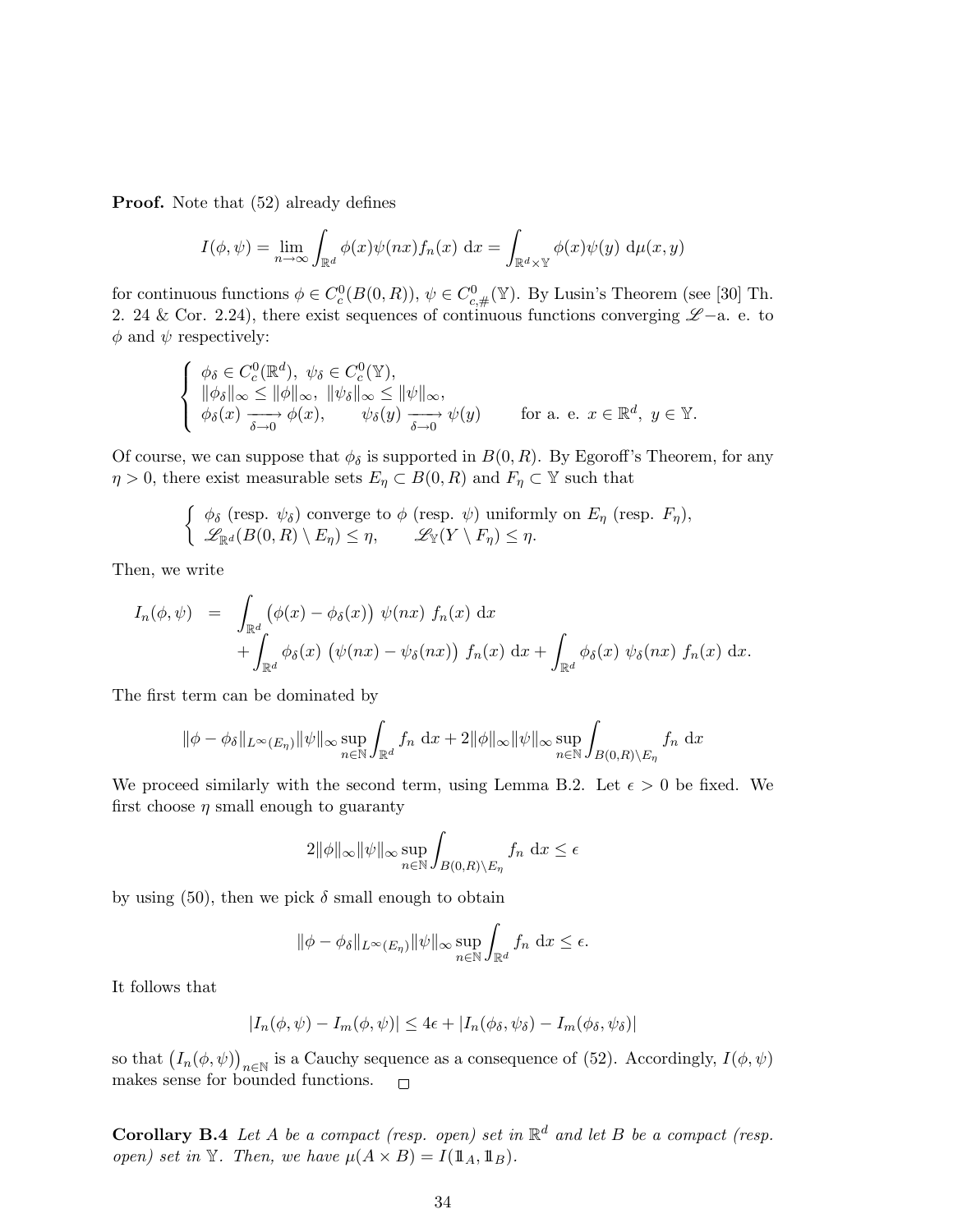Proof. The proof follows the same lines since characteristic functions of compact (resp. open) sets can be approached pointwise by continuous functions.  $\Box$ 

Let  $M > 0$ . We denote  $\Lambda(M) = \sup_{s \geq M} \frac{s}{G(s)}$  $\frac{s}{G(s)}$ . Given A and B compact sets of  $\mathbb{R}^d$  and Y respectively, we split as follows

$$
\int_{x \in A \cap B_n^{\#}} f_n(x) dx = \int_{x \in A \cap B_n^{\#}} f_n(x) 1 \,\mathrm{1}_{f_n(x) \le M} dx + \int_{x \in A \cap B_n^{\#}} f_n(x) 1 \,\mathrm{1}_{f_n(x) \ge M} dx
$$
\n
$$
\le M \mathscr{L}_{\mathbb{R}^d}(\lbrace x \in B(0, R), x \in A, nx \in B^{\#} \rbrace) + \Lambda(M) \int_{x \in A \cap B_n^{\#}} G(F_n) dx
$$
\n
$$
\le M \left( \mathscr{L}_{\mathbb{R}^d \times \mathbb{Y}}(A \times B) + \frac{2^d}{n^d} \mathscr{L}_{\mathbb{Y}}(B) \right) + \Lambda(M) \int_{x \in A \cap B_n^{\#}} G(F_n) dx.
$$

Consider a Lebesgue-negligible set  $E \subset B(0, R) \times \mathbb{Y}$ . For any  $\eta > 0$  there exists an open set  $\mathscr{O}_\eta \subset \mathbb{R}^d \times \mathbb{Y}$  such that

$$
E \subset \mathscr{O}_{\eta}, \qquad \mathscr{L}_{\mathbb{R}^d \times \mathbb{Y}}(\mathscr{O}_{\eta}) \leq \eta.
$$

Reproducing the construction of [30],  $\mathcal{O}_\eta$  can be covered by a enumerable family of boxes  $A_k \times B_k$ :

$$
\mathscr{O}_{\eta} = \bigcup_{k \in \mathbb{N}} A_k \times B_k \qquad (A_k \times B_k) \cap (A_j \times B_j) = \emptyset \text{ when } n \neq j.
$$

For  $K \in \mathbb{N}$ , we set  $\mathscr{O}_{\eta}^{K} = \bigcup_{k=1}^{K} A_k \times B_k$ , so that we get

$$
0 \leq \mu(E) \leq \mu(\mathscr{O}_{\eta}) = \lim_{K \to \infty} \mu(\mathscr{O}_{\eta}^K).
$$

However, we can write

$$
\mu(\mathscr{O}_{\eta}^{K}) = \sum_{k=1}^{K} \mu(A_k \times B_k) \leq \sum_{k=1}^{K} \mu(\overline{A_k} \times \overline{B_k}) \leq \sum_{k=1}^{K} I(\mathbb{1}_{\overline{A_k}}; \mathbb{1}_{\overline{B_k}}).
$$

The latter can be recast as

$$
\lim_{n \to \infty} \left( \sum_{k=1}^{K} \int_{x \in \overline{A_k} \cap (\overline{B_k})^{\#}} f_n(x) dx \right)
$$
\n
$$
\leq \lim_{n \to \infty} \left( \sum_{k=1}^{K} \left\{ M \mathcal{L}_{\mathbb{R}^d \times \mathbb{Y}} (\overline{A_k} \times \overline{B_k}) + \frac{2^d}{n^d} \mathcal{L}(B_k) + \Lambda(M) \int_{x \in \overline{A_k} \cap (\overline{B_k})^{\#}} G(F_n) dx \right\} \right)
$$
\n
$$
\leq \lim_{n \to \infty} \left( M \mathcal{L}_{\mathbb{R}^d \times \mathbb{Y}} (\mathcal{O}_\eta) + M \frac{2^d}{n^d} \sum_{k=1}^{K} \mathcal{L}(B_k) + \Lambda(M) C_1 \right).
$$

Since for any  $K \in \mathbb{N}$ ,  $\sum_{k=1}^{K} \mathscr{L}(B_k)$  is finite we are led to

$$
0 \leq \mu(\mathscr{O}_{\eta}^K) \leq M\mathscr{L}_{\mathbb{R}^d \times \mathbb{Y}}(\mathscr{O}_{\eta}) + \Lambda(M)C_1.
$$

Let  $\epsilon > 0$ . We first choose M large enough to guaranty that  $\Lambda(M)$   $C_1 \leq \epsilon/2$ , and then we can pick  $\eta$  small enough to obtain  $\mu(\mathcal{O}_{\eta}^K) \leq \epsilon$ . Since this inequality holds for any K, it finally yields

$$
\mu(E) \le \mu(\mathscr{O}_{\eta}) \le \epsilon
$$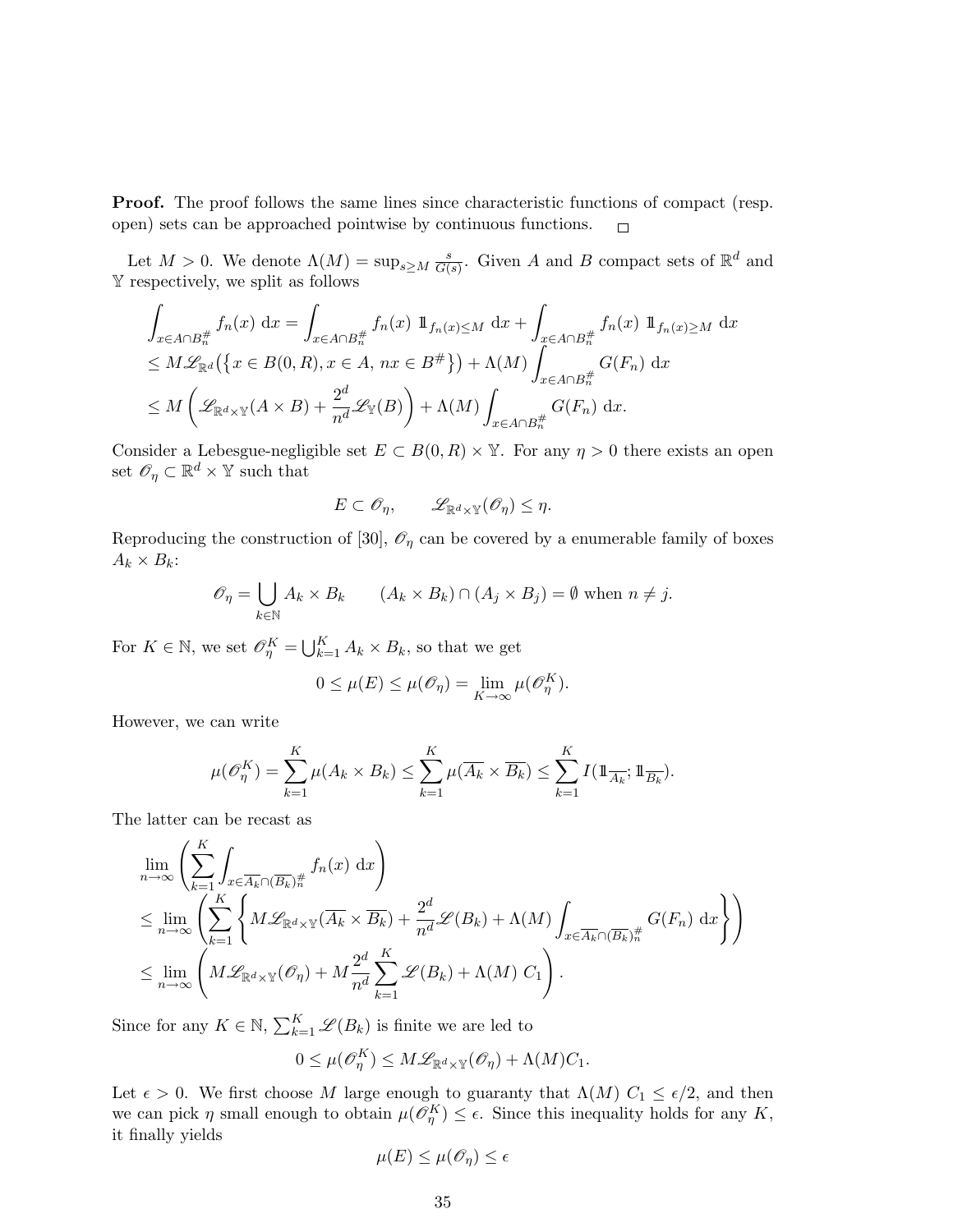for any positive  $\epsilon > 0$  and thus  $\mu(E) = 0$ .

The arguments adapt readily when we take into account an additional auxiliary variable, as necessary for our purposes.

**Theorem B.5** Let  $f_n : \mathbb{R}^d \times \mathbb{R}^D \to \mathbb{R}$  verifying

Uniform L<sup>1</sup> bound: 
$$
\sup_{n \in \mathbb{N}} \int_{\mathbb{R}^d \times \mathbb{R}^D} |f_n|(x, z) dx dz = C_0 < \infty,
$$
  
Compact support: 
$$
f_n(x, z) = 0 \text{ for a. } e. |x| \ge R, |z| \ge R,
$$
  
Equi-integrability: 
$$
\lim_{\mathscr{L}_{\mathbb{R}^d \times \mathbb{R}^D}(A) \to 0} \left( \sup_{n \in \mathbb{N}} \int_A |f_n| dx dz \right) = 0.
$$

Then, up to a subsequence we can assume that

$$
\lim_{n \to \infty} \int_{\mathbb{R}^d} \varphi(x, nx, z) f_n(x, z) dx dz = \int_{\mathbb{R}^d \times \mathbb{Y} \times \mathbb{R}^D} \varphi(x, y, z) d\mu(x, y, z)
$$

holds for any  $\varphi \in C^0_{c,\#}(\mathbb{R}^d \times \mathbb{Y} \times \mathbb{R}^D)$ , where  $\mu$  belongs to  $\mathscr{M}^1(\mathbb{R}^d \times \mathbb{Y}^{\#} \times \mathbb{R}^D)$ . Then, the double scale limit is aboslutely continuous with respect to the Lebesgue measure and there exists  $F \in L^1_{\#}(\mathbb{R}^d \times \mathbb{Y} \times \mathbb{R}^D)$  such that  $d\mu(x, y, z) = F(x, y, z) dy dx dz$ .

## Acknowledgements

We are grateful to Stefan De Bièvre for many illuminating discussions, fruitful comments and friendly encouragements that helped us in realizing this work.

## References

- $|A11|$  [1] G. Allaire. *Homogenization and two-scale convergence*, SIAM J. Math. Anal., 23, 1482–1518, 1992.
- ADBGR [2] B. Aguer, S. De Bièvre, T. Goudon, M. Rousset. A hierarchy of invariance principles for a kinetic particle in a time-dependent random environment, Preprint 2008.
- $\vert$ Bha82 [3] R. N. Bhattacharya On the functional central limit theorem and the law of the iterated logarithm for Markov processes Probability Theory and Related Fields 60 (2) 185-201 1982.
	- $\vert$  BDB  $\vert$  [4] L. Bruneau and S. De Bièvre. A Hamiltonian model for linear friction in a homogeneous medium, Commun. Math. Phys. 229, 511–542, 2002.
- Dali [5] A.-L. Dalibard. Homogenization of a linear transport equation in a stationary ergodic setting, Comm. PDE., 33 (5) 881–921, 2008.
- DBLP1 [6] S. De Bièvre, P. Lafitte and P. Parris. Normal transport at positive temperatures in classical Hamiltonian systems, in "Adventures in Mathematical Physics: a volume in honour of J.-M. Combes", Cont. Math, 447, 57–71, 2007.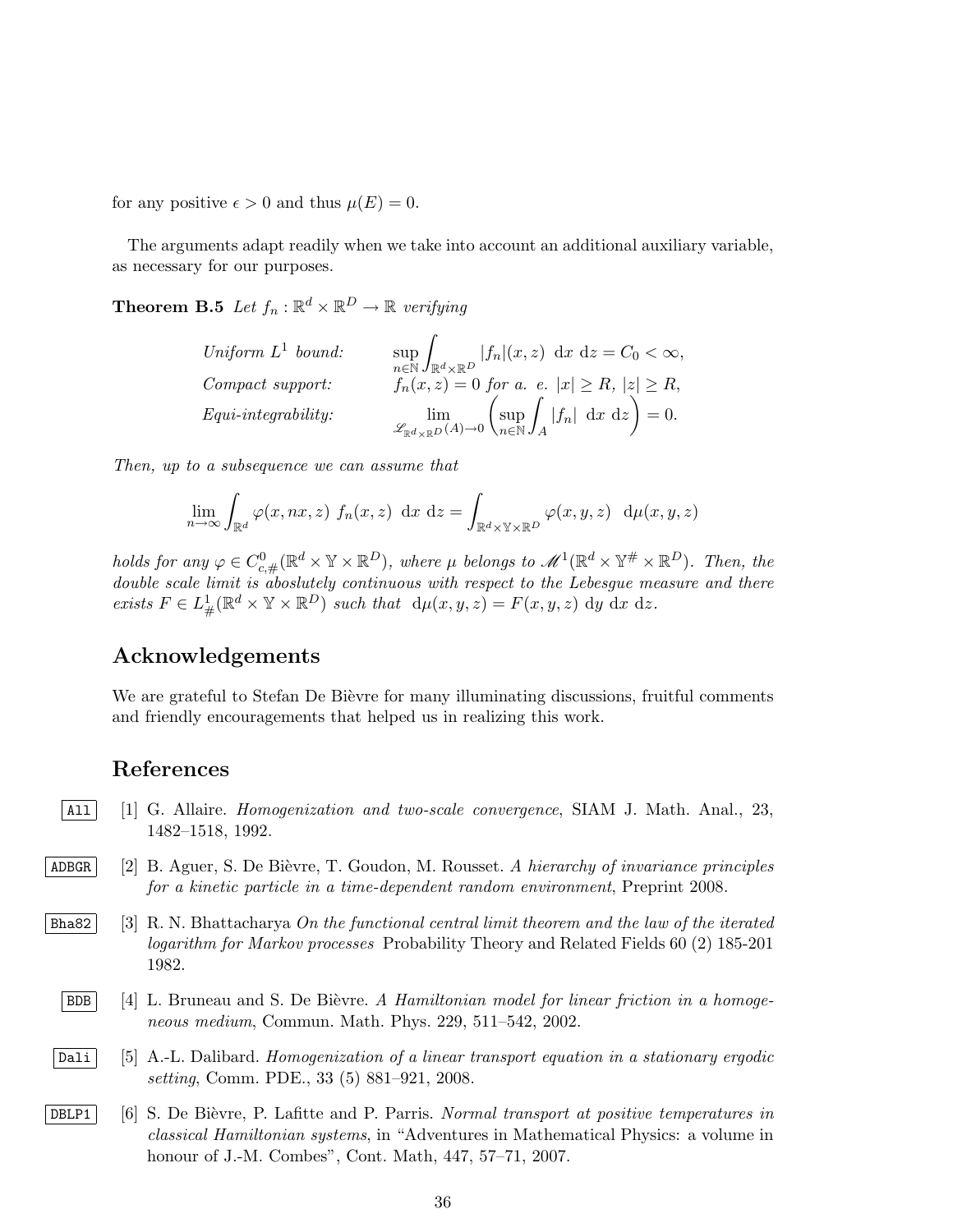- DBLP2 [7] S. De Bièvre, P. Lafitte and P. Parris. Normal transport properties in a metastable stationary state for a classical particle coupled to a non-Ohmic bath, J. Stat. Phys., 132 (5) 863–879, 2008.
- DBPS [8] S. De Bièvre, P. Parris and A. Silvius. Chaotic dynamics of a free particle interacting with a harmonic oscillator, Physica D, 208, 96–114, 2005.
	- $|\mathbb{D}M|$  [9] C. Dellacherie and P.-A. Meyer. *Probabilités et potentiel* (Herman, 1975).
	- $|\text{DU}|$  [10] K. Domelevo and P. Villedieu. A hierarchy of models for turbulent dispersed two-phase flows derived from a kinetic equation for the joint particle-gas, Comm. in Math. Sci., 5 (2) 331–353, 2007.
- $\text{DurGolLeb87}$  [11] D. Dürr, S. Goldstein, J. L. Lebowitz Asymptotic motion of a classical particle in a random potential in two dimensions: Landau Model, Comm. Math. Phys., 113, 209–230, 1987.
	- Edw [12] R. Edwards. Functional analysis (Dover, 1994).
	- EthKur85 [13] S. N. Ethier and T. G. Kurtz, Markov Processes. Characterization and Convergence (Wiley Series in Probability and Mathematical Statistics, 1985).
		- $\mathbb{F}H$  [14] E. Frénod and K. Hamdache. Homogenisation of transport kinetic equations with oscillating potentials, Proc. Roy. Soc. Edinburgh Sect. A 126 (6) 1247–1275, 1996.
		- $|G_{\text{o}1}|$  [15] F. Golse. From kinetic to macroscopic models, in Kinetic Equations and Asympototic Theory, B. Perthame and L. Desvillettes, eds. (Gauthier–Villars, Paris, France, 2000), pp. 41–126.
		- $\mathcal{G}(\mathcal{G})$  [16] T. Goudon and A. Mellet. Homogenization and diffusion asymptotics of the linear Boltzmann equation, ESAIM Control Optim. Calc. Var. 9, 371–398, 2003.
		- GP0 [17] T. Goudon and F. Poupaud. Approximation by homogeneization and diffusion of kinetic equations, Comm. PDE., 26, 537-569, 2001.
		- $\mathcal{G}_{\text{F}}$  [18] T. Goudon and F. Poupaud. Homogenization of transport equations; weak mean field approximation, SIAM J. Math. Anal, 36 (3) 856–881, 2004.
		- Kus84 [19] H. J. Kushner, Approximation and Weak Convergence Methods for Random Processes (MIT Press, 1984).
	- KesPap79 [20] H. Kesten and G. C. Papanicolaou. A limit theorem for turbulent diffusion, Commun. Math. Phys. 65, 97–128, 1979.
	- KesPap81 [21] H. Kesten and G. C. Papanicolaou. A limit Theorem for stochastic acceleration, Comm. Math. Phys. 78, 19–63, 1980.
	- KomRyz06 [22] T. Komorowski and L. Ryzhik. The stochastic acceleration problem in two dimensions, Israel J. Math. 155, 157–203, 2006.
	- KomRyz07 [23] T. Komorowski and L. Ryzhik. Passive tracer in a slowly decorrelating random flow with a large mean, Nonlinearity, 20, 1215–1239, 2007.